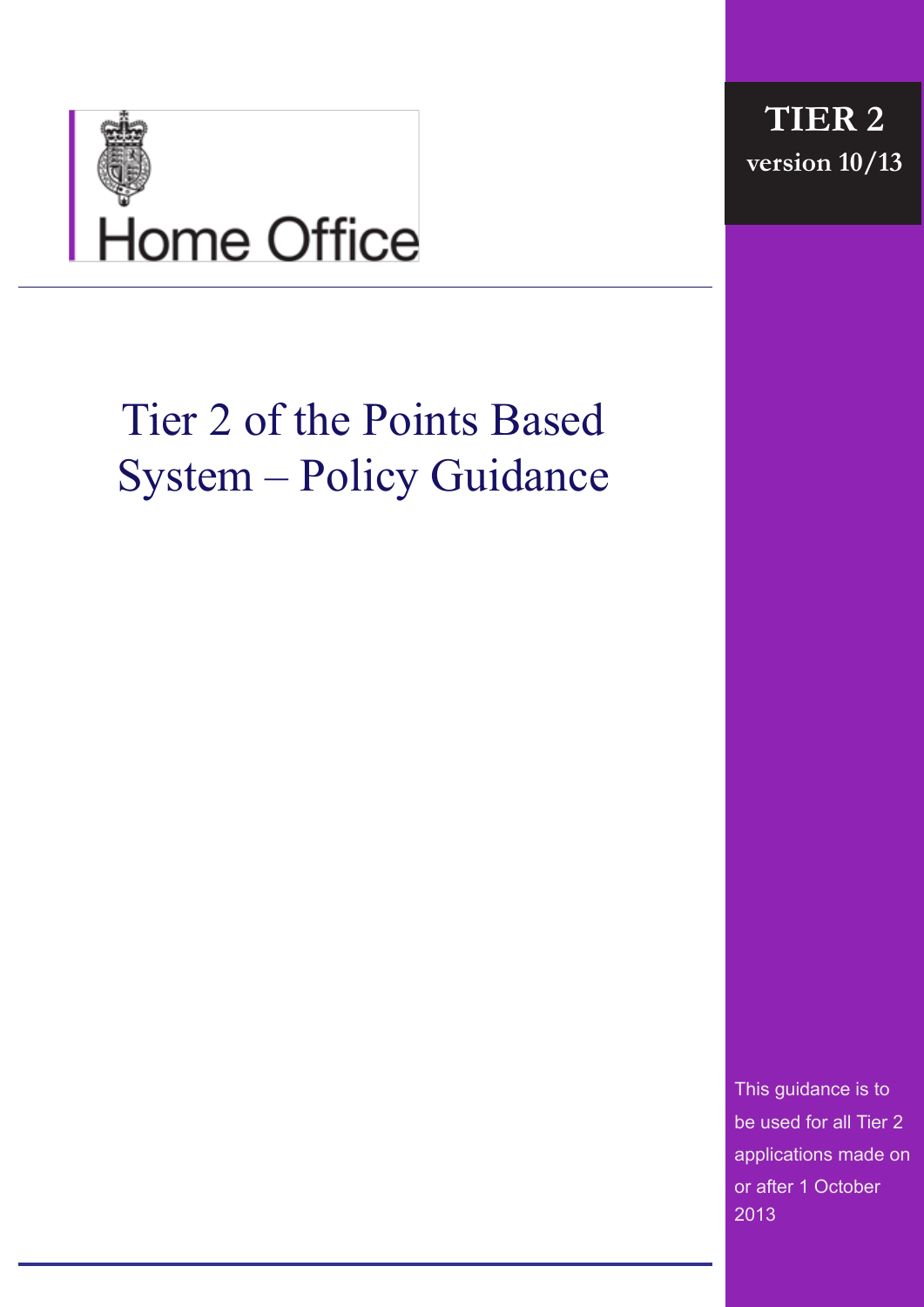# **CONTENTS**

| Switching from a Tier 4 or Student category into Tier 2 (General), Tier 2 (Sportsperson) or Tier 2 |  |
|----------------------------------------------------------------------------------------------------|--|
|                                                                                                    |  |
|                                                                                                    |  |
|                                                                                                    |  |
|                                                                                                    |  |
|                                                                                                    |  |
|                                                                                                    |  |
|                                                                                                    |  |
|                                                                                                    |  |
|                                                                                                    |  |
|                                                                                                    |  |
|                                                                                                    |  |
|                                                                                                    |  |
|                                                                                                    |  |
| Additional documents we require as evidence of maternity, paternity or adoption leave  14          |  |
| Additional documents we require as evidence of long term sick leave  15                            |  |
|                                                                                                    |  |
|                                                                                                    |  |
|                                                                                                    |  |
|                                                                                                    |  |
| Applications for Entry Clearance or Switching into Tier 2 (General)  16                            |  |
|                                                                                                    |  |
|                                                                                                    |  |
|                                                                                                    |  |
|                                                                                                    |  |
|                                                                                                    |  |
|                                                                                                    |  |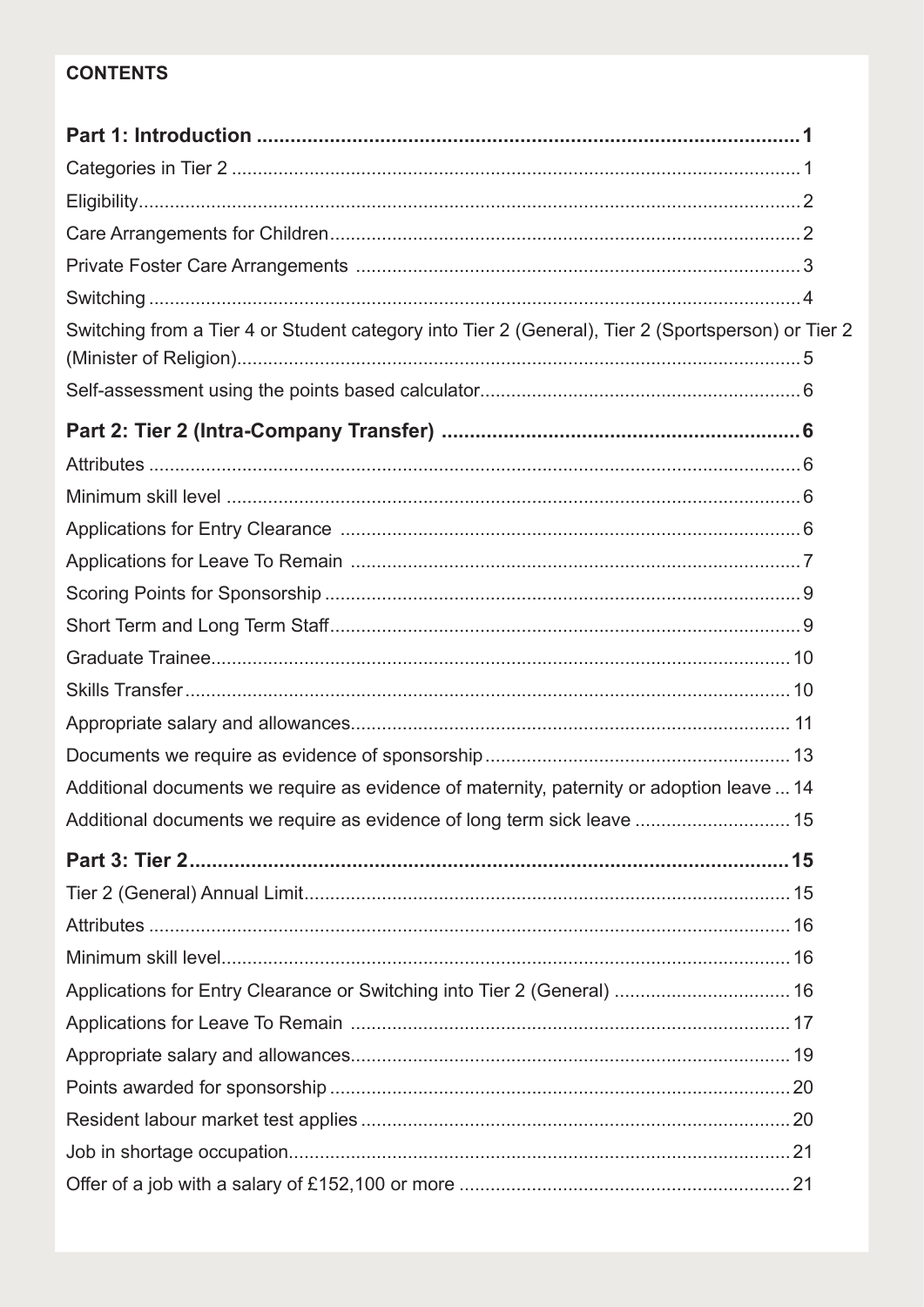| Immigration Status in the UK during the period of study and /or research in the UK  24 |  |
|----------------------------------------------------------------------------------------|--|
|                                                                                        |  |
|                                                                                        |  |
|                                                                                        |  |
| Applications for Entry Clearance or Switching into Tier 2 (Sportsperson)  25           |  |
|                                                                                        |  |
|                                                                                        |  |
|                                                                                        |  |
| Applications for Entry Clearance or Switching into Tier 2 (Minister of Religion)  26   |  |
|                                                                                        |  |
|                                                                                        |  |
|                                                                                        |  |
|                                                                                        |  |
|                                                                                        |  |
|                                                                                        |  |
|                                                                                        |  |
|                                                                                        |  |
|                                                                                        |  |
|                                                                                        |  |
|                                                                                        |  |
| Documents we require as evidence of your sponsor certifying your maintenance  33       |  |
|                                                                                        |  |
|                                                                                        |  |
|                                                                                        |  |
|                                                                                        |  |
|                                                                                        |  |
|                                                                                        |  |
|                                                                                        |  |
|                                                                                        |  |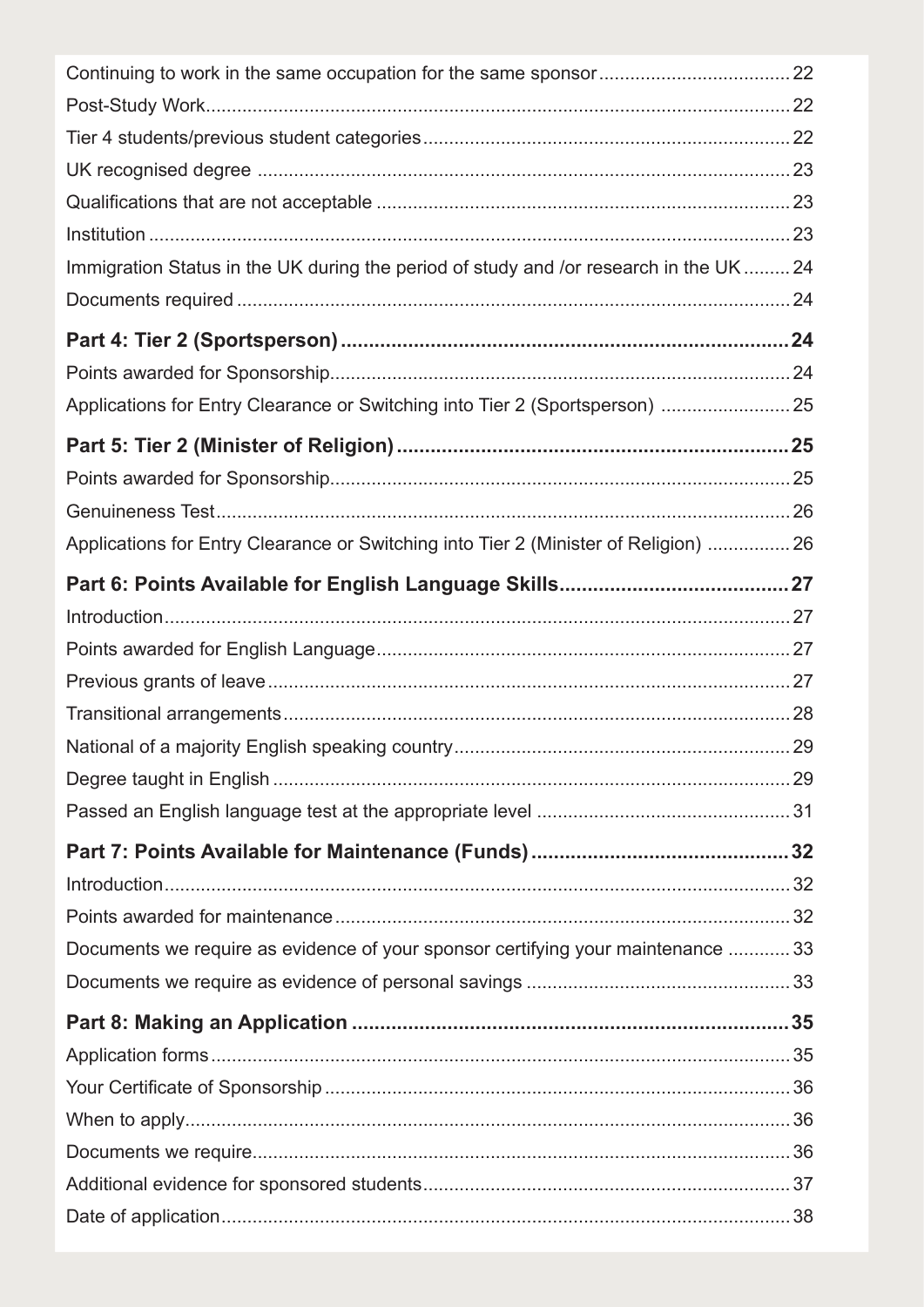| A3. What should you do if you do not want to take up the job you have been sponsored for? |  |
|-------------------------------------------------------------------------------------------|--|
|                                                                                           |  |
|                                                                                           |  |
|                                                                                           |  |
|                                                                                           |  |
|                                                                                           |  |
|                                                                                           |  |
|                                                                                           |  |
|                                                                                           |  |
|                                                                                           |  |
|                                                                                           |  |
|                                                                                           |  |
|                                                                                           |  |
|                                                                                           |  |
|                                                                                           |  |
|                                                                                           |  |
|                                                                                           |  |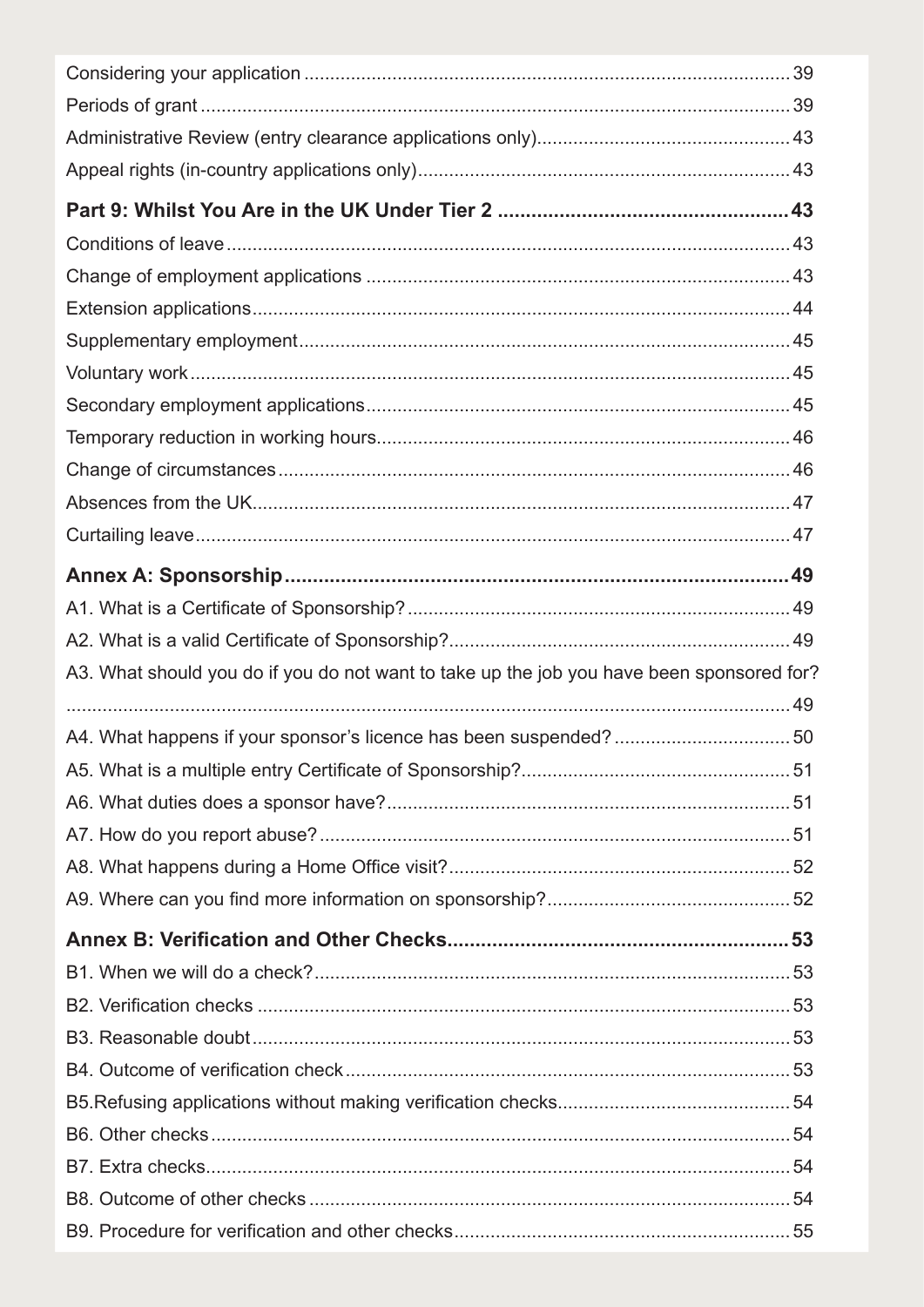| Annex C: Administrative Review (Entry Clearance Applications Only) 56                    |  |
|------------------------------------------------------------------------------------------|--|
|                                                                                          |  |
| C2. What if the Administrative Review request refers to matters outside the scope of the |  |
|                                                                                          |  |
|                                                                                          |  |
|                                                                                          |  |
|                                                                                          |  |
|                                                                                          |  |
|                                                                                          |  |
| C8. How many times can an applicant request an Administrative Review?57                  |  |
|                                                                                          |  |
|                                                                                          |  |
|                                                                                          |  |
| C12. Does Administrative Review cover General Grounds for Refusal?58                     |  |
|                                                                                          |  |
|                                                                                          |  |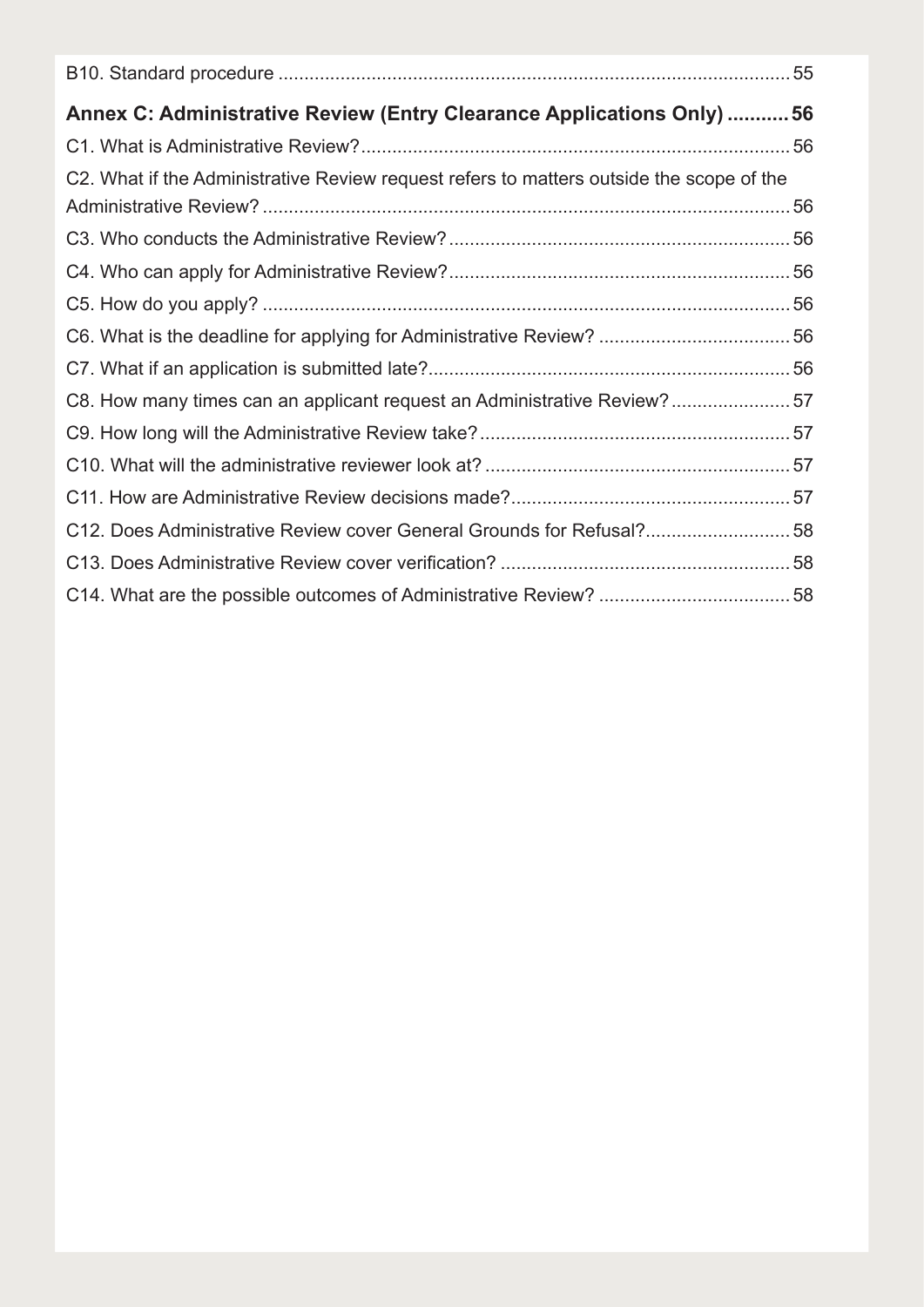# **PART 1: INTRODUCTION**

1. This document provides guidance for the skilled workers tier of the Points-Based System. Tier 2 is the route which enables UK employers to employ nationals from outside the resident workforce to fill particular jobs which cannot be filled by settled workers. A skilled worker in any Tier 2 category must not displace a suitable settled worker. Please note that it reflects policy at the time of publication and is subject to change. In this guidance, 'we', 'us' and 'our' refer to the Home Office. 'You' and 'your' refer to a Tier 2 applicant. It should be read in conjunction with the relevant paragraphs of the Immigration Rules.

#### **Categories in Tier 2**

- 2. Tier 2 has four categories:
	- • **General** if you have an offer of a skilled job that cannot be filled by a settled worker. This category includes applicants coming to the UK to fill shortage occupations.
	- **Intra-Company Transfer** if you are an employee of a multi-national company and are being transferred to a UK based branch of the same organisation either on a long term basis or for frequent short visits. You cannot use this route if you are an employee of an overseas organisation that is not linked by common ownership or control to the UK entity. There are 4 sub-categories of Intra-Company Transfer:
		- Long Term Staff -if you have been working for your organisation for at least 12 months directly prior to your transfer and are being transferred to a skilled job in the UK to fill a post which cannot be filled by a settled worker. This is for a period of more than 12 calendar months, up to a maximum stay of 5 years (or 9 years for any staff earning £152,100 a year or more). This route can also be used for periods of less than 12 months. It is up to you and your sponsor to decide whether to use this sub-category or the Short Term sub-category for periods of less than 12 months.
		- Short Term Staff if you have been working for your organisation for at least 12 months directly prior to your transfer and are being transferred to a skilled job in the UK to fill a post which cannot be filled by a settled worker for a maximum period of 12 months.
		- Graduate Trainee if you are a recent graduate recruit being transferred to a UK branch of your organisation for the purpose of training. (This route must not be used to fill long-term posts). You must be coming to the UK as part of a structured graduate training programme with clearly defined progression towards a managerial or specialist role within your organisation.
		- Skills Transfer if you are employed overseas and are being transferred to a UK branch of the same organisation to acquire the skills and knowledge needed to perform your role overseas, or to impart your specialist skills to the UK workforce. You are not required to have been employed for a minimum period to qualify for this sub-category.
	- **Sportsperson** if you are an elite sportsperson or coach whose employment will make a significant contribution to the development of your sport at the highest level.
	- • **Minister of Religion** if you are a Minister of Religion undertaking preaching and pastoral work, Missionary, or Member of a Religious Order, taking up employment, or a post/role within your faith community in the UK.
- 3. You cannot apply under Tier 2 (General) or Tier 2 (Intra-Company Transfer) if you are applying for permission to work as a sportsperson or a minister of religion.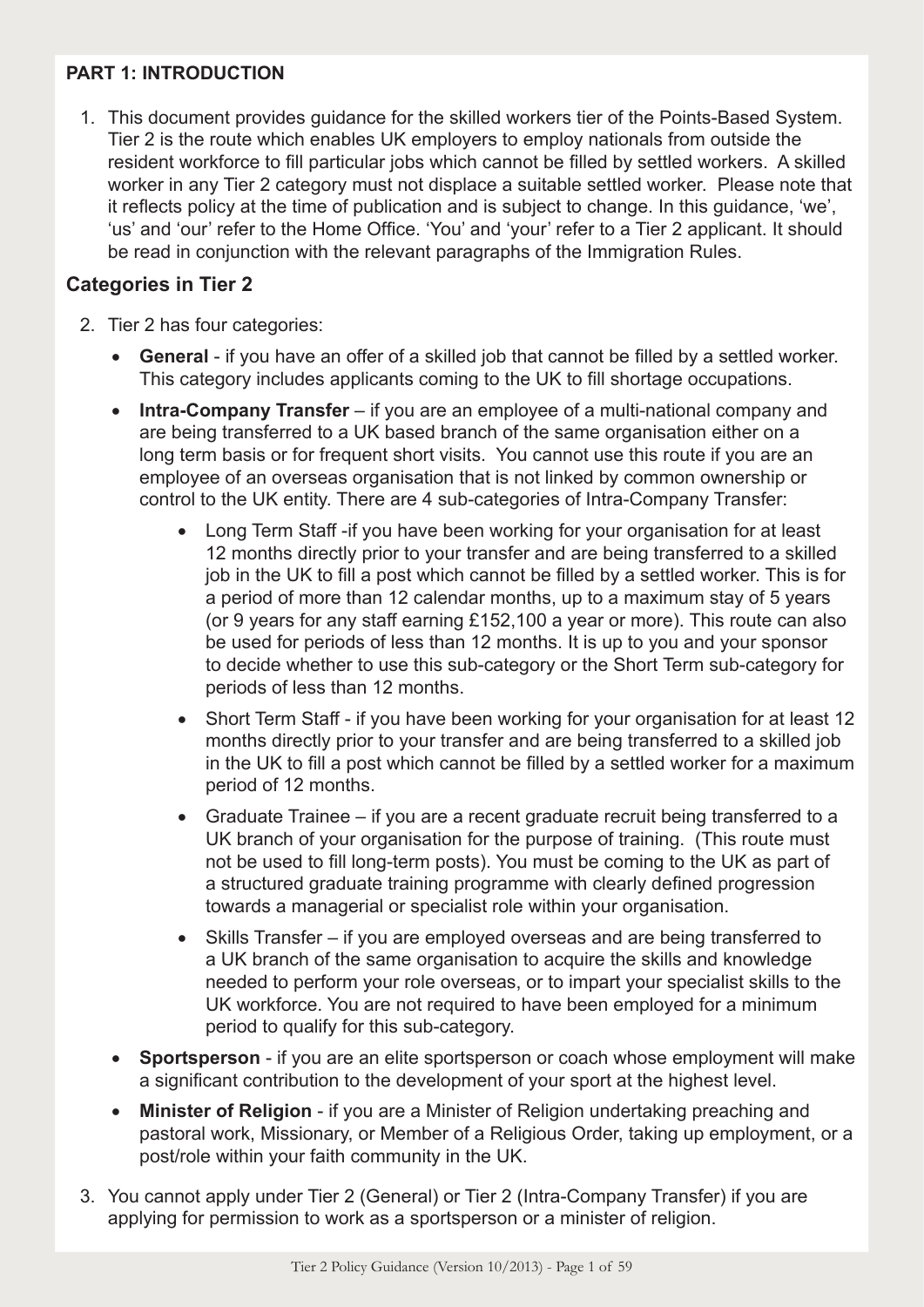# **Eligibility**

- 4. You must have a job offer and a Certificate of Sponsorship from an organisation that is a licensed sponsor in the UK. You can only have a job offer if you will not be displacing a suitable settled worker. This means that employers cannot offer a job to a non-settled worker if it means that a suitable settled worker will be turned down for the job or made redundant.
- 5. The sponsor must meet the requirements for the category you are applying under and accept certain responsibilities to help with immigration control. You must not own more than 10% of your sponsor's shares if the sponsor is a limited company unless you are applying under the Intra-Company Transfer category or your Certificate of Sponsorship shows you will earn £152,100 or higher.
- 6. You must score a minimum of:
	- • **50 points for Attributes**, which includes having a sponsor and a valid Certificate of Sponsorship (Appendix A of the Immigration Rules); and
	- • **10 points for English language skills** (except for Intra-Company Transfers) (Appendix B of the Immigration Rules); and
	- • **10 points for Maintenance (funds)** (Appendix C of the Immigration Rules).
- 7. Even if you score the required 70 points or 60 points if you are applying under Intra-Company Transfers your application will still be considered against the General grounds for refusal criteria and may lead to your application being refused (e.g. because of your previous immigration history). Please see our website for further information on General Grounds for Refusal:

 www.ukba.homeoffice.gov.uk/sitecontent/documents/policyandlaw/modernised/generalgrounds-refusing/

8. You must be at least 16 years old on the date that the application is decided.

# **Care Arrangements for Children**

- 9. Under Section 55 of the Borders, Citizenship and Immigration Act 2009, the Home Office must have regard to the need to safeguard children and to promote their welfare. All children working in the UK must have suitable care arrangements in place for their travel, reception on arrival in the UK and living arrangements while here.
- 10.Please note that 16 and 17 year olds have the legal right to live independently in the UK, and may therefore make their own arrangements for accommodation. If you are 16 or 17 years old on the date that your application is decided, you must have your parent(s) or legal guardian(s) written consent to the arrangements that have been made in regard of your application, travel, reception and care arrangements. You must submit a letter from your parent(s) or legal guardian(s) giving their consent to you making this application and to the arrangements for your care in the UK. The letter must be original (not a copy) and must confirm if your parent(s) or legal guardian(s) have legal custody or sole responsibility for you. If they have sole responsibility they must sign the letter. If they do not, the letter must confirm that each parent or legal guardian agrees to the content of the letter and must be signed by each parent or legal guardian.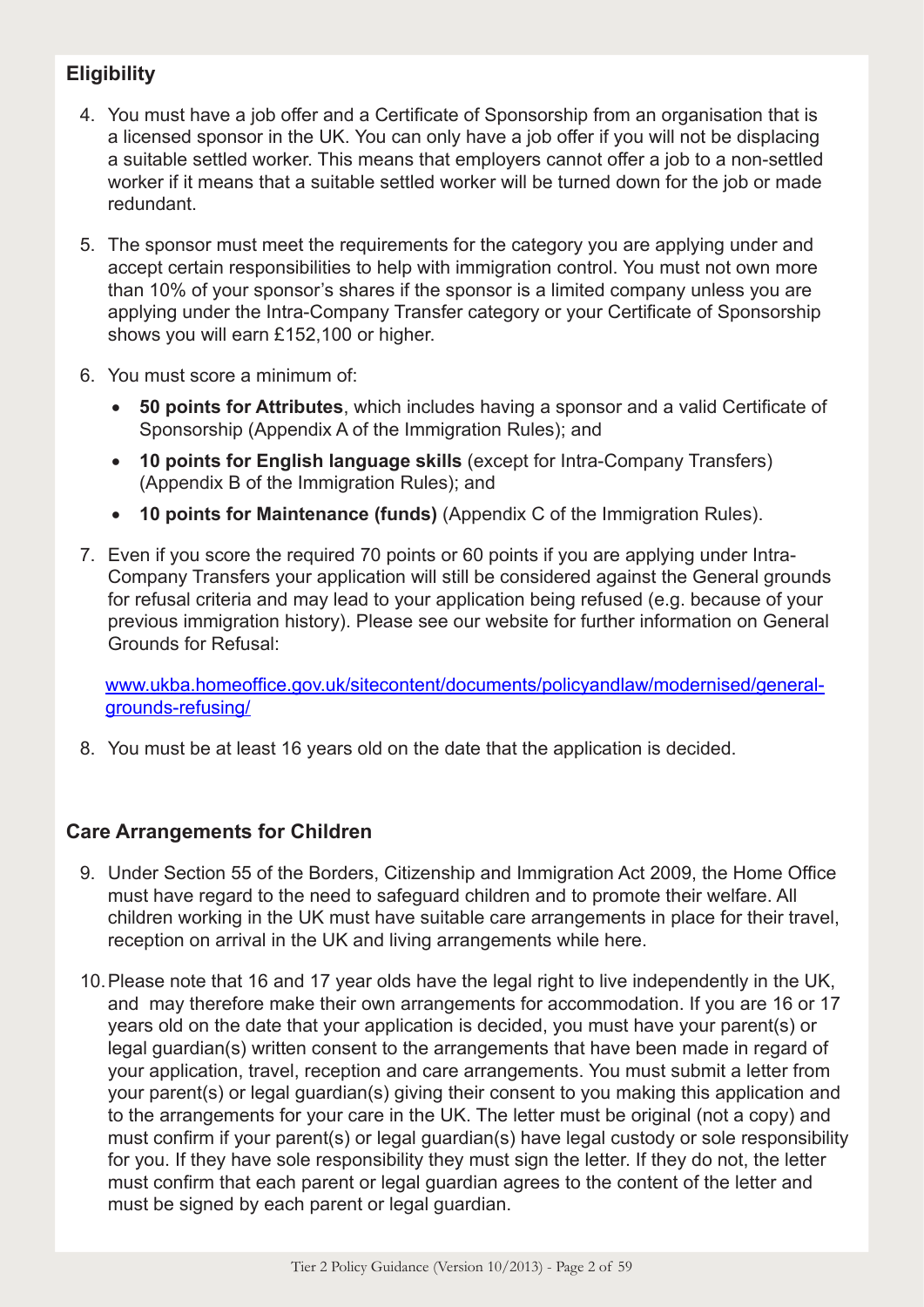- 11. The letter must clearly show:
	- the relationship between the parent(s) or legal guardian(s) and you;
	- that your parent(s) or legal guardian(s) have given their consent to this application;
	- that your parent(s) or legal guardian(s) agree to your living arrangements in the UK; and
	- • your parent(s) or legal guardian(s) full name and address.

# **Private Foster Care Arrangements**

- 12.Children (under 16 years old or 18 years old if disabled) are privately fostered when they are cared for on a full-time basis by adults, who are not their parents or a close relative, for more than 28 days. It is the responsibility of the parent, carer, and anyone else involved in making the private fostering arrangement (including the Tier 2 sponsor), to notify their UK local authority of the private fostering arrangement.
- 13.In the UK local authorities are responsible for safeguarding and protecting children. They must make sure that private foster carers are suitable and that they get any support and guidance that they may need to help them care for a child. You must tell us if you are living under local authority care in the UK. If you are in local authority care you must provide a letter from the local authority that is caring for you confirming that you are currently in local authority care. The letter must be original (not a copy) and be on official headed paper.
- 14.A close relative, parent or legal guardian caring for a child is not considered to be a private foster carer and so will not need to register with a UK local authority. A close relative is a grandparent, brother, sister, step-parent, uncle (brother or half-brother of the child's parent) or aunt (sister or half-sister of the child's parent) who is aged 18 or over.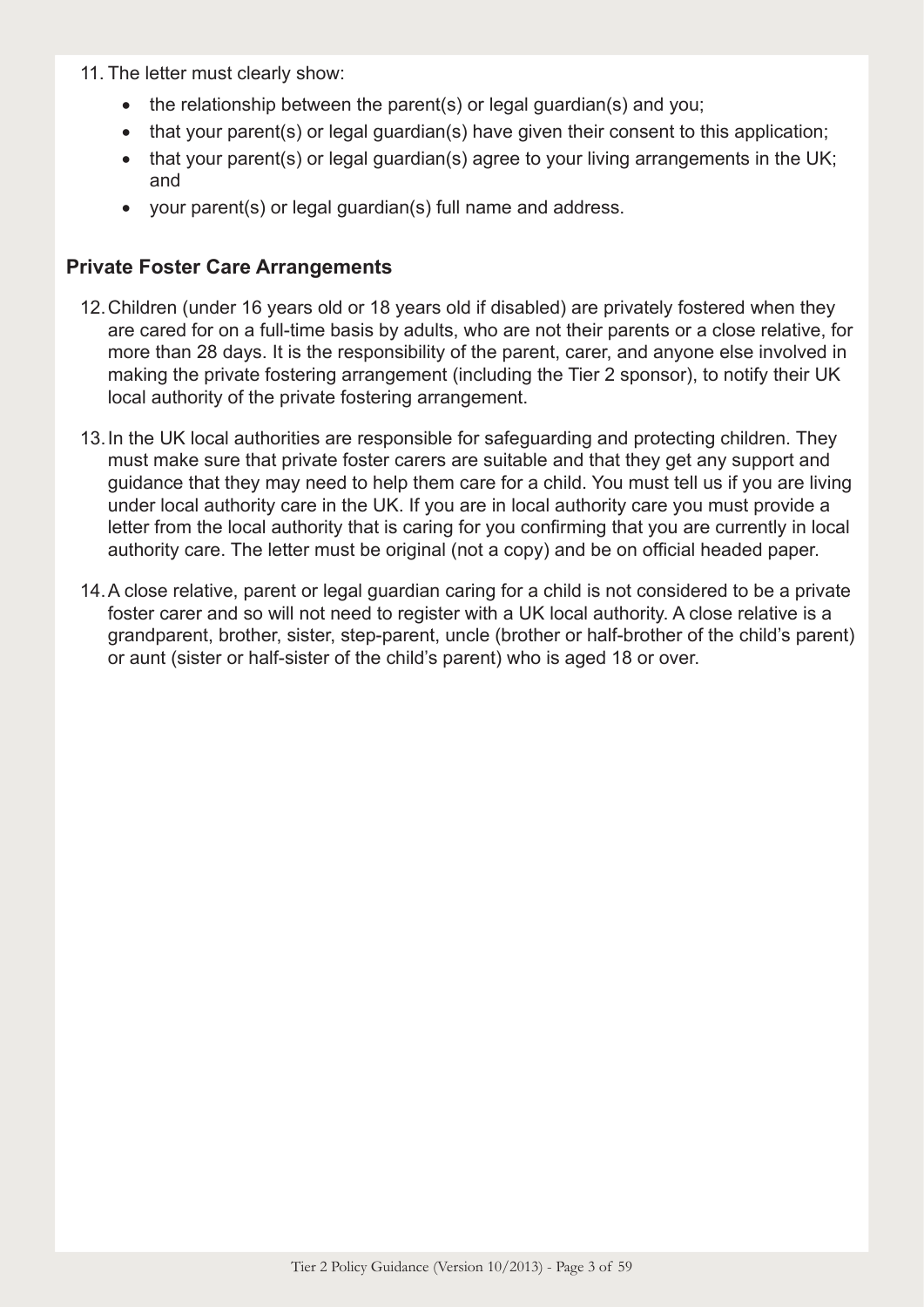# **Switching**

15.You can apply from inside the UK if you have, or were last granted, leave in one of the categories listed in the table below:

| <b>Switching into</b><br>Tier 2 (General),<br>Tier 2 (Sportsperson) and<br>Tier 2 (Minister of<br><b>Religion)</b> | Any Tier 1 category;<br>Tier 2 (General);<br>Tier 2 (Intra-Company Transfer: Established Staff) if you<br>are applying to change sponsor <sup>1</sup> ;<br>Tier 2 (Intra-Company Transfer), under the rules in place<br>$\bullet$<br>before 6 April 2010 if you are applying to change sponsor <sup>1</sup> ;<br>Tier 2 (Sportsperson);<br>$\bullet$<br>Tier 2 (Minister of Religion);<br>$\bullet$<br>Tier 4 student <sup>3</sup> ;<br>$\bullet$<br>Tier 5 (Temporary Worker) in the Creative and Sporting<br>$\bullet$<br>sub-category, for a job as a professional footballer<br>switching into Tier 2 (Sportsperson) only <sup>2</sup> ;<br>Dependant partner of a Tier 4 student;<br>$\bullet$<br>Highly Skilled Migrant Programme;<br>$\bullet$<br>Innovator;<br>$\bullet$<br>Fresh Talent: Working in Scotland Scheme;<br>$\bullet$<br>International Graduates Scheme (or its predecessor the<br>$\bullet$<br>Science and Engineering Graduate Scheme);<br>Business and Commercial work permits (except multiple<br>$\bullet$<br>entry work permits) including Intra-Company Transfer work<br>permits;<br>Sports and Entertainment work permits (except multiple<br>$\bullet$<br>entry work permits);<br>Jewish Agency Employee;<br>$\bullet$<br>Member of the Operational Ground Staff of an Overseas-<br>$\bullet$<br>owned Airline;<br>Minister of Religion, Missionary or Member of a Religious<br>Order;<br>Overseas Qualified Nurse or Midwife <sup>3</sup> ;<br>Person Writing Up a Thesis <sup>3</sup> ;<br>Postgraduate Doctor or Dentist <sup>3</sup> ;<br>Representative of an Overseas Business;<br>Representative of an Overseas Newspaper, News Agency<br>or Broadcasting Organisation;<br>Student <sup>3</sup> ;<br>Student Nurse <sup>3</sup> ;<br>Student Re-Sitting an Examination <sup>3</sup> ;<br>Student Union Sabbatical Officer <sup>3</sup> . |
|--------------------------------------------------------------------------------------------------------------------|-------------------------------------------------------------------------------------------------------------------------------------------------------------------------------------------------------------------------------------------------------------------------------------------------------------------------------------------------------------------------------------------------------------------------------------------------------------------------------------------------------------------------------------------------------------------------------------------------------------------------------------------------------------------------------------------------------------------------------------------------------------------------------------------------------------------------------------------------------------------------------------------------------------------------------------------------------------------------------------------------------------------------------------------------------------------------------------------------------------------------------------------------------------------------------------------------------------------------------------------------------------------------------------------------------------------------------------------------------------------------------------------------------------------------------------------------------------------------------------------------------------------------------------------------------------------------------------------------------------------------------------------------------------------------------------------------------------------------------------------------------------------------------------------------------------------------------------------------------------------------------|
|                                                                                                                    |                                                                                                                                                                                                                                                                                                                                                                                                                                                                                                                                                                                                                                                                                                                                                                                                                                                                                                                                                                                                                                                                                                                                                                                                                                                                                                                                                                                                                                                                                                                                                                                                                                                                                                                                                                                                                                                                               |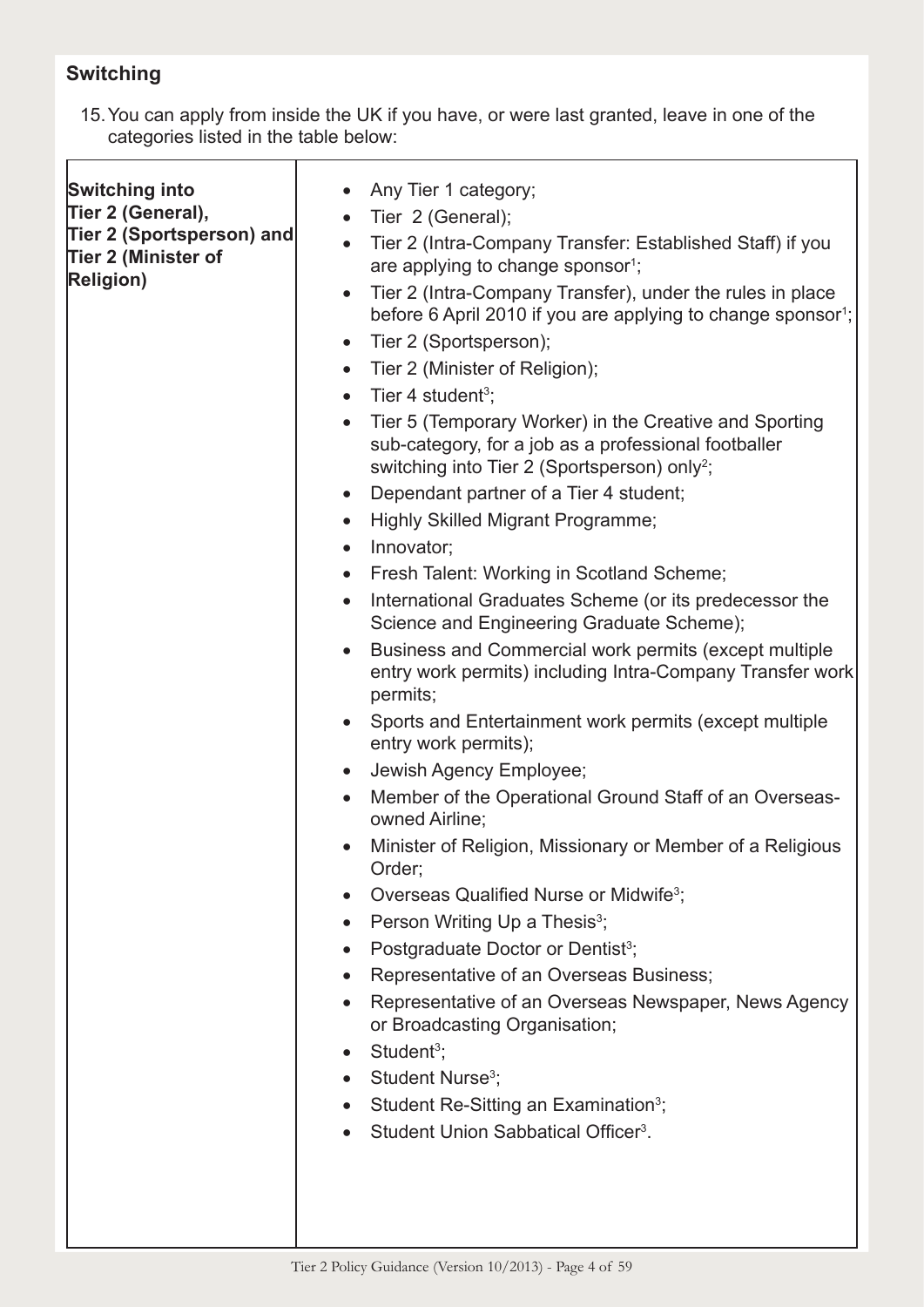| <b>Switching into Tier 2</b><br><b>(Intra-Company Transfer:</b><br>Long Term Staff)                  | • Tier 2 (Intra-Company Transfer: Established Staff), under<br>the rules in place before April 6 April 2011             |
|------------------------------------------------------------------------------------------------------|-------------------------------------------------------------------------------------------------------------------------|
|                                                                                                      | Tier 2 (Intra-Company Transfer), under the rules in place<br>$\bullet$<br>before 6 April 2010                           |
|                                                                                                      | Intra Company Transfer work permit holder (except<br>$\bullet$<br>multiple entry work permits)                          |
|                                                                                                      | Representative of an Overseas Business (this includes<br>$\bullet$<br>representatives of overseas media companies)      |
| In all cases, you must be still working for the same employer<br>named on your previous application. |                                                                                                                         |
|                                                                                                      | Please note that Tier 2 (Intra-Company Transfer) Long Term Staff granted entry clearance under the rules in place after |

- 6 April 2011 cannot switch into Tier 2 (General).
- 2. If you are unable to meet the Tier 2 requirements, including English language, you cannot switch. You must leave the UK when your leave expires and apply for re-entry under the relevant Tier 5 category.
- 3. If you cannot meet the requirements as in paragraph 17 below, you cannot switch. You must leave the UK when your leave expires and apply for re-entry under the relevant Tier 2 category.

# **Switching from a Tier 4 or Student category into Tier 2 (General), Tier 2 (Sportsperson) or Tier 2 (Minister of Religion)**

16.If you are switching from one of the following categories:

- Tier 4;
- Student:
- Student Nurse:
- Student Re-Sitting an Examination;
- Person Writing Up a Thesis;
- Postgraduate Doctor or Dentist;
- • An Overseas Qualified Nurse or Midwife; or
- **Student Union Sabbatical Officer.**

You can only switch into Tier 2 if you meet the following criteria:

- • you must have successfully completed and passed a UK recognised bachelor's or master's degree, Postgraduate Certificate in Education or Professional Graduate Diploma of Education or have completed a minimum of 12 months study in the UK towards a UK PhD during your current period of leave or a period of continuous leave<sup>1</sup> which includes your last grant of leave; **and**
- you studied for the eligible award at a UK institution that is a UK recognised or listed body, or an education provider which holds a licence for sponsoring students under Tier 4 of the Points-Based System; **and**
- you are applying from inside the UK.
- 17.You must provide an original degree certificate, academic transcript or an academic reference on official headed paper of the institution which must clearly show:
	- your name; and
	- the course title/award; and
	- the course duration; and

<sup>1</sup> A period of continuous leave includes grants of entry clearance where you applied no more than 28 days after your previous leave lapsed and/or any periods of overstaying in the UK of no more than 28 days.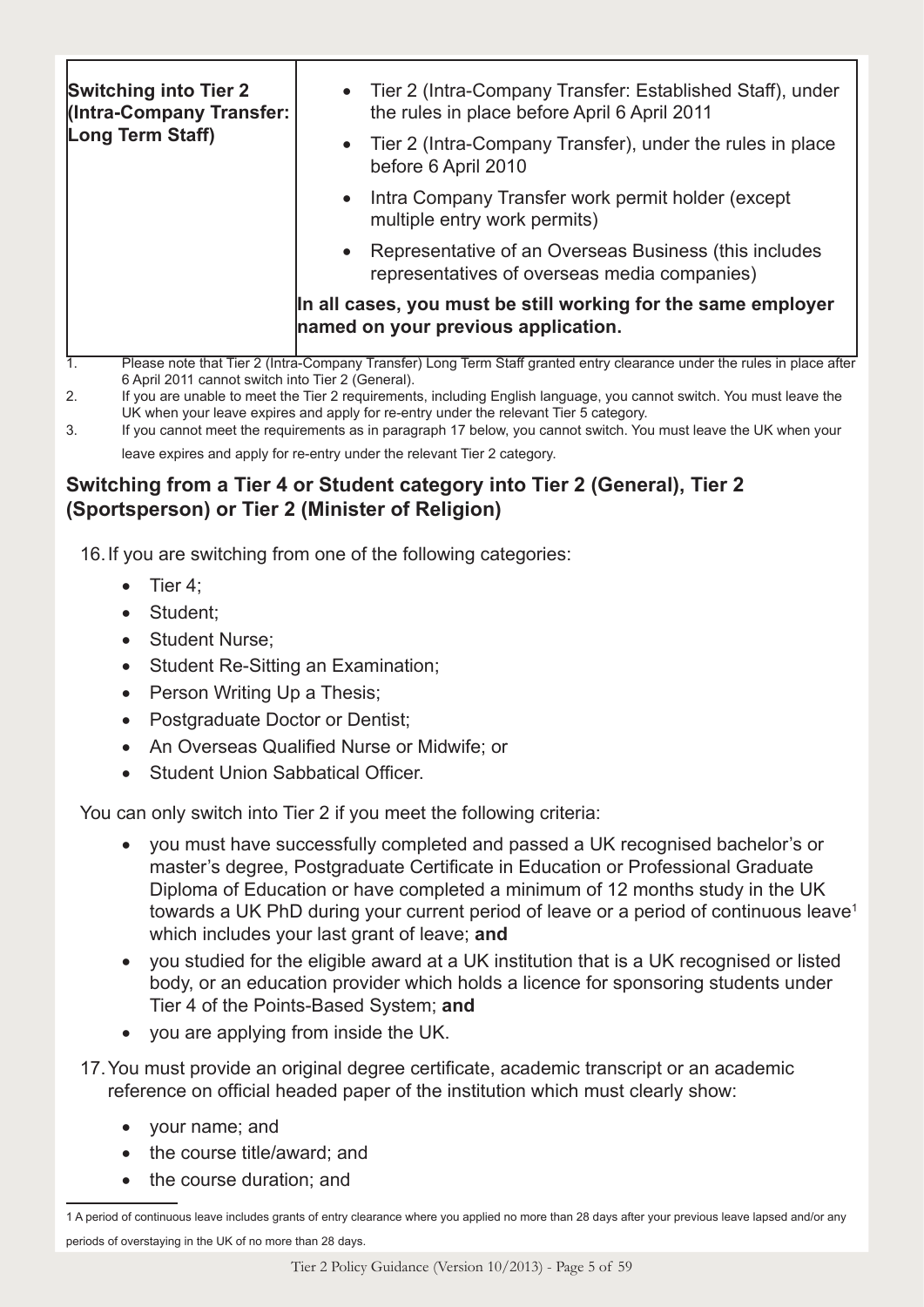• date of course completion and pass unless you are studying a PhD course.

The academic reference must include all the information detailed above.

18.You may have been sponsored in your studies by Her Majesty's Government, your home government, the British Council or any international company, university or Independent School. For the purpose of this section of the guidance 'sponsored' means wholly supported by an award which covers both fees and living costs. If you have had such sponsorship within the past 12 months, you must provide us with the Government or international scholarship agency's unconditional consent in writing, giving you their permission to remain in or re-enter the UK.

#### **Self-assessment using the points based calculator**

- 19.The points-based calculator on our website shows whether you are likely to score enough points. The calculator is available at: www.ukba.homeoffice.gov.uk/pointscalculator.
- 20.The results of the points-based calculator show the possible points you might score but does not guarantee that your application will be successful. The calculator may be subject to change. If you have any doubt about how many points you will be awarded, you should send as much of the evidence set out in this guidance as possible. We make a decision after receiving your full application and the evidence to support it.
- 21.Any documentary evidence that you provide must be issued by an authorised official of the issuing organisation and be:
	- original (unless we say otherwise); and
	- on the official letter-headed paper or stationery of the organisation.

#### **PART 2: TIER 2 (INTRA-COMPANY TRANSFER)**

#### **Attributes**

22.You must score 50 points in total for your attributes. The points you can score for attributes are listed in the table below:

| <b>Criterion</b>                  | l Points |
|-----------------------------------|----------|
| <b>Certificate of Sponsorship</b> | 30       |
| <b>Appropriate salary</b>         | 20       |

#### **Minimum skill level**

23.To score points for sponsorship, you must have a valid Certificate of Sponsorship from a licensed sponsor.

# **Applications for Entry Clearance**

24.The Certificate of Sponsorship must confirm that the job is at NQF level 6 (or the equivalent in Scotland) as stated in the codes of practice, or the job is a creative sector occupation skilled to NQF level 4 as listed in the Tier 2 & 5 Sponsor Guidance. This does not mean that you must be educated to that level, it means that the job is at that level. The Certificate of Sponsorship must also confirm that you will be paid at or above the appropriate rate for the job. These requirements are set out in the codes of practice on our website at www.ukba.homeoffice.gov.uk/business-sponsors/points/sponsoringmigrants/ employing migrants/codesof practice/ and the Tier 2 & 5 Sponsor Guidance at www.ukba.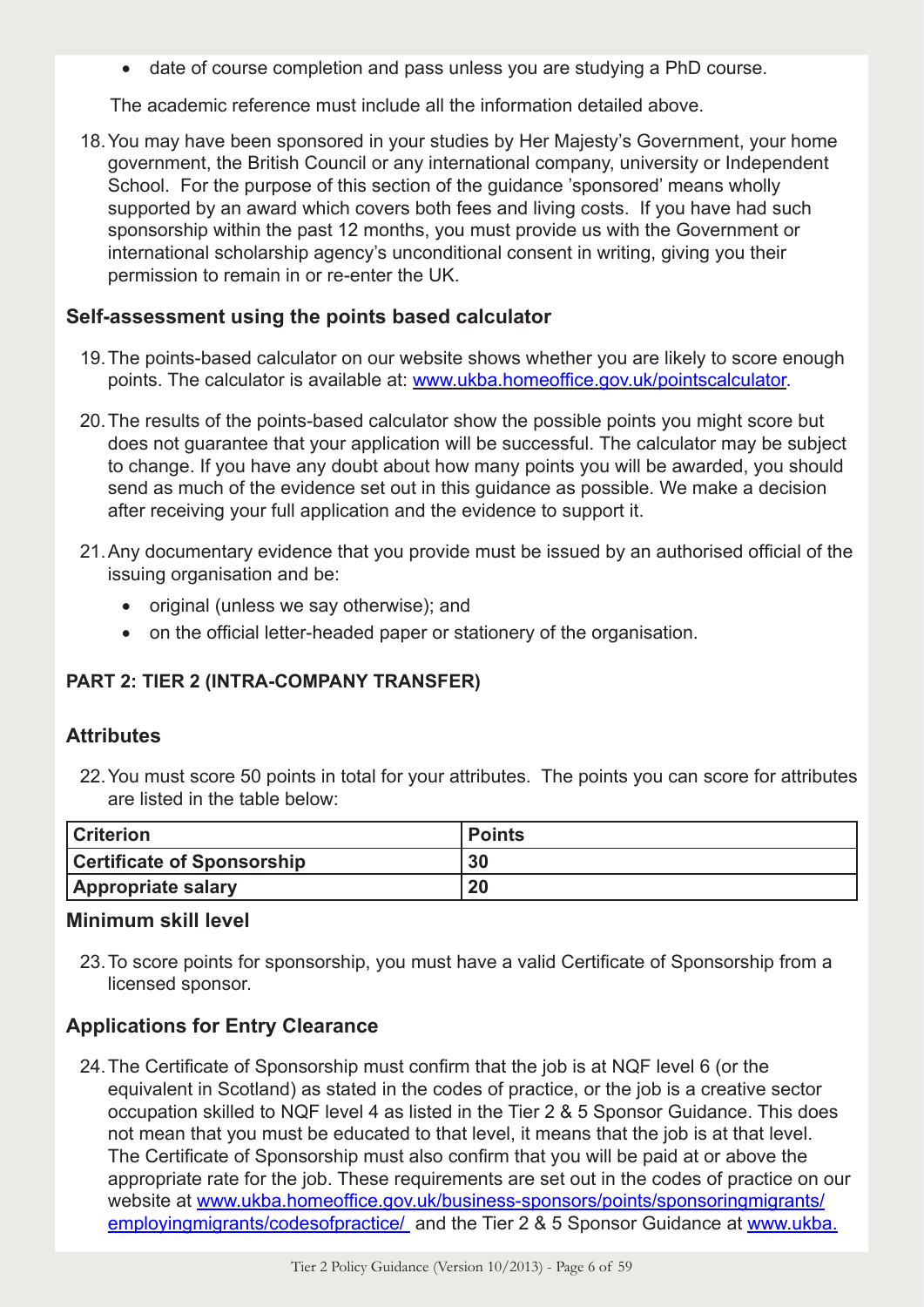#### homeoffice.gov.uk/sitecontent/documents/employersandsponsors/pbsguidance/.

- 25.Please note that for those who had successful applications for leave in one of the following categories:
	- a Tier 2 (Intra-Company Transfer) applicant in the Skills Transfer sub-category will be granted leave for no longer than 6 months; at which point you must leave the UK and you will not be able to re-apply for further leave under an Intra-Company Transfer category (other than in the Long Term Staff sub-category or if you will be paid an annual gross salary of £152,100 or higher) until 12 months after your last leave as an Intra-Company Transfer expired or 12 months after you left the UK, whichever is sooner.
	- a Tier 2 (Intra-Company Transfer) applicant in the Short Term Staff or Graduate Trainee sub-categories will be granted leave for no longer than 12 months; at which point you must leave the UK and you will not be able to re-apply for further leave under an Intra-Company Transfer category (other than in the Long Term Staff subcategory or if you will be paid an annual gross salary of £152,100 or higher) until 12 months after your last leave as an Intra-Company Transfer expired or 12 months after you left the UK, whichever is sooner.
	- a Tier 2 (Intra-Company Transfer) applicant in the Long Term Staff sub-category will be granted leave up to 3 years with the possibility of extending for a further 2 years. You will not be able to extend your stay beyond 5 years (or 9 years for any staff earning £152,100 or more) and you will not be able to re-apply to return to the UK under an Intra-Company Transfer category until 12 months after your last leave as an Intra-Company Transfer expired or 12 months after you left the UK, whichever is sooner, unless you will be paid an annual gross salary of £152,100 or higher.
- 26.Where you left the UK before your last period of Tier 2 leave expired, the 12 month period during which you will not be able to reapply can start earlier than the date your leave expired but only if you can provide evidence of having not been in the UK for a period of 12 months immediately prior to that date. Acceptable evidence may include, but is not limited to:
	- travel tickets or boarding card stubs, but only if your sponsor, or previous sponsor also submitted an SMS report at the time, confirming that your employment in the UK had ended;
	- exit or entry stamps in your passport which confirm that you were not in the UK;
	- a letter from your overseas employer confirming the date you started or restarted work overseas, after returning from the UK;
	- any other evidence that shows you were not in the UK.

Where evidence is produced and accepted, we will calculate the cooling off period to start from the earliest date supported by that evidence.

# **Applications for Leave To Remain**

27.If you are already in the UK and were initially granted leave in one of the categories listed below:

- Tier 2 (Intra-Company Transfer: Established Staff), under the Rules in place before 6 April 2011,
- Tier 2 (Intra-Company Transfer), under the Rules in place before 6 April 2010,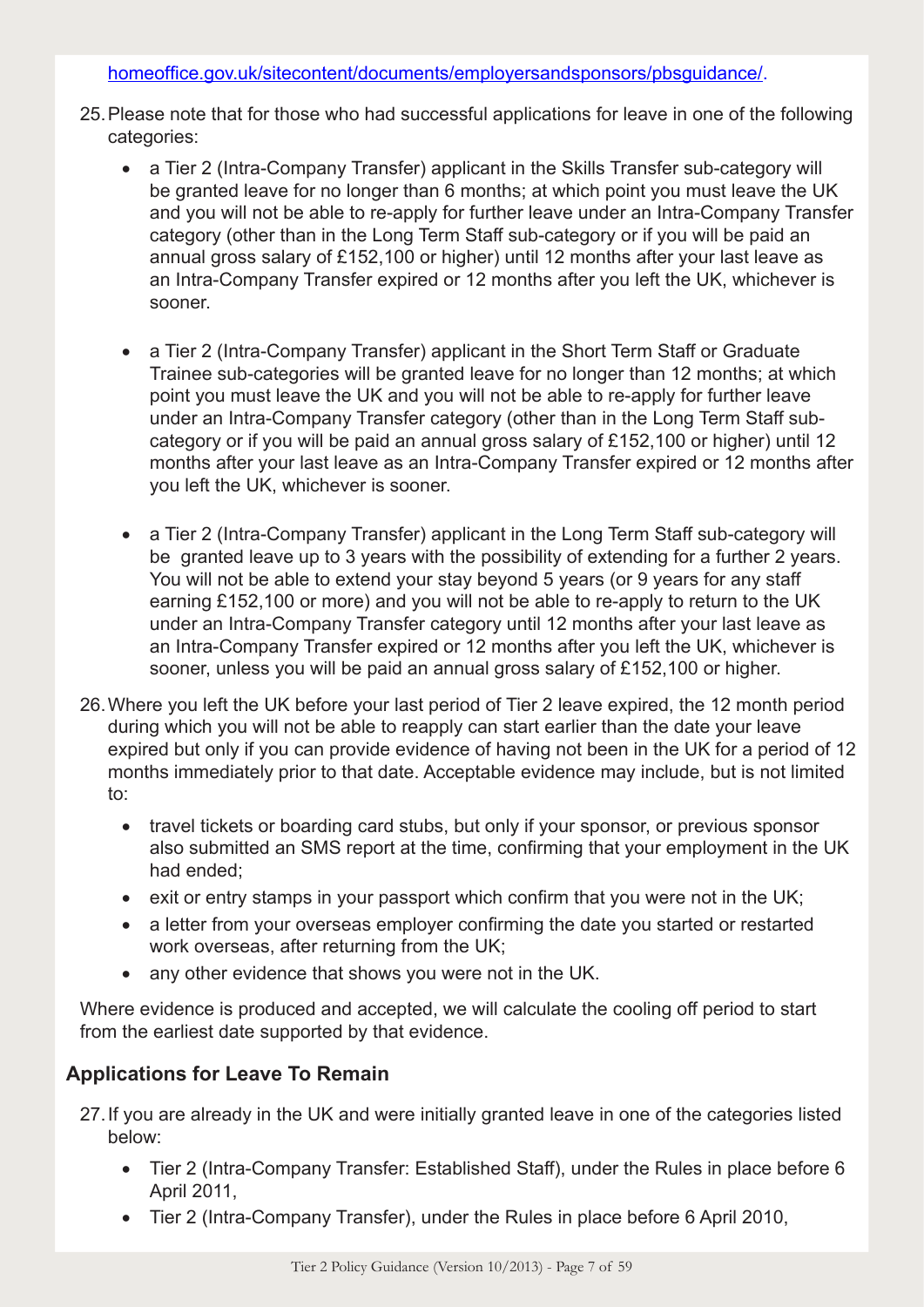- Intra-Company Transfer work permit holder (except multiple entry work permits),
- Representative of an Overseas Business (this includes representatives of overseas media companies)

#### **AND**

• You have not since been granted leave to remain, entry clearance or leave to enter in any other route;

you can apply to extend your stay in the Long Term Staff sub-category and can extend your stay beyond 5 years. If you are applying for an extension in this way, the job does not need to be at NQF level 6 (or the equivalent in Scotland), nor do you need to meet the minimum salary threshold of £40,600. However, the Certificate of Sponsorship must confirm that the job is at or above NQF level 3 (or the equivalent in Scotland). The Certificate of Sponsorship must also confirm that you will be paid at or above the appropriate rate for the job. These requirements are set out in the codes of practice on our website at: www.ukba.homeoffice.gov.uk/business-sponsors/points/ sponsoringmigrants/employingmigrants/codesofpractice.

- 28. If you are already in the UK and were initially granted leave between 6 April 2011 and 13 June 2012 in one of the categories listed below:
	- Tier 2 (Intra-Company Transfer) Long Term Staff
	- Tier 2 (Intra-Company Transfer) Short Term Staff
	- Tier 2 (Intra-Company Transfer) Graduate Trainee
	- • Tier 2 (Intra-Company Transfer) Skills Transfer

#### **AND**

• You have not since been granted leave to remain, entry clearance or leave to enter in any other route;

you can apply to extend your stay for the maximum amount of time allowed for your specific sub-category. If you are applying for an extension in this way, the job does not need to be at NQF level 6 (or the equivalent in Scotland). However, the Certificate of Sponsorship must confirm that the job is at or above NQF level 4 (or the equivalent in Scotland) as stated in the codes of practice. The Certificate of Sponsorship must also confirm that you will be paid at or above the appropriate rate for the job. These requirements are set out in the codes of practice on our website at: www.ukba. homeoffice.gov.uk/business-sponsors/points/sponsoringmigrants/employingmigrants/ codesofpractice/.

- 29.If you are already in the UK and were initially granted leave on or after 14 June 2012 in one of the categories listed below:
	- Tier 2 (Intra-Company Transfer) Long Term Staff
	- Tier 2 (Intra-Company Transfer) Short Term Staff
	- Tier 2 (Intra-Company Transfer) Graduate Trainee
	- Tier 2 (Intra-Company Transfer) Skills Transfer

You can apply to extend your stay for the maximum amount of time allowed for your specific sub-category. If you are applying for an extension in this way, the job must be at NQF level 6 (or the equivalent in Scotland) as stated in the codes of practice.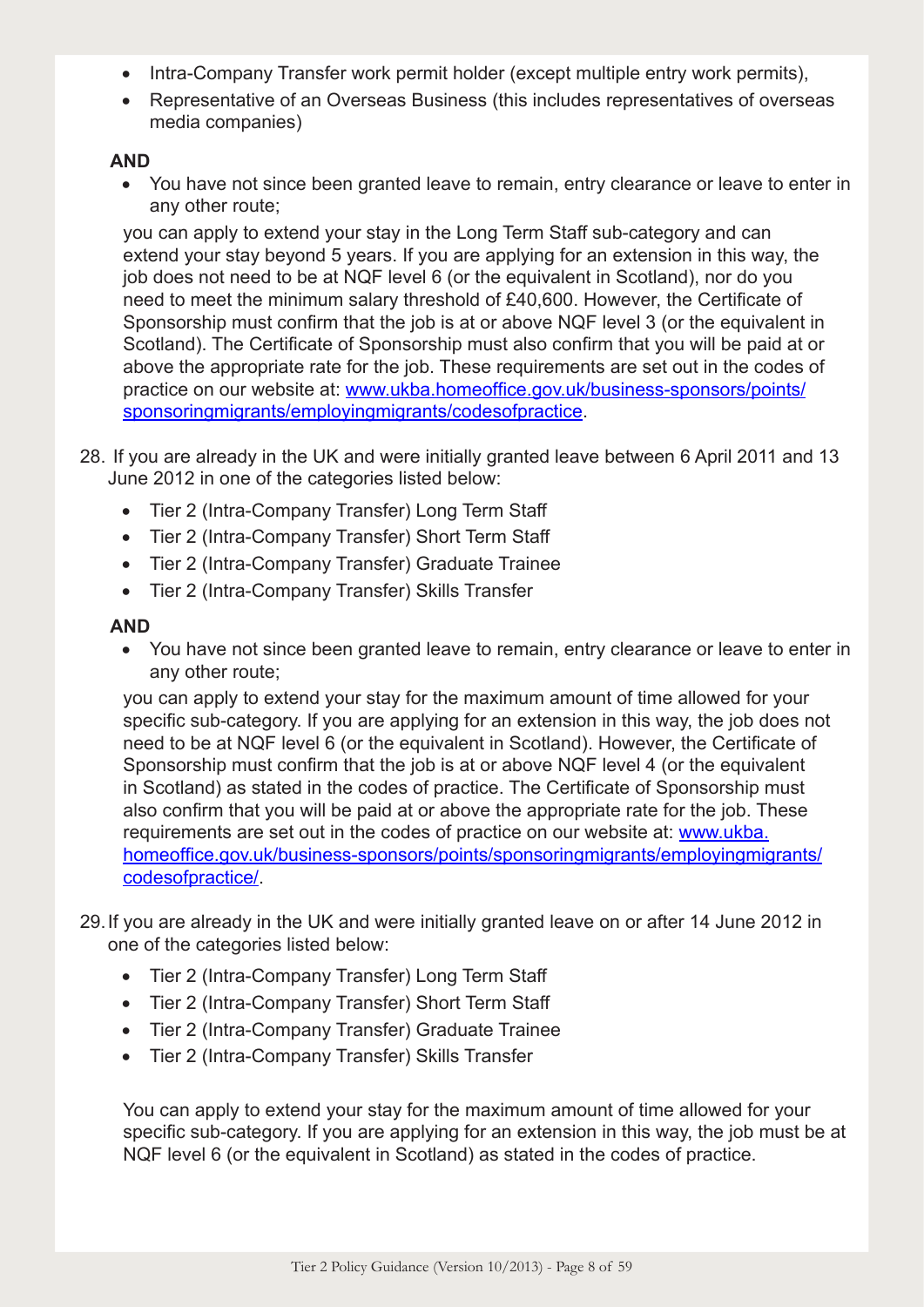- 30.Your job does not have to meet the skills thresholds described in the previous three paragraphs if:
	- you are applying to extend your leave in any of the Tier 2 (Intra Company Transfer) categories in order to continue to work in the same occupation for the same sponsor;
	- your certificate of sponsorship in your previous application was assigned to you before 6 April 2013; and
	- the job does not meet the skills threshold solely because of the reclassification from SOC 2000 to SOC 2010.

# **Scoring Points for Sponsorship**

#### **Short Term and Long Term Staff**

- 31.You will be awarded 30 points if you have been working for your sponsoring organisation for at least 12 months immediately before the date of your application in any combination of:
	- outside the UK; or
	- in the UK if you have, or were lasted granted leave to work for the sponsoring organisation in the categories listed:
		- Tier 2 (Intra-Company Transfer: Short Term Staff)
		- Tier 2 (Intra-Company Transfer: Established Staff),
		- Tier 2 (Intra-Company Transfer), under the rules in place before 6 April 2010,
		- Intra-Company Transfer work permit holder (except multiple entry work permits).
		- Representative of an Overseas Business (this includes representatives of overseas media companies).
- 32.Time spent in the UK as a Tier 2 (Intra-Company Transfer: Graduate Trainee) or Tier 2 (Intra-Company Transfer: Skills Transfer) will not count towards the 12 months' company experience required for the Tier 2 (Intra-Company Transfer: Long Term Staff). However, if you have worked for the company overseas for 6 months, for example, before coming to the UK as a Tier 2 (Intra-Company Transfer: Graduate Trainee) or Tier 2 (Intra-Company Transfer: Skills Transfer), then return and work for the company overseas for a further 6 months, we will allow you to add the two 6 month periods together.
- 33.If you are applying in the Short Term or Long Term Staff sub-categories and you have been absent from work on maternity, paternity or adoption leave or long term sick leave that lasted for one month or longer during the last 12 months, we will allow you to have been working for any 12 months within the last 24 month period.
- 34.For example, if you worked for nine months, took 12 months maternity leave and then returned to work for three months before applying, we will allow you to have been working for the two periods, making 12 months in total.
- 35.This exception applies for a maximum of 12 months maternity, paternity, adoption leave or long term sick leave. It does not apply to other breaks in your working, for example, a period of study or a career break. You should confirm with your sponsor that it has indicated whether it is sponsoring you in the Short Term Staff or Long Term Staff subcategories on your Certificate of Sponsorship.
- 36.The Short Term staff or Long Term Staff sub-categories are not intended to allow a sponsor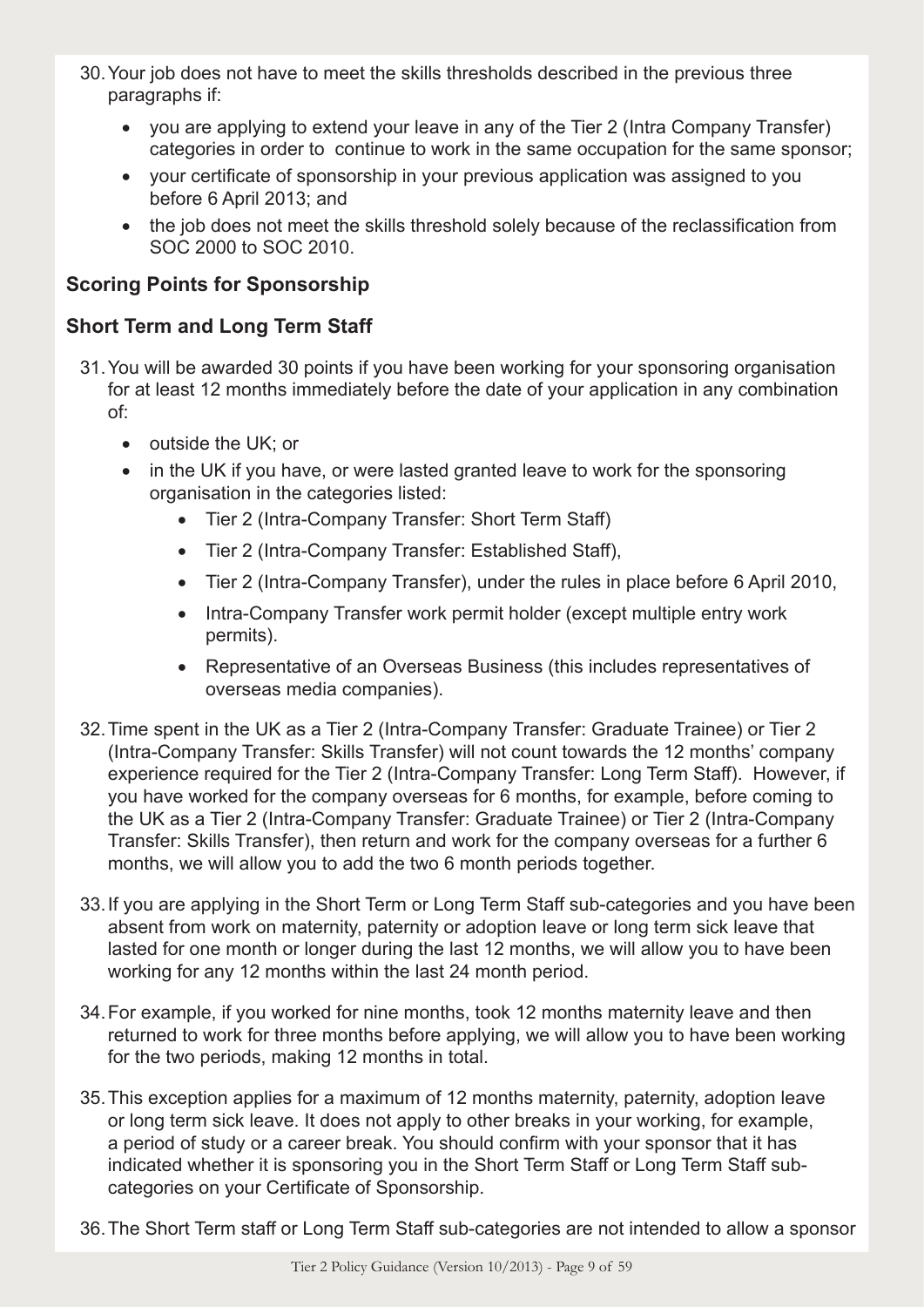for whom you have been working for at least 12 months (Company A) to supply workers to another organisation (Company B) on a contract basis.

37.However, Company A may have a contract with Company B to provide a time bound service or deliver a time bound project. If you will work on that contract, you can be sponsored by Company A for the period of that contract under the Intra Company Transfer: Short Term Staff or Long Term Staff sub-categories. Company A must have full responsibility for your duties, functions, and outputs while you are working in the UK.

Company A cannot sponsor you if:

- you are being contracted as 'agency' labour to Company B; or
- vou are being sponsored to undertake a routine role for Company B which is not related to the delivery of a time bound service by Company A; or
- Company B has responsibility for your duties, functions and outputs while you are working in the UK.

In these circumstances, you must obtain a Certificate of Sponsorship from Company B and apply under Tier 2 (General). Company B may need to carry out a resident labour market test before they can assign you with a Certificate of Sponsorship.

#### **Graduate Trainee**

- 38.You will be awarded 30 points if you have been employed by your sponsoring organisation as part of a graduate training programme for at least three months immediately before the date of your application in any combination of:
	- outside the UK
	- and/or in the UK if you had leave to work for the sponsoring organisation as:
	- a Tier 2 (Intra Company Transfer) skilled worker before 6 April 2010.

**Please note that any time you may have spent in the UK as a Tier 2 (Intra Company Transfer: Graduate Trainee) will not count towards the 12 months experience required for the Long Term Staff sub-category.**

39.You should confirm with your sponsor that they have indicated Tier 2 (Intra-Company Transfer: Graduate Trainee) on your Certificate of Sponsorship.

#### **Skills Transfer**

- 40.You do not need to have been employed overseas by your sponsoring organisation before applying in this sub-category.
- 41.You will be awarded 30 points if the sole purpose of transfer to the UK branch of the multi national company is to learn the skills and knowledge needed to perform your role overseas or to transfer skills and knowledge to the sponsor's UK workforce. Your appointment must be additional to your sponsor's UK staffing requirements; if it were not for the need for skills transfer, your role in the UK would not exist.
- 42.Please note that any time you may have spent in the UK as a Tier 2 (Intra-Company Transfer: Skills Transfer) will not count towards the 12 months experience required for the Long Term Staff sub-category.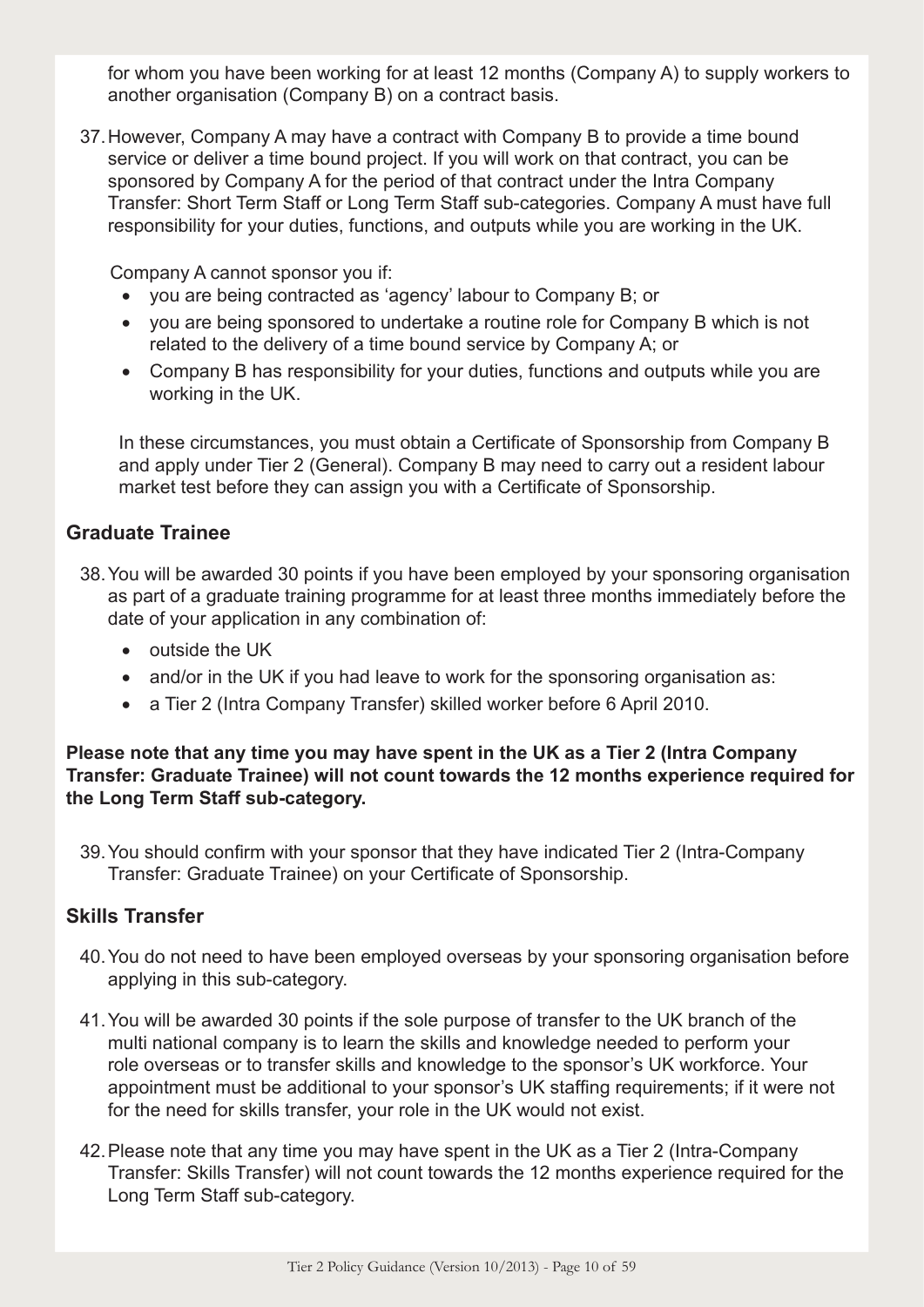43.You should confirm with your sponsor that it has indicated Tier 2 (Intra-Company Transfer: Skills Transfer) on your Certificate of Sponsorship.

#### **Appropriate salary and allowances**

44.You will be awarded the following points for the appropriate salary offered by your sponsor. These salary bands are before tax (gross) and yearly.

If your salary does not meet the appropriate rate set out in the Tier 2 codes of practice, your application will be refused. The codes of practice are on our website at: www.ukba. homeoffice.gov.uk/business-sponsors/points/sponsoringmigrants/employingmigrants/ codesofpractice/

| <b>Intra-Company Transfer: Long Term Staff</b><br>£40,600 and above and paid at least the<br>appropriate rate                                                                                                                                                                           | 20 points |
|-----------------------------------------------------------------------------------------------------------------------------------------------------------------------------------------------------------------------------------------------------------------------------------------|-----------|
| <b>Intra-Company Transfer: Short Term</b><br><b>Staff, Graduate Trainee or Skills Transfer</b><br>£24,300 and above and paid at least the<br>appropriate rate                                                                                                                           | 20 points |
| In the UK as an Intra-Company Transfer<br>under the rules in place before 6 April<br>2011, paid at least the appropriate rate<br>and if applying in the Long Term Staff<br>sub-category has not been granted Entry<br>Clearance in this or any other route since<br>that grant of leave | 20 points |
| None of the above                                                                                                                                                                                                                                                                       | 0 points  |

If you will be working in the UK for less than 12 months, you will be awarded points for your pro-rated yearly earnings. For example, if you will earn £15,000 on a six month contract, you will be awarded points for the equivalent earnings of £30,000 per year.

- 45.If you will be working part time, you will be awarded points for your actual earnings and not for the equivalent full time earnings.
- 46.You should add acceptable allowances to your gross salary to work out the points you will be awarded. If you have exchanged some of your UK employment rights for shares as an employee-owner, however, we will not count the value of those shares as part of your salary package.
- 47.If you will be paid an hourly rate, or are contracted to work a specific number of hours, we will only award points for up to a maximum of 48 hours a week, even if you are working more than this. For example, if you will earn £8 per hour, working 60 hours per week, you must work out your equivalent earnings for a 48 hour week. This would be £19,968 (8x48x52) not £24,960 (8x60x52) so will therefore not be awarded points for appropriate salary.
- 48.You should ask your sponsor to confirm the salary details on the Certificate of Sponsorship. You do not need to send any other evidence of your appropriate salary. Your salary may be paid in the UK or abroad. If you will be paid abroad in a currency other than pounds sterling, the salary amount entered on your Certificate of Sponsorship will be based on the exchange rate published on www.oanda.com on the day the Certificate of Sponsorship is assigned.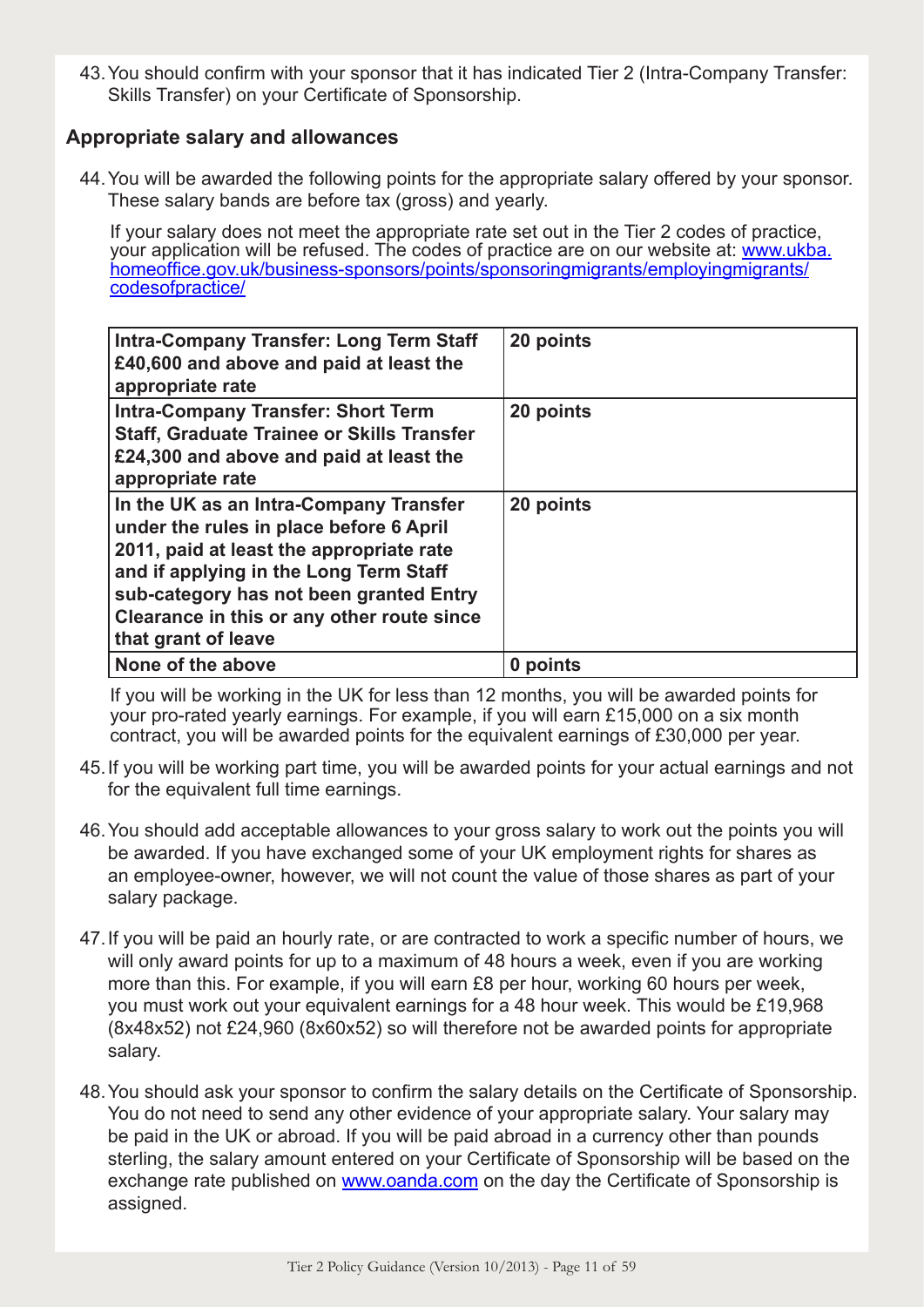49.The Certificate of Sponsorship must also confirm that you will be paid at or above the appropriate rate for the job. These requirements are set out in the Tier 2 codes of practice on our website at: www.ukba.homeoffice.gov.uk/business-sponsors/points/ sponsoringmigrants/employingmigrants/codesofpractice/.The job must be paid at or above the appropriate rate. When we assess the appropriate rate, we will consider salaries and allowances as follows:

#### **We will consider:**

- basic pay (excluding overtime); and
- allowances (including daily payments to cover the additional cost of living in the UK but not including expenses to cover travel to and from your home country), provided these allowances are part of your guaranteed salary package.
- bonuses, provided these are part of your guaranteed salary package.
- 50.However, if allowances made available are solely for the purpose of accommodation, and you are applying in the Long Term Staff sub-category, we will only take allowances up to 30% of the total gross salary package into account. This is whether such allowances are made available in cash or in kind. This means that your salary and other (nonaccommodation allowances) must be at least 70% of the maximum package that we will take into account. The examples below explain how we calculate this.

#### **Example 1:**

- accommodation allowances: £10,000
- salary and other (non-accommodation) allowances: £35,000

The total salary package that the sponsor has offered is:

 $£10,000 + £35,000 = £45,000$ 

The salary and other (non-accommodation) allowances can be a maximum of 70% of the total package we can take into account. This means that £35,000 is 70% of the maximum package we can take into account. We calculate this maximum package by dividing £35,000 by 70% (or 0.7):

 $£35,000 \div 0.7 = £50,000$ 

In this example, the total package that the sponsor has offered is l**ess than** the maximum package we can take into account. We will therefore take into account all of the package that the sponsor has offered. We will use the total £45,000 when checking against the appropriate rate, and we will award 20 points for salary.

#### **Example 2:**

- accommodation allowances: £20,000
- salary and other (non-accommodation) allowances: £24,500

The total salary package that the sponsor has offered is:

 $£20,000 + £24,500 = £44,500$ 

We calculate the maximum package we can take into account by dividing the salary and other (non-accommodation) allowances by 70% (or 0.7):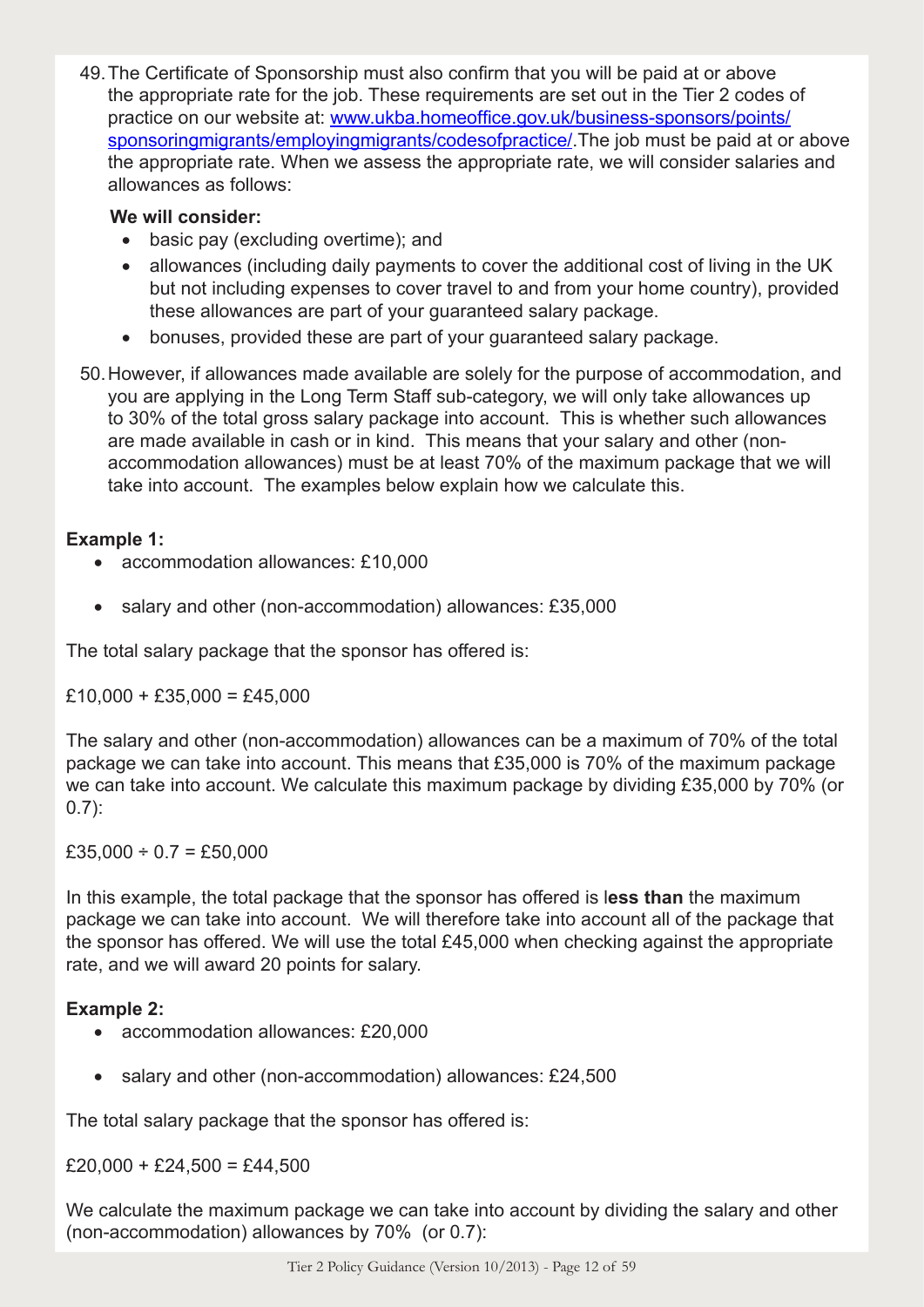#### $£24,500 \div 0.7 = £35,000$

In this example, the total package that the sponsor has offered is **more** than the maximum package we can take into account. We will therefore only take into account £35,000. As this is below the £40,600 threshold for Long Term Staff, we will award no points for salary.

- 51.Due to the higher costs of short-term accommodation, we will take account of accommodation allowances up to 40% of the gross salary if you are applying in either the Short Term Staff, Graduate Trainee or Skills Transfer sub-categories. This means that your salary and other (non-accommodation allowances) must be at least 60% of the maximum package that we will take into account. This applies where either:
	- You are applying from outside the UK with a Certificate of Sponsorship that has been assigned for 12 months or less; or
	- You are applying for an extension that will take your total stay in the UK to 12 months or less.

#### **For example:**

- accommodation allowances: £10,000
- salary and other (non-accommodation) allowances: £18,000

The total salary package that the sponsor has offered is:

 $£10,000 + £18,000 = £28,000$ 

This is a short-term transfer, so we calculate the maximum package we can take into account by dividing the salary and other (non-accommodation) allowances by 60% (or 0.6) instead of 70% (or 0.7):

 $£18,000 \div 0.6 = £30,000$ 

In this example, the total package that the sponsor has offered is **less** than the maximum package we can take into account. We will therefore take into account all of the package that the sponsor has offered. We will use the total £28,000 when checking against the appropriate rate, and we will award 20 points for salary.

#### **Documents we require as evidence of sponsorship**

52.Your Certificate of Sponsorship reference number is used when we award points. If you are awarded points in either the Tier 2 (Intra-Company Transfer): Short Term Staff or Long Term Staff or Tier 2 (Intra-Company Transfer): Graduate Trainee sub-categories, we may ask you to provide additional evidence that you have worked for your sponsor for the specified period (12 months for Short Term Staff or Long Term Staff or 3 months for Graduate Trainees). You do not have to be in the same job for the specified period.

The application may be granted without these specified documents but we reserve the right to request them and to refuse applications if these documents are not received within 7 working days of the date of the request.

You do not need to provide this evidence if you are making an extension or change of employment application to do the same or different job for the same sponsor.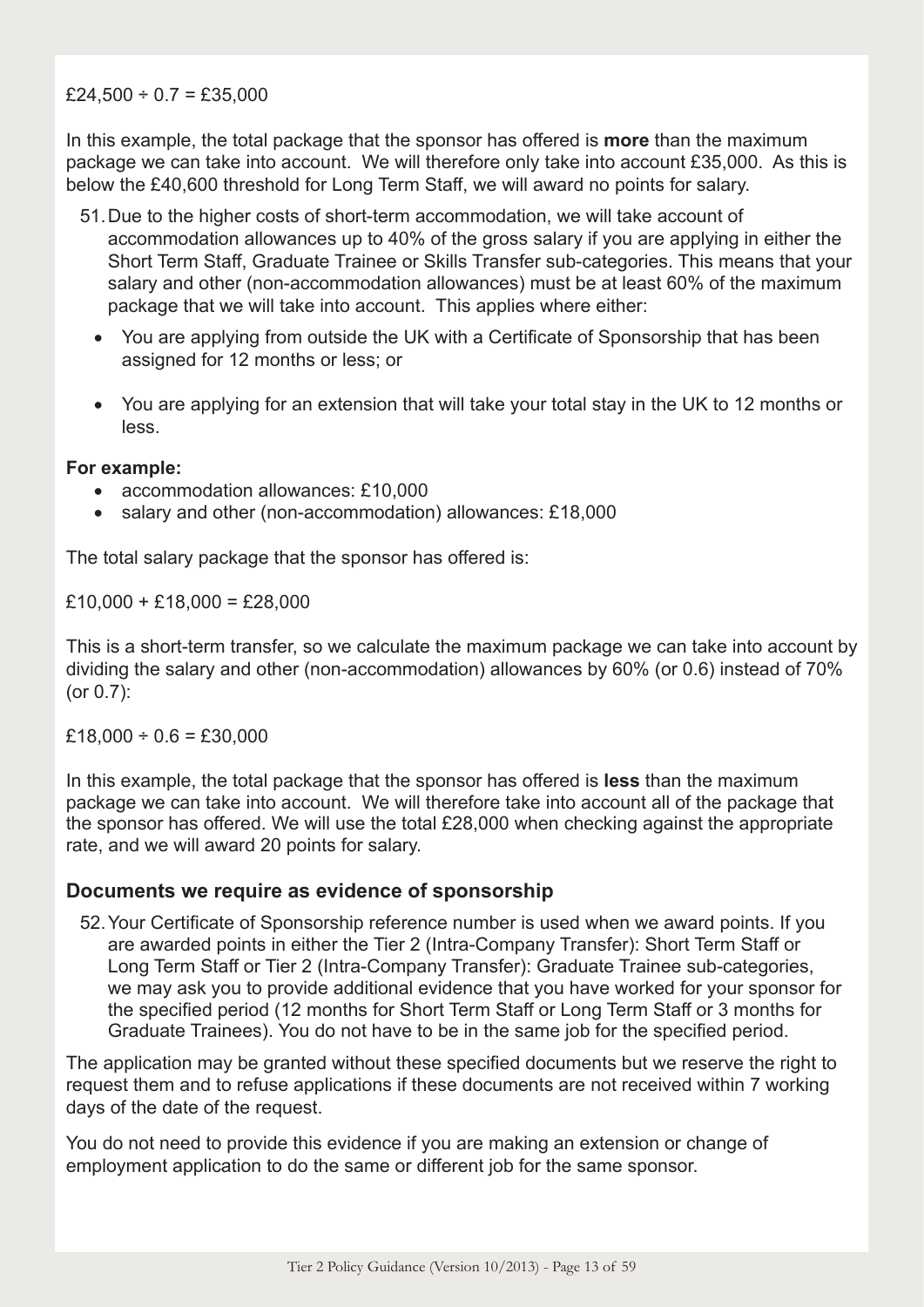#### **If requested to do so, you must provide one of the following types of required documents**

- i. Payslips covering the full specified consecutive months
	- The most recent payslip must be dated no earlier than 31 days before the date of the application.
	- These should be either original, formal payslips or on company-headed paper. For other payslips, you must provide a letter from your sponsor, confirming the authenticity of the payslips. This letter can be posted, faxed or scanned and emailed to you. The letter must be on company headed paper, and must be signed by a senior official.

#### **OR**

ii. Personal bank or building society statements covering the full specified consecutive months

The most recent statement must be dated no earlier than 31 days before the date of the application.

The statements should clearly show:

- • your name; and
- • your account number; and
- the date of the statement; and
- the financial institution's name and logo; and
- transactions between you and your sponsor covering the full specified period.

Ad hoc bank statements printed on the bank's letterhead are acceptable as evidence (This excludes mini-statements from Automatic Teller Machines (ATMs)).

Electronic bank statements are acceptable but must contain all of the details listed above. In addition, you must provide a supporting letter from your bank, on company headed paper, confirming the authenticity of the statements provided. Alternatively an electronic bank statement bearing the official stamp of the bank on every page is acceptable.

# **OR**

iii. Building society pass book

The building society pass book should clearly show:

- • your name; and
- • your account number; and
- the financial institution's name and logo; and
- transactions between you and your sponsor covering the full specified period immediately before the date of the application.

# **Additional documents we require as evidence of maternity, paternity or adoption leave**

53.If we ask you to provide the evidence of 12 months working set out in paragraph 52 (i), (ii) and (iii) above, you must also provide the following specified documents for any periods of maternity, paternity or adoption leave, within 7 working days of the request: **Original full**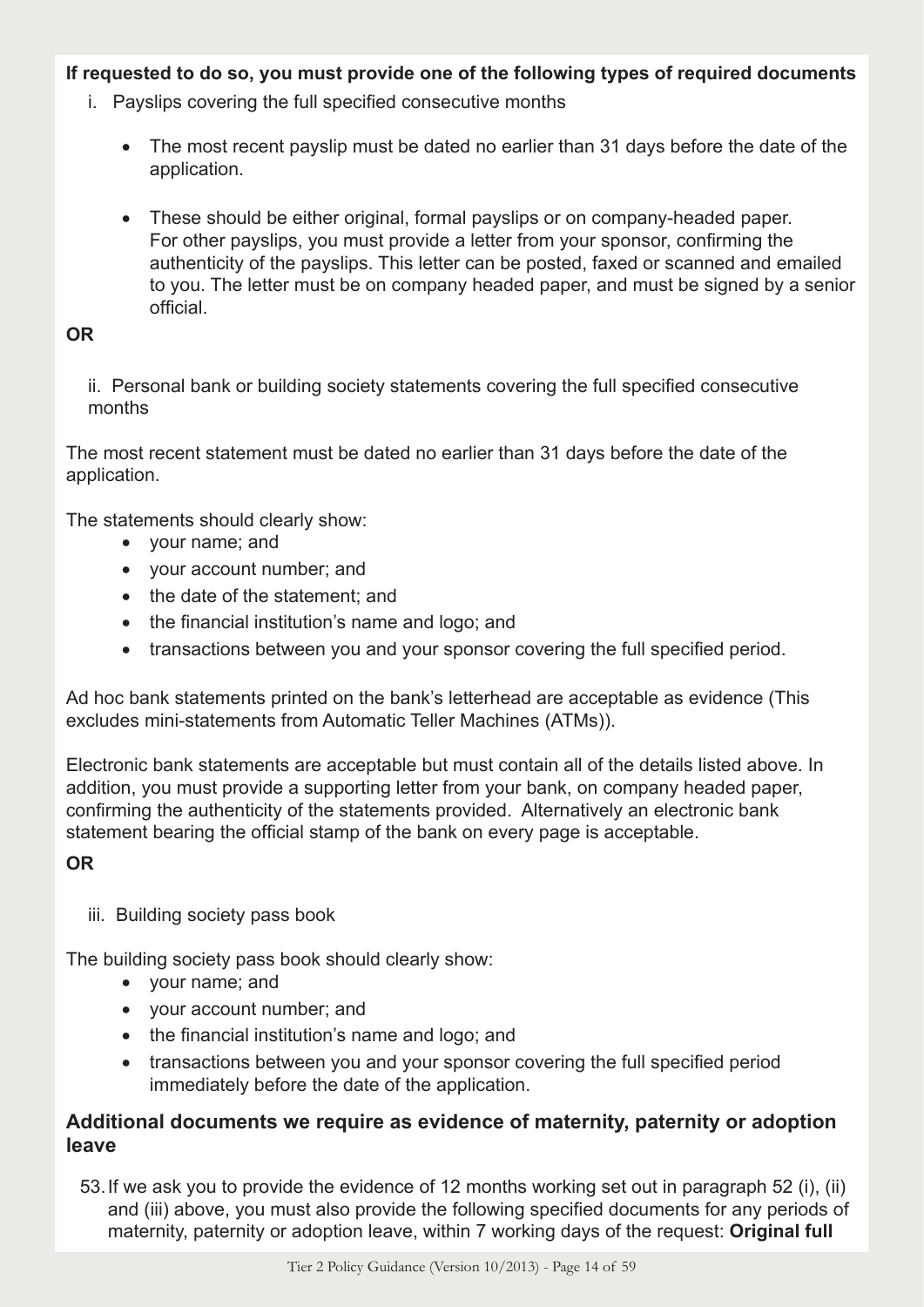**birth certificate or original full certificate of adoption** (as appropriate) containing the names of the parents/adoptive parents of the child for whom the leave was taken.

AND at least one of the following:

i. Original letter from you and your sponsor, on company headed paper, confirming the start and end dates of your leave; and/or

ii. One of the types of documents set out in paragraph 52 (i), (ii) and (iii) above covering the maternity, paternity or adoption payments.

If the birth certificate or certificate of adoption is not available then, you must provide both types of documents specified at ii) and iii) above.

#### **Additional documents we require as evidence of long term sick leave**

54.If we ask you to provide the evidence of 12 months working set out in paragraph 52 (i), (ii) and (iii) above, you must also provide the following specified documents for any periods of long term sick leave, within 7 working days of the request:

**BOTH** of the following:

i. Original letter from your sponsor, on company headed paper, confirming the start and end dates of your leave; and

ii. One of the types of documents set out in paragraphs 52 (i), (ii) and (iii) covering the entire period of leave (as well as the 12 months working) showing your statutory sick pay and/or sick pay from your health insurance.

- 55.If you cannot provide two types of documents from those listed in paragraph 52 to 53 above, you may provide one alternative document listed below. This must be from an official source and must be independently verifiable:
	- official adoption papers issued by the relevant authority; or
	- any relevant medical documents that you are content to let us see; or
	- a relevant extract from a register of birth provided it is accompanied by an original letter from the issuing authority.
- 56.You must still provide two types of evidence and at least one of these must be specified in paragraph 52 to 53 above. You must fully explain the reasons why you cannot provide two of the specified types of documents in paragraph 52 to 53 above. We will not accept other documents.
- 57.We will not accept other alternative documents, such as personal letters of confirmation, newspaper announcements, or other unofficial documents.

# **PART 3: TIER 2**

# **Tier 2 (General) Annual Limit**

58.There is an annual limit on the number of Certificates of Sponsorship available under Tier 2 (General). This limit applies to Certificate of Sponsorship for those nationals seeking entry clearance to the UK under the Tier 2 (General) category and those who are applying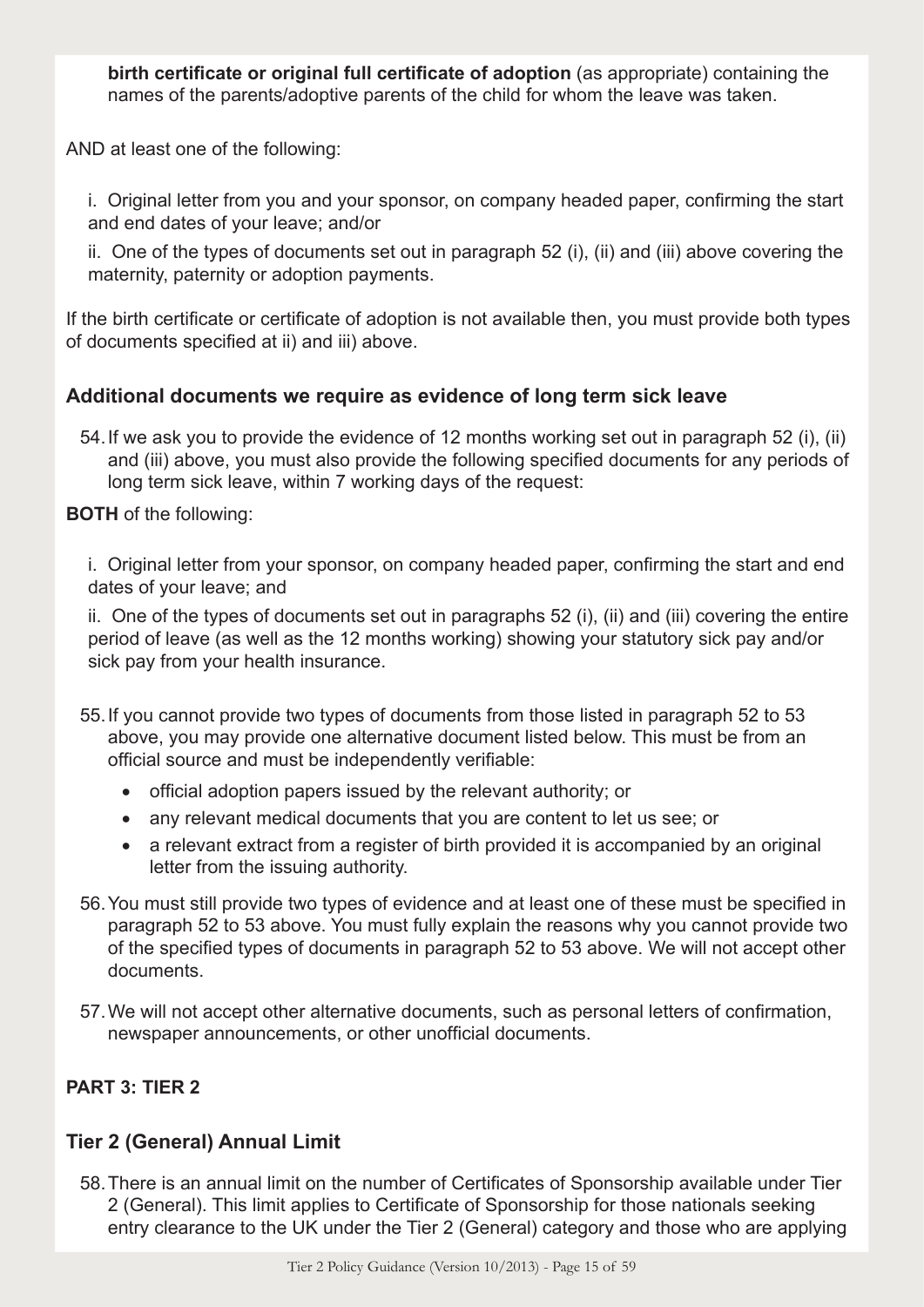to switch into Tier 2 (General) category from within the UK as a dependant of a Tier 4 (General) student. We refer to these as "restricted" Certificates of Sponsorship.

- 59.Those seeking admission to fill a vacancy with a salary of £152,100 or above and all in-country applications (other than Tier 4 dependant switchers) are not affected by the limit. Certificates of Sponsorship for these applications are known as "unrestricted" and sponsors can assign these without first applying for permission.
- 60.We will operate the annual limit by not allowing any sponsor to assign a "restricted" Certificate of Sponsorship unless they first get permission to do so by using the monthly allocation process. Further information on this can be found on our website at: www.ukba. homeoffice.gov.uk/sitecontent/documents/employersandsponsors/pbsquidance/.
- 61.Allocation of a restricted Certificate of Sponsorship to a sponsor does not mean that we have approved an application to bring a national from outside the resident workforce to the UK.
- 62.You must still apply for entry clearance and meet the eligibility criteria.
- 63.If a sponsor is found to be issuing unrestricted Certificates of Sponsorship to Tier 2 applicants within the restricted category, their Tier 2 sponsor licence will be withdrawn.

# **Attributes**

64.Whether you are applying in or out of the UK and on a restricted or unrestricted Certificate of Sponsorship you must score 50 points in total for your attributes. The points you can score for attributes are listed in the table below. You can only score points for one entry in each row.

| <b>Criterion</b>                                                                       | <b>Points</b> |
|----------------------------------------------------------------------------------------|---------------|
| <b>Assigned Certificate of Sponsorship</b><br>having met the requirements of:          | 30            |
| • A resident labour market test<br>exemption; or                                       |               |
| • A resident labour market test by<br>the sponsor; or                                  |               |
| • An extension - Continuing to<br>work in the same occupation for<br>the same sponsor. |               |
| <b>Appropriate salary</b>                                                              | 20            |

# **Minimum skill level**

65.To score points for sponsorship, you must have a valid Certificate of Sponsorship from a licensed sponsor.

# **Applications for Entry Clearance or Switching into Tier 2 (General)**

66.If you are applying to work in the UK, the Certificate of Sponsorship must confirm that the job is at NQF level 6 (or the equivalent in Scotland) as stated in the codes of practice or in a creative sector occupation skilled to NQF level 4 (or the equivalent in Scotland) as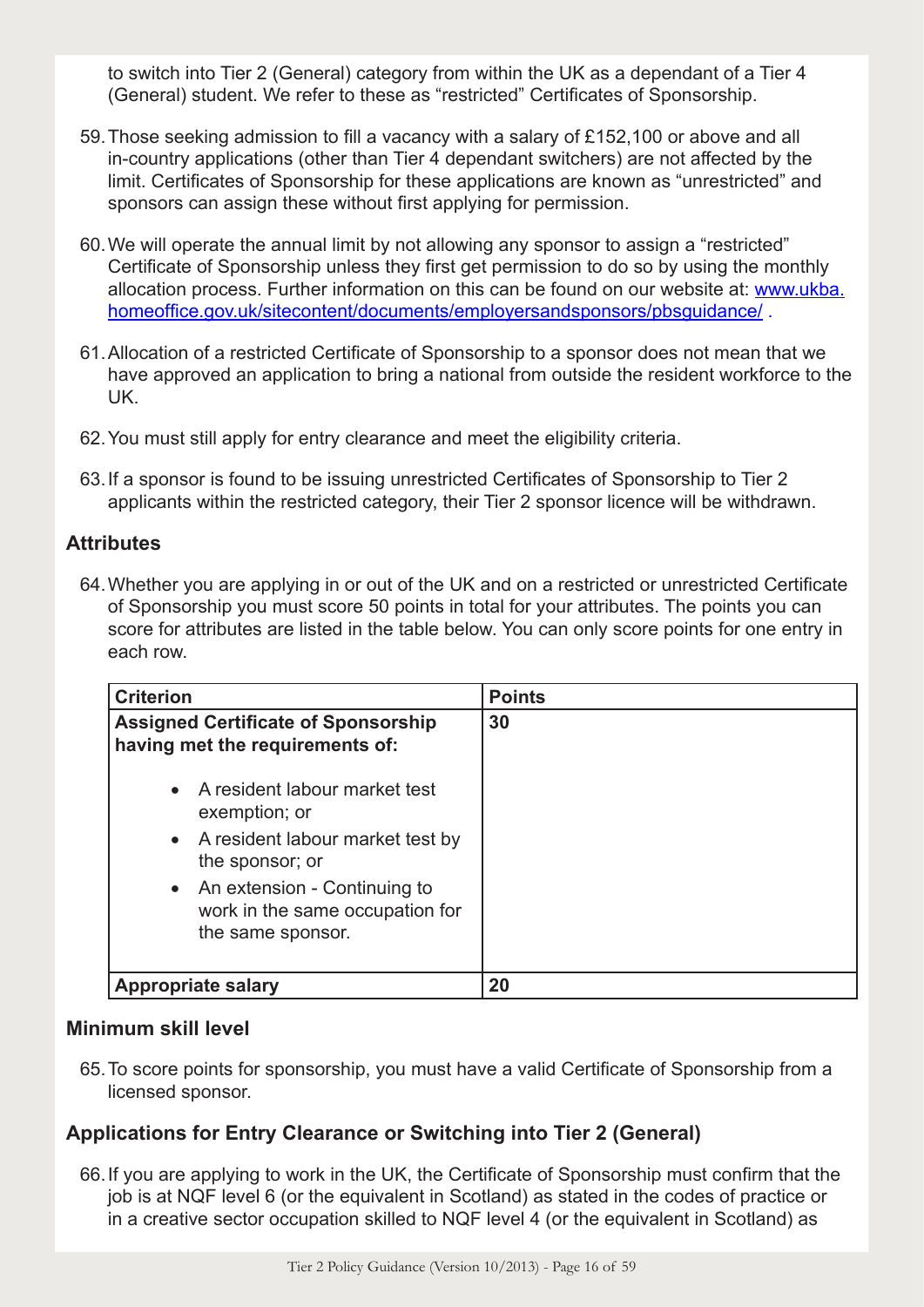listed in the Tier 2 & 5 Sponsor Guidance, or the job is at NQF level 4 and appears on the list of shortage occupations. This does not mean that you must be educated to this level, it means that the job is at that level. The Certificate of Sponsorship must also confirm that you will be paid at or above the appropriate rate for the job. These requirements are set out in the codes of practice on our www.ukba.homeoffice.gov.uk/business-sponsors/points/ sponsoringmigrants/employingmigrants/codesofpractice/ and the Tier 2 & 5 Sponsor Guidance at www.ukba.homeoffice.gov.uk/sitecontent/documents/employersandsponsors/ pbsguidance/.

67.Please note that successful Tier 2 (General) applications will be granted leave up to 3 years with the possibility of extending for a further 3 years. You will not be able to extend beyond 6 years. You will also not be able to re-apply to return to the UK under Tier 2 until 12 months after your last leave under Tier 2 expired or you can show you have been outside the UK for 12 months, whichever is sooner, unless you will be paid a gross annual salary of £152,100 or more. This will be the case even if you have been in Tier 2 for less than 6 years.

Where you left the UK before your last period of Tier 2 leave expired, the 12 month period can start earlier than the date your leave expired but only if you can provide evidence of you having not been in the UK for a period immediately prior to that date. Acceptable evidence may include, but is not limited to:

a) travel tickets or boarding card stubs, but only if you or your previous sponsor also submitted an SMS report at the time, confirming that your employment in the UK had ended;

b) exit or entry stamps in your passport which confirm that you were not in the UK;

c) a letter from the your overseas employer confirming the date you started work overseas, after returning from the UK;

d) any other evidence that shows you were not in the UK.

Where evidence is produced and accepted, we will calculate the cooling off period to start from the earliest date supported by that evidence.

# **Applications for Leave To Remain**

- 68.The job does not need to be at NQF 6 level (or the equivalent in Scotland) if you are already in the UK and were initially granted leave in one of the categories below:
	- Tier 2 (General) or Qualifying Work Permit Holder for a job which appeared on the shortage occupation list at the time of your grant of leave; and
	- you have not since been granted leave to remain, entry clearance or leave to enter in any other route; and

you are applying for the same job for either the same or different sponsor,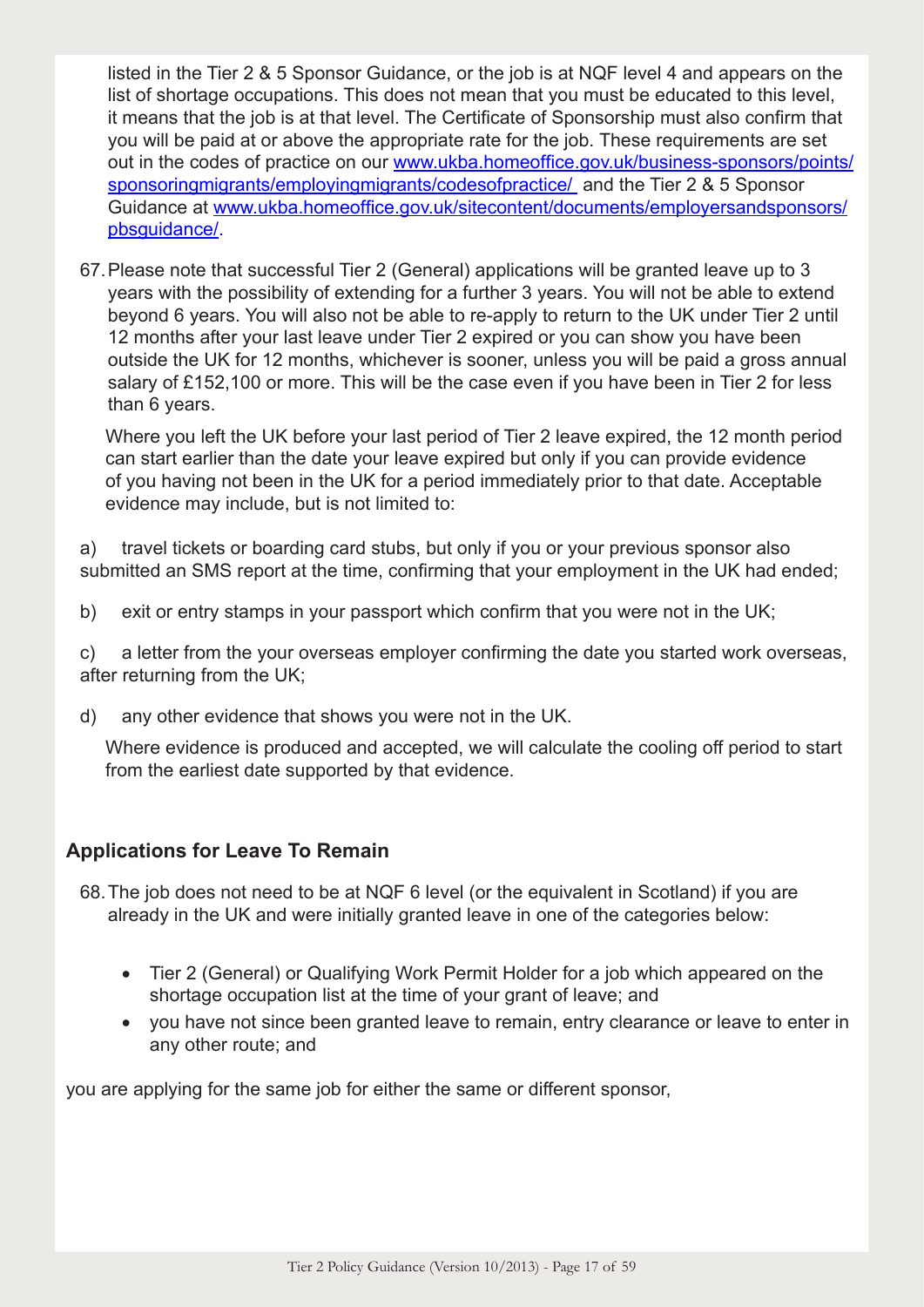# under one of the following categories:

- Tier 2 (General) under the Rules in place before 6 April 2011; or
- • Qualifying Work Permit Holder; or
- Representative of an Overseas Newspaper, News Agency or Broadcasting Organisation; or
- Member of the Operational Ground Staff of an Overseas-owned Airline; or
- • Jewish Agency Employee; **and**

you have not since been granted leave to remain, entry clearance or leave to enter in any other route.

However, the Certificate of Sponsorship must confirm that the job is at or above NQF level 3 (or the equivalent in Scotland) unless your last grant of leave was as a senior care worker or established entertainer. The Certificate of Sponsorship must also confirm that you will be paid at or above the appropriate rate for the job. These requirements are set out in the codes of practice on our website at: www.ukba.homeoffice.gov.uk/business-sponsors/points/ sponsoringmigrants/employingmigrants/codesofpractice/

- 69.If you are already in the UK and were initially granted leave in Tier 2 (General) under the Rules in place between 6 April 2011 and 13 June 2012 **and** you have not since been granted leave to remain, entry clearance or leave to enter in any other route, you can apply to extend your stay for the maximum period of 6 years. Please note that you will not be able to extend beyond 6 years. You will also not be able to reapply to return to the UK under Tier 2 until 12 months after your last leave under Tier 2 expired or can show you have been outside the UK for 12, whichever is sooner. This will be the case even if you have been in Tier 2 for less than 6 years. The Certificate of Sponsorship must confirm that the job is at or above NQF level 4 (or the equivalent in Scotland). The Certificate of Sponsorship must also confirm that you will be paid at or above the appropriate rate for the job. These requirements are set out in the codes of practice on our website at: www. ukba.homeoffice.gov.uk/business-sponsors/points/sponsoringmigrants/employingmigrants/ codesofpractice/
- 70. If you are already in the UK and were initially granted leave in Tier 2 (General) under the Rules in place on or after 14 June 2012 and you have not since been granted leave to remain, entry clearance or leave to enter in any other route, you can apply to extend your stay for the maximum period of 6 years. Please note that you will not be able to extend beyond 6 years. You will also not be able to reapply to return to the UK under Tier 2 until 12 months after your last leave under Tier 2 expired or can show you have been outside the UK for 12 months, whichever is sooner, unless you will be paid a gross annual salary of £152,100 or more. This will be the case even if you have been in Tier 2 for less than 6 years. The Certificate of Sponsorship must confirm that the job is at or above NQF level 6 (or the equivalent in Scotland). The Certificate of Sponsorship must also confirm that you will be paid at or above the appropriate rate for the job. These requirements are set out in the codes of practice on our website at: www.ukba.homeoffice.gov.uk/business-sponsors/ points/sponsoringmigrants/employingmigrants/codesofpractice/

# **OR**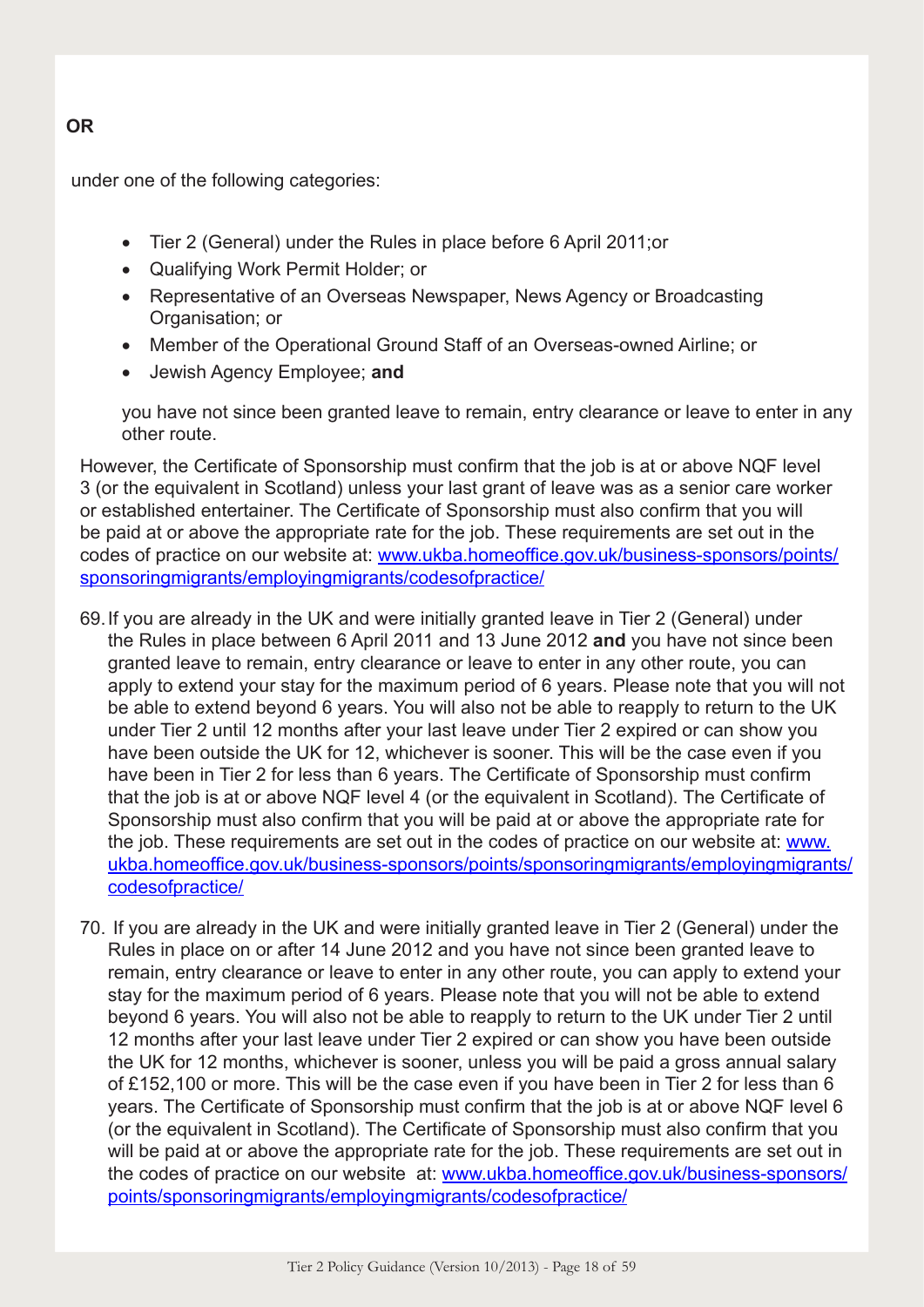- 71.Your job does not have to meet the skills thresholds described in the previous three paragraphs if:
	- you are applying to extend your leave in Tier 2 (General) in order to continue to work in the same occupation for the same sponsor;
	- your certificate of sponsorship in your previous application was assigned to you before 6 April 2013; and
	- the job does not meet the skills threshold solely because of the reclassification from SOC 2000 to SOC 2010.

# **Appropriate salary and allowances**

72.You will be awarded the following points for the appropriate salary offered by your sponsor. These bands are before tax (gross) and yearly.

| £20,300 and above                                                                                                                                                                                                                                                        | 20 points |
|--------------------------------------------------------------------------------------------------------------------------------------------------------------------------------------------------------------------------------------------------------------------------|-----------|
| For those who have or last had entry<br>clearance, leave to enter or leave<br>to remain in one of the following<br>categories:                                                                                                                                           | 20 points |
| Tier 2 (General) under the Rules<br>in place before 6 April 2011; or                                                                                                                                                                                                     |           |
| Jewish Agency employee; or<br>$\bullet$                                                                                                                                                                                                                                  |           |
| Member of the Operation Ground<br>Staff of an overseas-owned<br>airline; or                                                                                                                                                                                              |           |
| Representative of an Overseas<br>$\bullet$<br>newspaper, News Agency or<br>Broadcasting Organisation; or                                                                                                                                                                 |           |
| Work Permit holder.                                                                                                                                                                                                                                                      |           |
| You are being sponsored as a nurse, will<br>continue to be sponsored as a nurse by<br>the Sponsor after achieving Nursing and<br><b>Midwifery Council registration, and your</b><br>salary will not be less than £20,300 per<br>year once that registration is achieved. | 20 points |
| Under £20,300 and none of the above<br>apply                                                                                                                                                                                                                             | 0 points  |

No points will be awarded for appropriate salary if the salary referred to above is less than the appropriate rate for the job as stated in the codes of practice for Tier 2 Sponsors on our website at: www.ukba.homeoffice.gov.uk/business-sponsors/points/sponsoringmigrants/ employingmigrants/codesofpractice/.

73.If you will be working in the UK for less than 12 months, you will be awarded points for your pro-rated yearly earnings. For example, if you will earn £15,000 on a six month contract, you will be awarded points for the equivalent earnings of £30,000 per year. If you will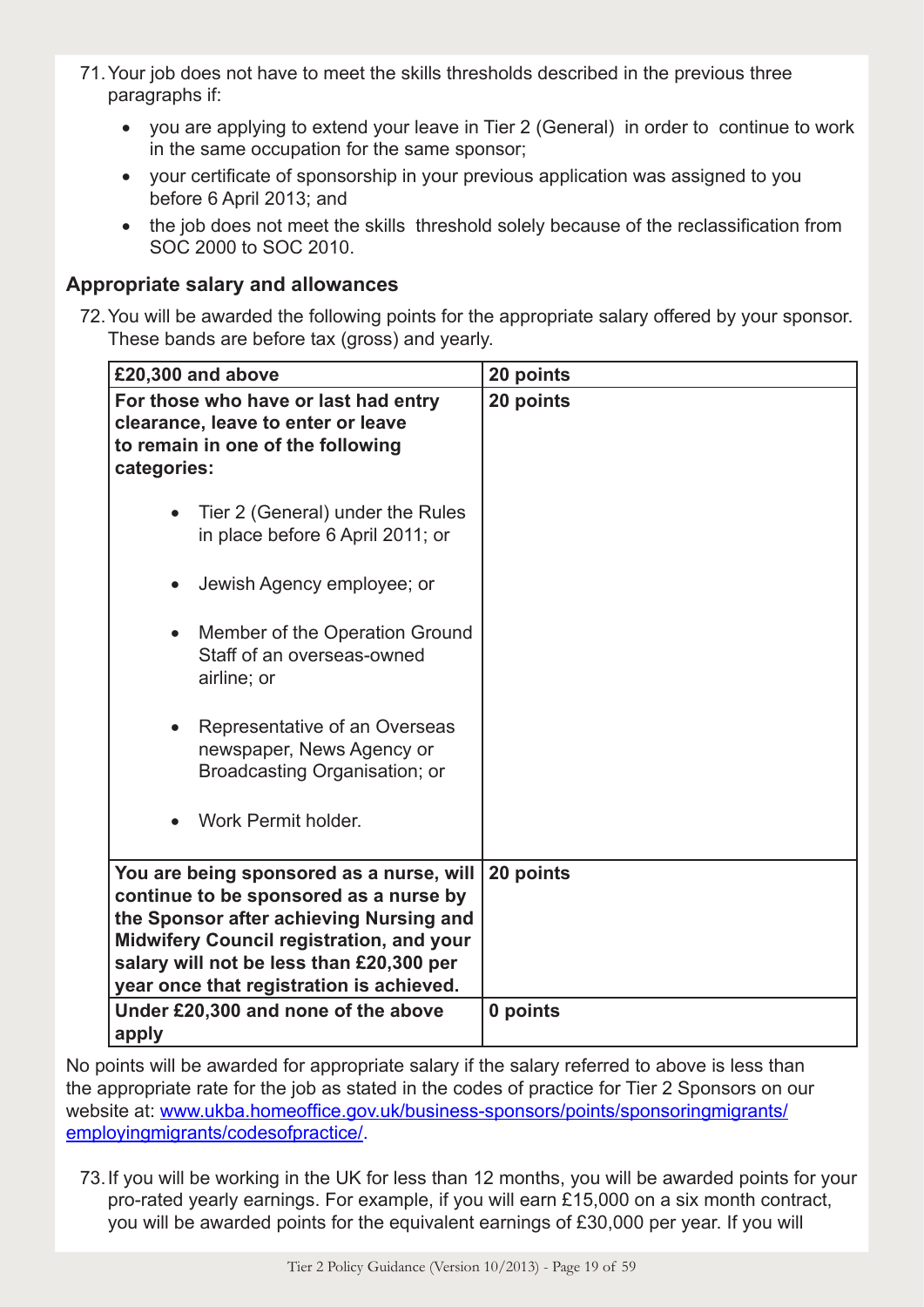be working part time, you will be awarded points for your actual earnings and not for the equivalent full time earnings.

- 74.You should add acceptable allowances to your gross salary to work out the points you will be awarded. If you have exchanged some of your UK employment rights for shares as an employee-owner, however, we will not count the value of those shares as part of your salary package.
- 75.If you will be paid an hourly rate, or are contracted to work a specific number of hours, we will only award points for up to a maximum of 48 hours a week, even if you are working more than this. For example, if you will earn £8 per hour, working 60 hours per week, you must work out your equivalent earnings for a 48 hour week. This would be £19,968 (8x48x52) not £24,960 (8x60x52) so would therefore not be awarded points for appropriate salary.
- 76.Your salary may be paid in the UK or abroad. If you will be paid abroad in a currency other than pounds sterling, the salary amount entered on your Certificate of Sponsorship will be based on the exchange rate published on www.oanda.com on the day the Certificate of Sponsorship is assigned.
- 77.The Certificate of Sponsorship must also confirm that you will be paid at or above the appropriate rate for the job. These requirements are set out in the Tier 2 codes of practice on our website at: www.ukba.homeoffice.gov.uk/business-sponsors/points/ sponsoringmigrants/employingmigrants/codesofpractice/. When we assess the appropriate rate, and when we award points for appropriate salary, we will consider salaries and allowances as follows:
- 78.We will consider basic pay (excluding overtime) plus any allowances (such as London weighting) or bonuses, which would also be paid to a settled worker in similar circumstances, provided these allowances and or bonuses are part of your guaranteed salary package.
- 79.We will not consider other benefits, such as incentive pay / or travel and subsistence (including travel to and from your home country). Also, if you have exchanged some of your UK employment rights for shares as an employee-owner, the value of those shares will not be included.

#### **Points awarded for sponsorship**

#### **Resident labour market test applies**

- 80.You will be awarded 30 points if the sponsor has met the requirements of the resident labour market test before assigning a Certificate of Sponsorship, or if an exemption from the test applies. Your job will only have passed the test if there is no suitable settled worker available to fill it.
- 81.You should confirm with your sponsor that they have indicated that a resident labour market test has been completed on the Certificate of Sponsorship.
- 82.The resident labour market test does not apply if:
	- the job offer is in a supernumerary research position where you have been issued a non-transferrable scientific research Award or Fellowship by an external organisation which is not your Sponsor, meaning that the role is over and above your Sponsor's normal staffing requirements and if you were not there, the role would not be filled by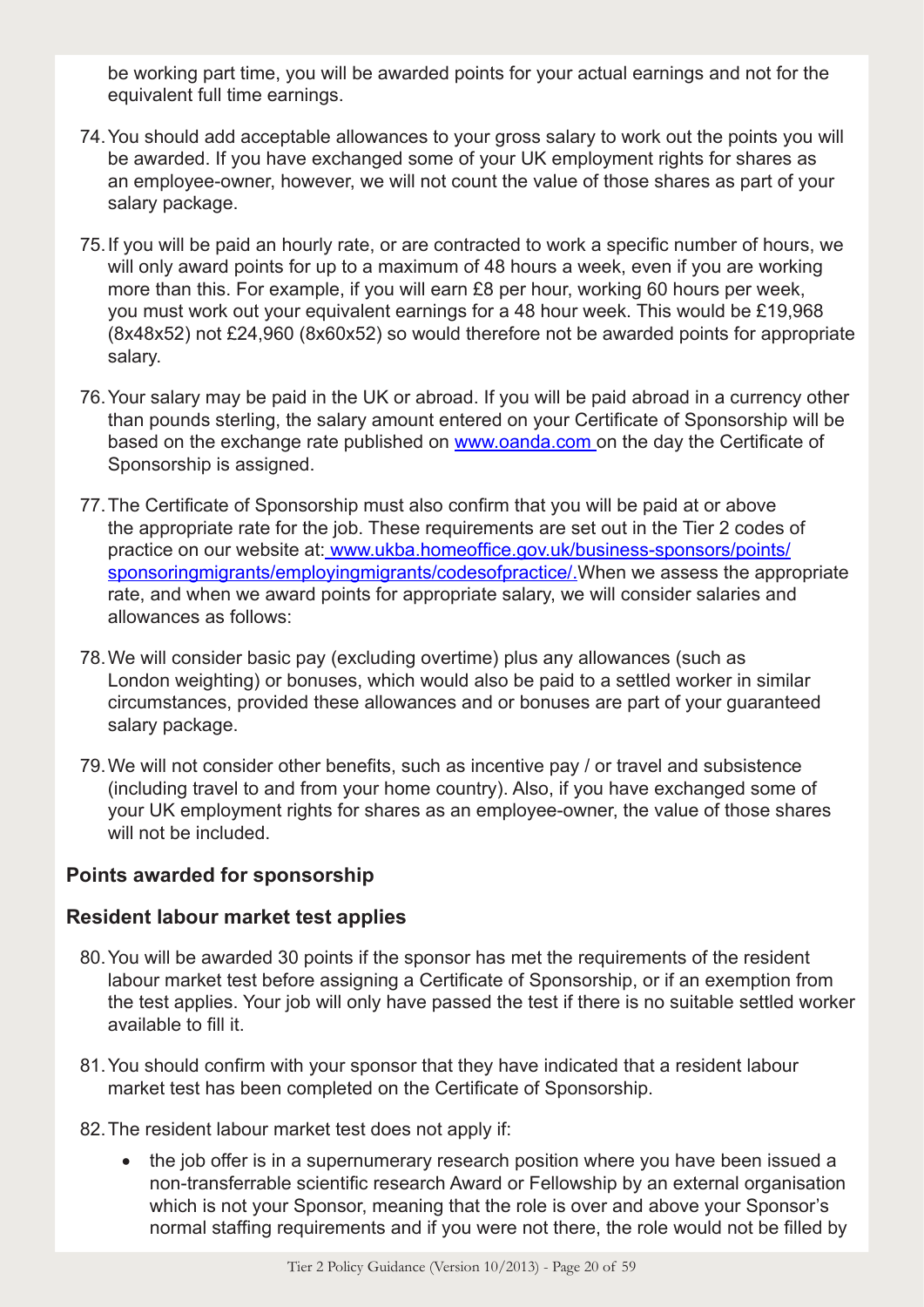anyone else; or

- the job offer is to continue working as a Doctor or Dentist in training, under the same NHS Training Number which was assigned to you for previous lawful employment as a Doctor or Dentist in Training in the UK, including where you are applying to return to your training after an out of programme experience; or
- the job offer is as a Doctor in Speciality Training and your salary and the costs of your training are being met by the government of another country under an agreement with that country and the UK Government.

Your sponsor must include full details of the why the exemption applies on the Certificate of Sponsorship.

83.The requirements of the resident labour market test vary depending on the type of job and are set out in the guidance for sponsors which is available on the Home Office website at the following link: www.ukba.homeoffice.gov.uk/sitecontent/documents/ employersandsponsors/pbsguidance//

# **Job in shortage occupation**

- 84.You will be awarded 30 points if your job was on the shortage occupation lists at the time your Certificate of Sponsorship was assigned by your sponsor. The current shortage occupation lists are published on our website at: www.ukba.homeoffice.gov.uk/businesssponsors/points/sponsoringmigrants/employingmigrants/shortageoccupationlist/.
- 85.There is one list for the whole of the UK and a further additional list for Scotland. If you want to be awarded points for a job on the shortage occupation list in Scotland, you must be undertaking that job in Scotland.
- 86.The shortage occupation lists are recommended by the Migration Advisory Committee (MAC), and will be revised periodically.
- 87. If you were last granted leave for a job in a shortage occupation that is not at NQF 6 level (or the equivalent in Scotland) as stated in the Tier 2 codes of practice and the job is no longer on the current shortage occupation list, you can still apply for an extension, or to do the same job for another employer. The job will still be considered to meet the required skill level for Tier 2. If you are changing employer in these circumstances, your new employer will need to carry out a resident labour market test before they can sponsor you.
- 88.Your contracted working hours must be at least 30 hours a week.
- 89.You should confirm with your sponsor that it has indicated that your job is a shortage occupation in the relevant field on the Certificate of Sponsorship. You should also confirm with your sponsor that the SOC code and job description on the Certificate of Sponsorship show that the job is one of those included on the shortage occupation list.

#### **Offer of a job with a salary of £152,100 or more**

90.You will be awarded 30 points if the gross annual salary package for the job stated on your Certificate of Sponsorship assigned by your sponsor is £152,100 or more (£150,000 if you were recruited before 6 April 2013). Your sponsor will be exempt from undertaking a resident labour market test.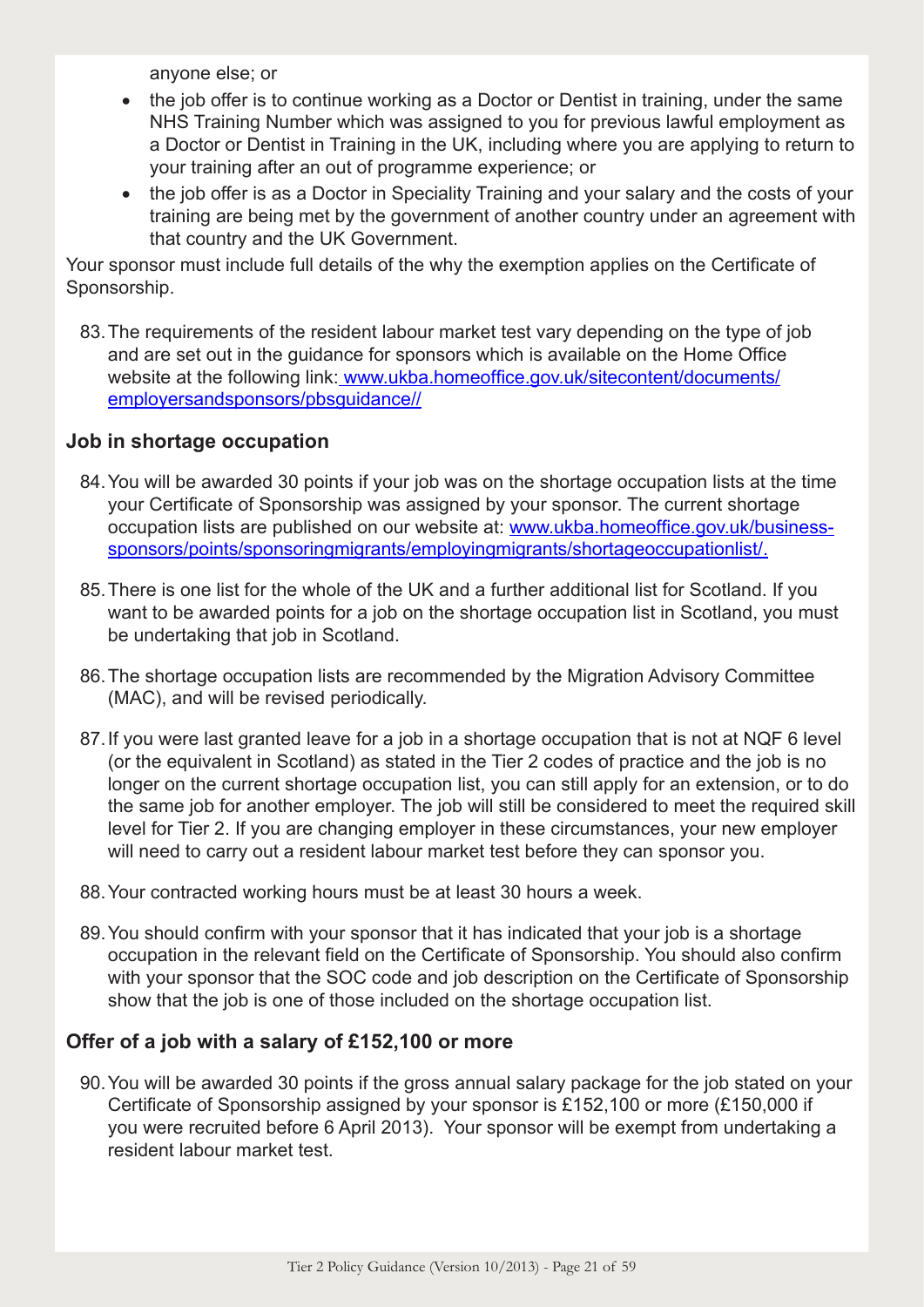# **Continuing to work in the same occupation for the same sponsor**

- 91.You will be awarded 30 points if you are continuing to work in the same occupation for the same sponsor, you are applying for leave to remain and you have entry clearance or leave to remain as:
	- a Tier 1 (Graduate Entrepreneur);
	- a Tier 2 (General) Migrant;
	- a Qualifying Work Permit Holder;
	- a Representative of an Overseas Newspaper, News Agency or Broadcasting Organisation;
	- a Member of the Operational Ground Staff of an Overseas-owned Airline; or
	- a Jewish Agency Employee.

#### **Post-Study Work**

- 92.You will be awarded 30 points if you have a Certificate of Sponsorship and are are applying to switch into Tier 2 (General) and you have, or were last granted entry clearance, leave to enter or leave to remain under one of the following:
	- Tier 1: Post Study category; or
	- International Graduate Scheme (or its predecessor, the Science and Engineering Graduate Scheme); or
	- Fresh Talent: Working in Scotland Scheme.

**Your sponsor will only be exempt from doing a resident labour market test if you have or have last had leave in one of the above categories.**

# **Tier 4 students/previous student categories**

- 93.You will be awarded 30 points if you have a Certificate of Sponsorship and are applying to switch into Tier 2 (General) and you have or or were last granted entry clearance, leave to enter or remain as a:
	- Tier 4:
	- Student:
	- Student Nurse;
	- Student Re-Sitting an Examination;
	- Person Writing Up a Thesis;
	- Postgraduate Doctor or Dentist;
	- • Overseas Qualified Nurse or Midwife;
	- Student Union Sabbatical Officer.

#### **AND YOU MUST MEET ALL OF THE FOLLOWING REQUIREMENTS (FURTHER DETAILS OF WHICH ARE GIVEN BELOW):**

• you have successfully completed and passed a UK recognised bachelor's or master's degree; or UK Postgraduate Certificate in Education (PGCE) or Professional Graduate Diploma of Education (PGDE); or you have completed a minimum of 12 months study in the UK towards a UK PhD during your last grant of leave or period of continuous leave which includes your last grant of leave; **and**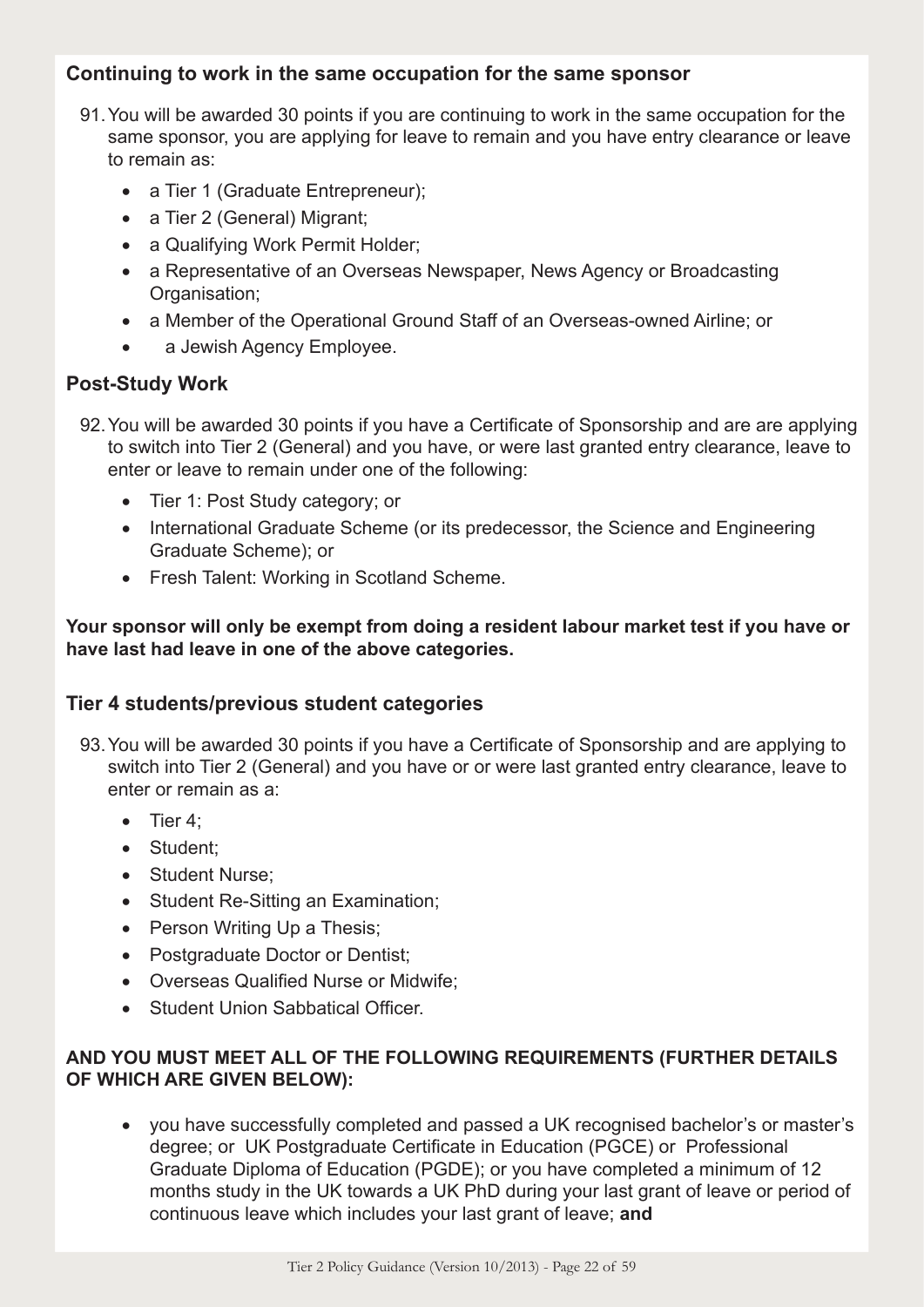- your period of study and/or research towards your award was undertaken whilst you had entry clearance, leave to enter or leave to remain in the UK and you were not subject to a restriction preventing you from undertaking a course of study and/or research; **and**
- you studied for the eligible award at a UK institution that is a UK recognised or listed body, or holds a sponsor licence under Tier 4 of the Points-Based System; **and**
- • you are applying from inside the UK.

Your sponsor will be exempt from undertaking a resident labour market test. Please note your application to switch will be refused if you do not meet all of the above requirements, even if your sponsor has chosen to conduct a resident labour market test.

# **UK recognised degree**

- 94.For a qualification to be considered a UK recognised degree, it must have been awarded by a UK recognised body. A qualification will have been deemed to have been 'obtained' on the date on which you were first notified in writing, by the awarding institution of the award.
- 95.A UK recognised body is an institution which has been granted degree awarding powers by a Royal Charter, an Act of Parliament or the Privy Council. All UK universities and some higher education colleges are UK recognised bodies.
- 96.Further information on the UK recognised bodies can be found on the Gov.UK website at www.gov.uk/recognised-uk-degrees-recognised-bodies.

# **Qualifications that are not acceptable**

- 97.Qualifications that cannot be used for the award of points include:
	- Foundation degrees:
	- Honorary degrees:
	- Qualifications awarded in the UK by overseas awarding bodies;
	- • Qualifications undertaken solely at an overseas campus of UK institutions;
	- Postgraduate certificates and diplomas (except PGCE/PGDE);
	- Professional qualifications (whether or not they are of an equivalent level) that are not degrees.

#### **Institution**

- 98.You can only be awarded 30 points if you have undertaken a period of study for your eligible qualification at an institution that:
	- is a UK recognised or UK listed body; or
	- holds a sponsor licence under Tier 4 of the Points-Based System. Please see www.ukba.homeoffice.gov.uk/sitecontent/documents/employersandsponsors/ pointsbasedsystem/registerofsponsorseducation for a list of those who hold sponsor **licences**
- 99.Where the institution studied at is removed from one of the relevant lists or Tier 4 Sponsor Register, any award obtained after the date the institution was removed will not be eligible for the award of points for switching into Tier 2 and the evidence will be discounted.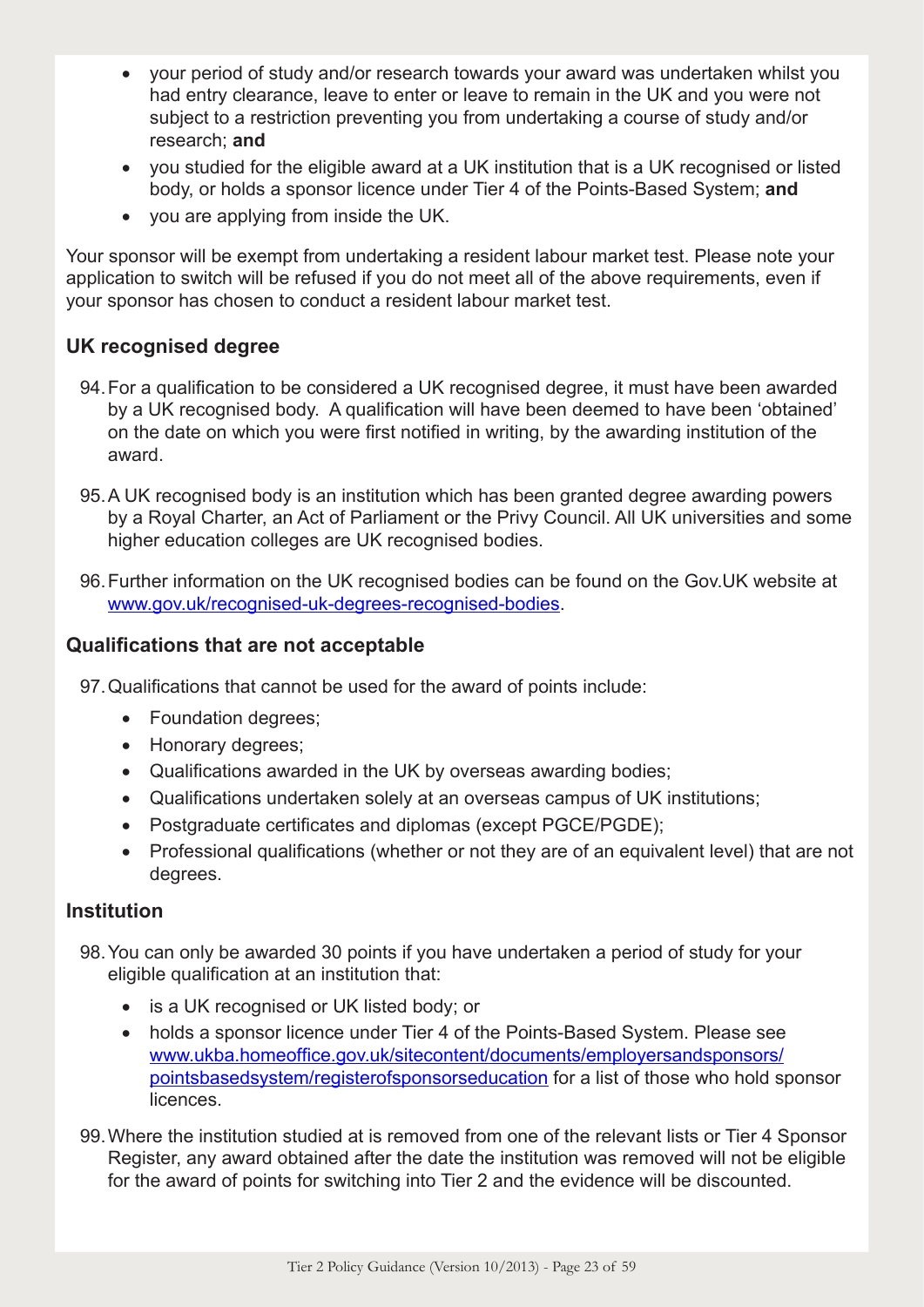# **Immigration Status in the UK during the period of study and /or research in the UK**

- 100. A period of continuous leave includes grants of entry clearance where you applied no more than 28 days after your previous leave lapsed.
- 101. You can only score 30 points if we can establish that the whole of your period of study in the UK for the eligible qualification was completed whilst you had leave to enter or remain that was not subject to a restriction preventing you from undertaking a course of study and/ or research.
- 102. No points will be awarded if your immigration status did not permit you to pursue a course of study at any point during which you were studying in the UK towards the eligible qualification.
- 103. You do not have to have remained in the UK throughout the entire period of your study. It is reasonable to expect, for example, that you may have undertaken periods of overseas study and/or research whilst obtaining the eligible qualification.

# **Documents required**

104. The specified evidence you must provide to demonstrate you meet this requirement is:

**1. your original certificate of award**. This must be your original certificate (not a copy) and must clearly show:

- your name;
- title of the qualification: and
- the name of the awarding body.

We will not accept provisional certificates.

If the certificate has yet to be issued, you will be unable to provide the original certificate of award. In these circumstances, you must provide:

**2. an original academic transcript or an academic reference on official headed paper from the institution at which you studied towards your eligible qualification**. It must have been issued by an authorised official and must confirm:

- your name;
- title of the qualification;
- date of the award ;
- the body awarding the qualification;
- the reason why you are unable to provide your original certificate of award; and
- that the certificate will be issued.

# **PART 4: TIER 2 (SPORTSPERSON)**

# **Points awarded for Sponsorship**

105. You will be awarded 50 points for your Certificate of Sponsorship in this category.

106. In order for a Certificate of Sponsorship to be issued, your sponsor will need to have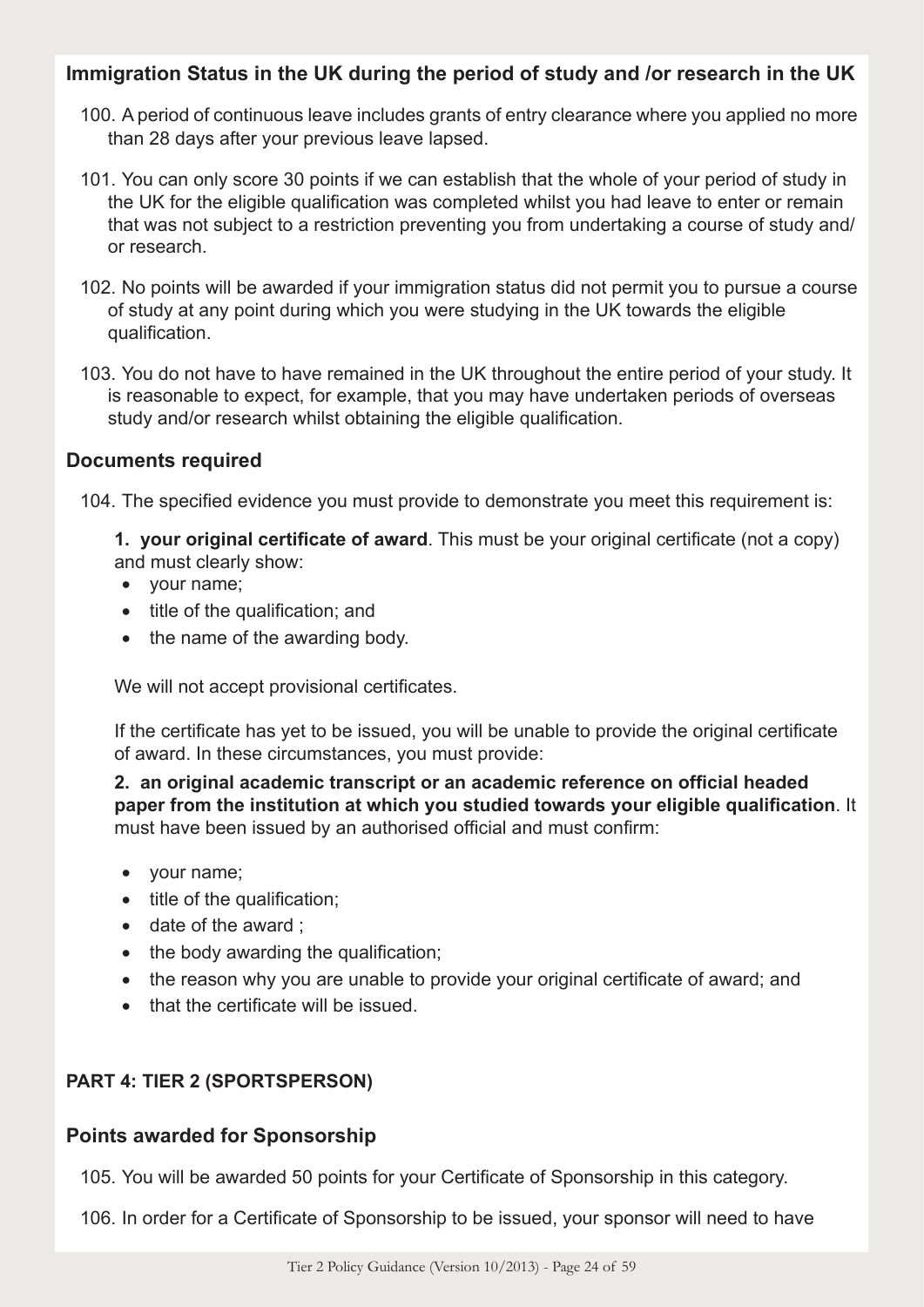obtained an endorsement for you from the appropriate governing body for your sport. The endorsement will confirm that:

- you are internationally established as a player or coach at the highest level, and
- you will make a significant contribution to the development of your sport at the highest level in the UK; and
- you intend to be based in the UK for the duration of your permission to stay; and
- • your post could not be filled by a suitable settled worker.
- 107. A list of all approved governing bodies is available on our website at: www.ukba.homeoffice.gov.uk/business-sponsors/points/sponsoringmigrants/ employingmigrants/sportsgoverningbodies/.
- 108. If you are a football player sponsored by a club in the UK, you do not need to make a new application if you move on loan to another club in the UK. You can continue to be sponsored by your original club. You should check with both clubs that they have made arrangements to manage the sponsorship duties.
- 109. If you are permanently transferred to another football club in the UK, or if you are moving on loan from a club overseas to a club in the UK, then you must make a new application. You will need a new Certificate of Sponsorship and a new governing body endorsement.
- 110. You must also meet all of the requirements for maintenance (available funds) and English language skills.

# **Applications for Entry Clearance or Switching into Tier 2 (Sportsperson)**

111. Please note that successful Tier 2 (Sportsperson) applications will be granted leave up to 3 years with the possibility of extending for a further 3 years. You will not be able to extend beyond 6 years. You will not be able to re-apply to return to the UK under Tier 2 until 12 months after your last leave under Tier 2 expired or you can show you have been outside the UK for 12 months, whichever is sooner, unless you will be paid a gross annual salary of £152,100 or more. This will be the case even if you have been in Tier 2 for less than 6 years. If you leave your job with your Tier 2 Sponsor early, you should ensure that your Sponsor notifies us that you have left so that we can curtail your leave. This is important as the 12 months is counted from the date that your leave ends.

#### **PART 5: TIER 2 (MINISTER OF RELIGION)**

#### **Points awarded for Sponsorship**

- 112. You will be awarded 50 points for your Certificate of Sponsorship in this category.
- 113. You should confirm with your sponsor that they have indicated that a resident labour market test has been completed on the Certificate of Sponsorship, or
	- that they have justified that the role you will be undertaking is supernumerary and you will not be filling a vacant position that could otherwise be filled by a settled worker and you intend to be based in the UK for the duration of your permission to stay.
	- that the role you will be doing involves living mainly within and being a member of a religious order, which is a lineage of communities or of people who live in some way set apart from society in accordance with their specific religious devotion, for example, an order of nuns or monks.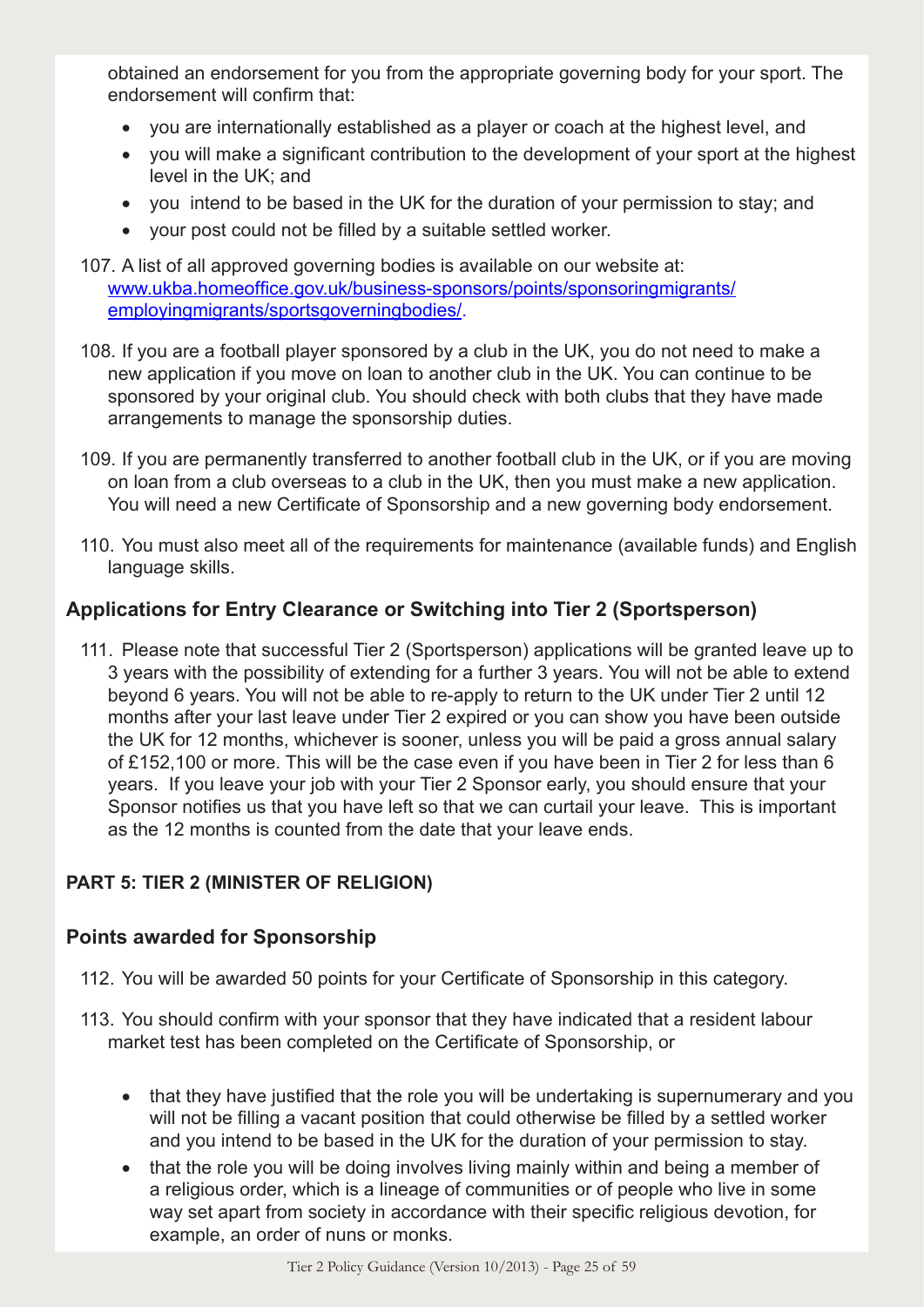Further details are set out in the guidance for sponsors, which is available on the Home Office website at the following link: www.ukba.homeoffice.gov.uk/sitecontent/documents/ employersandsponsors/pbsguidance/.

- 114. Your sponsor will need to have confirmed that they will support you through funds and/ or accommodation that are / is sufficient for you to maintain yourself throughout the period of employment stated on your Certificate of Sponsorship, and that you will receive pay and conditions at least equal to, or excess of those normally given to a settled worker in the same role. This may be a traditional salary, stipend, customary offering, board and lodgings or a combination of these but must comply with, or be exempt from, the National Minimum Wage regulations.
- 115. Your salary may be paid in the UK or abroad. If you will be paid abroad in a currency other than pounds sterling, the salary amount entered on your Certificate of Sponsorship will be based on the exchange rate published on www.oanda.com on the day the Certificate of Sponsorship is assigned.
- 116. You must also meet the English language and maintenance requirements for this category.

# **Genuineness Test**

117. When applying for entry clearance or leave to remain, we must be satisfied that you genuinely intend to undertake, and are capable of undertaking, the role for which the Certificate of Sponsorship was assigned and you will not undertake employment in the UK other than permitted by the entry clearance or leave to remain, should it be granted.

In order to assess this, we may:

- request additional information and evidence, and refuse your application if the information or evidence is not provided. Any requested documents must be received by the Home Office at the address specified in the request within 28 working days of the date the request is sent; and
- request you attend an interview, and refuse your application if you fail to comply with any such request without providing a reasonable explanation.

In making the above assessment, we will base our decision on the balance of probabilities and may take into account your:

- knowledge of the role;
- relevant experience relative to skills required to do the role;
- knowledge of the Sponsor in the UK;
- explanation of how you were recruited; and
- any other relevant information.

# **Applications for Entry Clearance or Switching into Tier 2 (Minister of Religion)**

118. Please note that successful Tier 2 (Minister of Religion) applications will be granted leave up to 3 years with the possibility of extending for a further 3 years. You will not be able to extend beyond 6 years. You will not be able to re-apply to return to the UK under Tier 2 until 12 months after your last leave under Tier 2 expired or you can show you have been outside the UK for 12 months, whichever is sooner, unless you will be paid a gross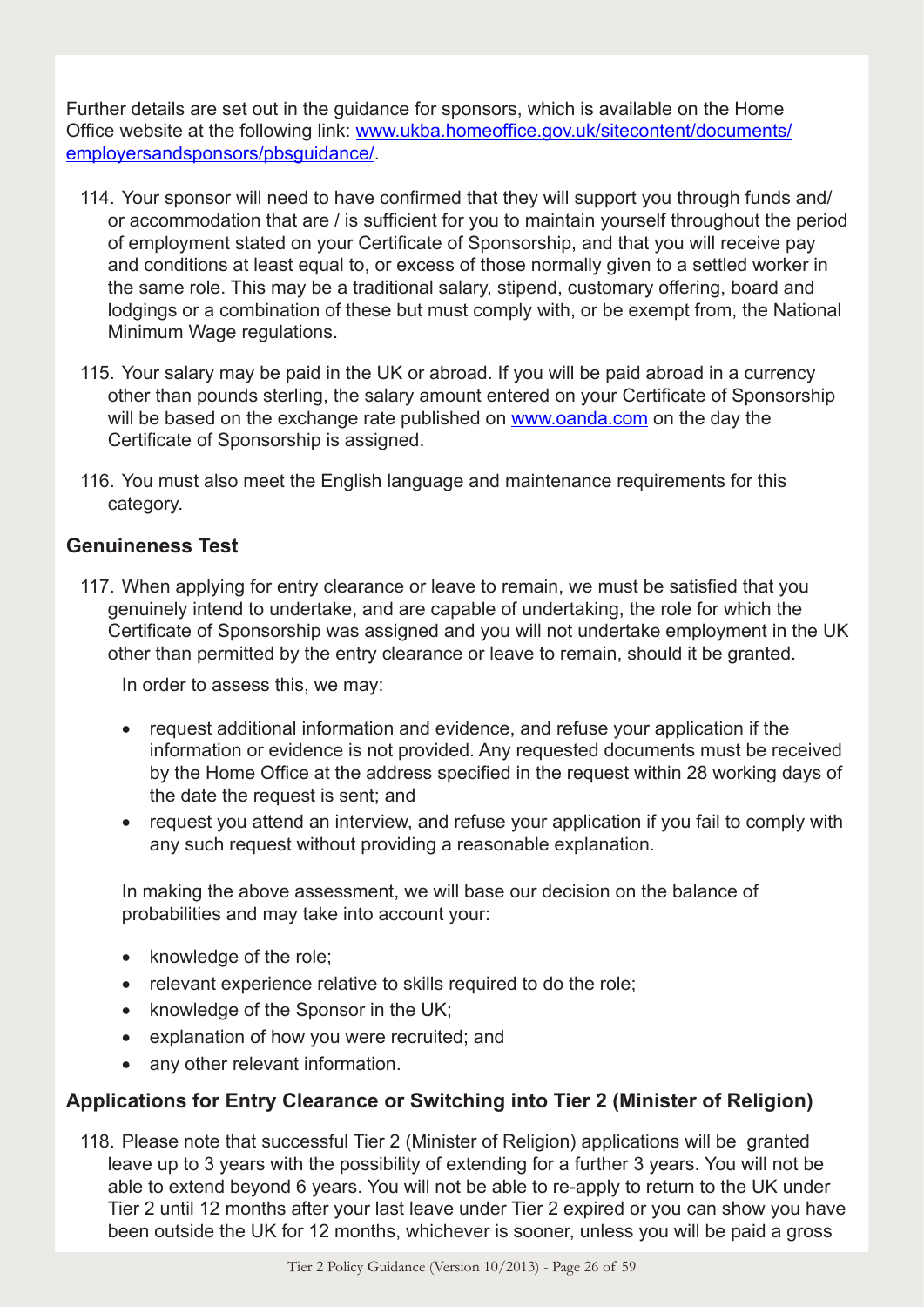annual salary of £152,100 or more. This will be the case even if you have been in Tier 2 for less than 6 years. If you leave your job with your Tier 2 Sponsor early, you should ensure that your Sponsor notifies us that you have left so that we can curtail your leave. This is important as the 12 months is counted from the date that your leave ends.

# **PART 6: POINTS AVAILABLE FOR ENGLISH LANGUAGE SKILLS**

# **Introduction**

- 119. You must score 10 points for your English language skills, unless you are applying under Tier 2 (Intra-Company Transfer).
- 120. If you are unable to score 10 points for English language skills, your application will be refused, even if you have scored 50 points or more for attributes and have met all the other Tier 2 requirements.
- 121. English is the most widely spoken language of the UK. The ability to speak English well enables success in the UK labour market and assists in integration.
- 122. If you are applying under the Tier 2 (General) category you must have a level of English equivalent to level B1 on the Common European Framework of Reference (CEFR).
- 123. If you are applying under the Tier 2 (Minister of Religion) category, you must have a high level of English language because of the need to speak to and for the religious communities you will represent. This level is equivalent to level B2 on the CEFR.
- 124. If you are applying for leave to remain under Tier 2 (Sportsperson), you must be able to understand and use familiar everyday expressions and very basic phrases, to introduce yourself and others, and to ask and answer questions about very basic personal details. This must be equivalent to level A1 or above on the CEFR.

# **Points awarded for English Language**

- 125. You will be awarded 10 points if you are applying for leave to remain under Tier 2 (General), Tier 2 (Sportsperson) or Tier 2 (Minister of Religion) and you meet the requirements of one of the categories listed below:
	- you are a national of a majority English speaking country; or
	- you hold a degree that was taught or researched in English which must be equivalent to a UK Bachelors degree or above; or
	- you have passed an English language test at the appropriate level; or
	- vou have met the English language requirements when given a previous grant of leave; or
	- • you meet transitional arrangements.

# **Previous grants of leave**

- 126. You will be awarded 10 points for English language where you have met the English language requirement in a previous grant of leave. This will be the case if you have ever been granted leave in one of the following categories:
	- Tier 1 (General); or
	- Tier 1 (Entrepreneur); or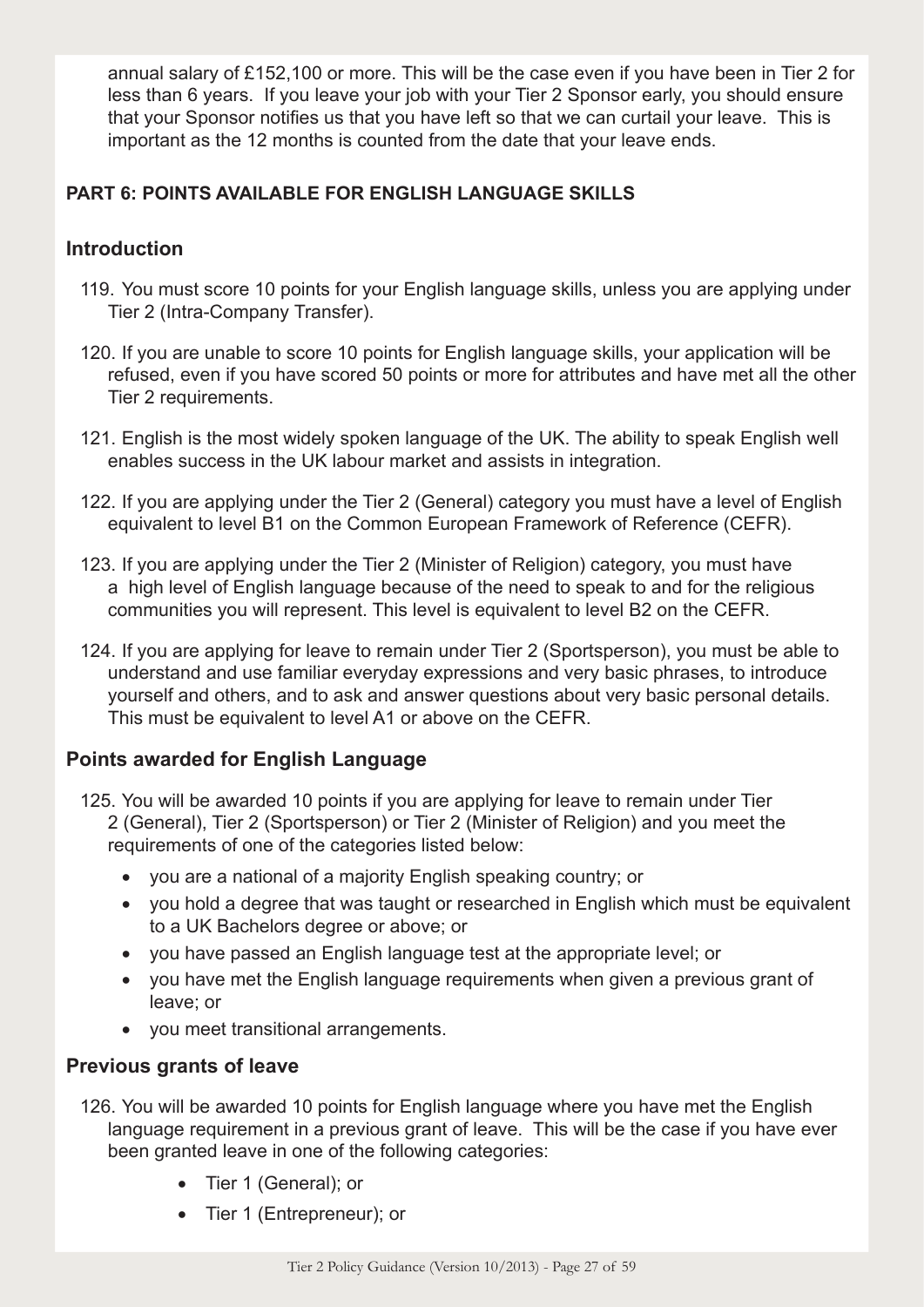- Businessperson; or
- Highly Skilled Migrant Programme, under the rules in place on or after 5 December 2006; or
- Tier 1 (Exceptional Talent), having provided evidence of meeting the English language requirement; or
- Minister of Religion (not Tier 2 (Minister of Religion)) under the rules in place on or after 19 April 2007; or
- Tier 2 (Minister of Religion), having provided evidence of meeting the English language requirement; or
- Tier 2 (General) under the rules in place on or after 6 April 2011, having provided evidence of having a knowledge of English equivalent to level B1 of the CEFR or above; or
- Tier 4 (General) student where the Confirmation of Acceptance for Studies used to support your application for that grant was assigned on or after 21 April 2011. If you are applying for Tier 2 (Minister of Religion), the Certificate of Acceptance of Studies must also have been assigned for a course of at least degree level study.

# **Transitional arrangements**

- 127. You will be awarded 10 points for English language where you have previously been granted leave under Tier 2 (General) or Tier 2 (Sportsperson) before 6 April 2011 and you have ever been granted leave:
	- under Minister of Religion (this is not to be confused with Tier 2 ((Minister of Religion)) under the Rules in place on or after 23 August 2004; or
	- under any Tier 2 category where you provided evidence of meeting the English language requirement.

You will also be awarded 10 points for English language if you are applying for leave to remain under Tier 2 (General) or Tier 2 (Intra-Company Transfer) and you have previously been granted entry clearance, leave to enter or leave to remain as:

- a Jewish Agency Employee; or
- a Member of the Operational Ground Staff of an Overseas-owned Airline; or
- a Minister of Religion, Missionary or Member of a Religious Order; or
- a Qualifying Work Permit Holder; or
- a Representative of an Overseas Newspaper, News Agency or Broadcasting Organisation; AND

you have not been granted leave in any other category other than Tier 2 (General), Tier 2 (Intra-Company Transfer) and those listed above under the Rules in place since 28 November 2008; or

- if you are applying for leave to remain under Tier 2 (Sportsperson) and you have previously been granted entry clearance, leave to enter or leave to remain as a Qualifying Work Permit Holder and you have not been granted leave in any other category under the Rules in place since 28 November 2008; or
- if you are applying for leave to remain as a Tier 2 (Minister of Religion) and you have previously been granted entry clearance, leave to enter or leave to remain as a Minister of Religion, Missionary or Member of a Religious Order, and have not been granted in any other category other than Tier 2 (Minister of Religion) under the Rules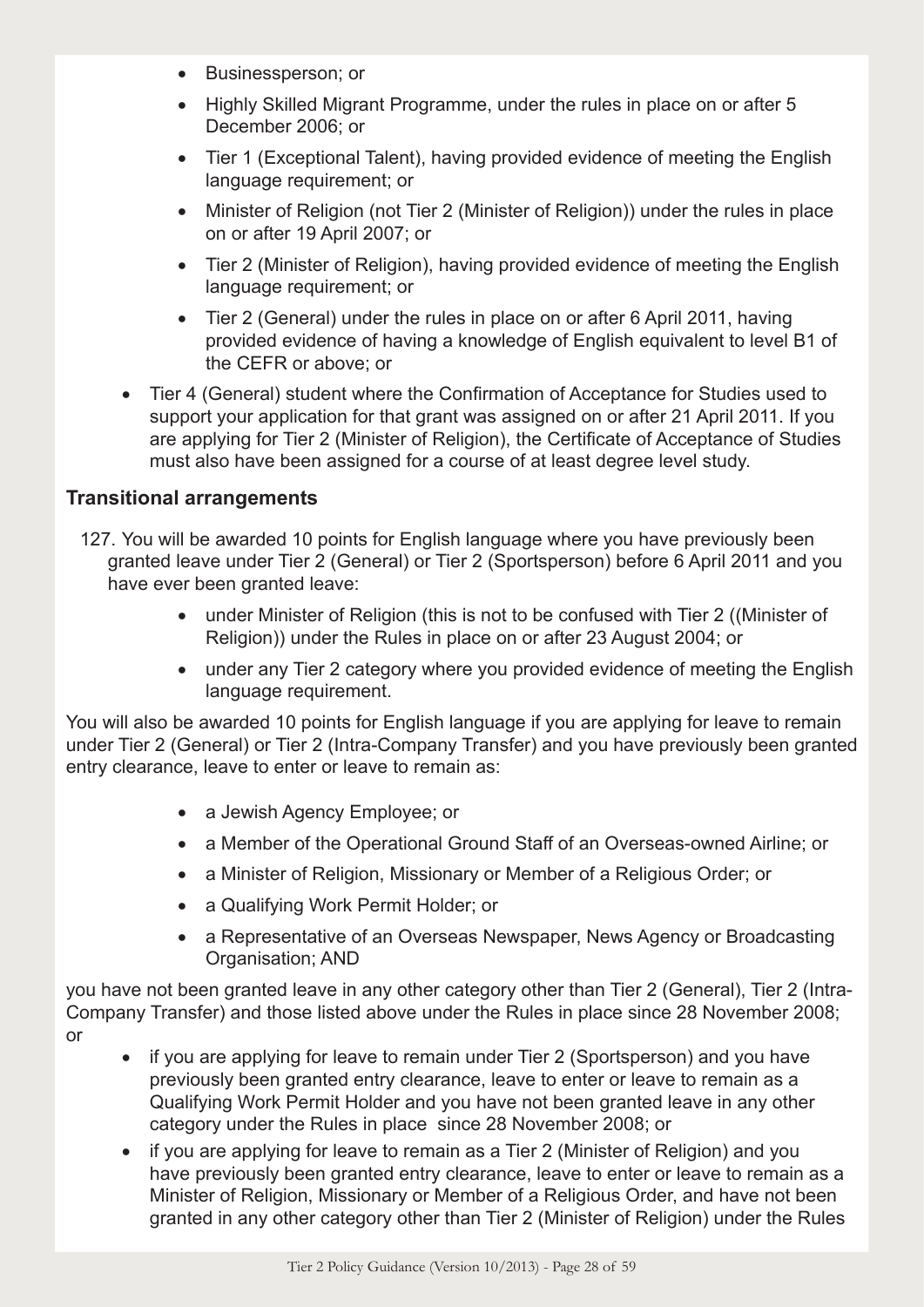in place since 28 November 2008.

# **National of a majority English speaking country**

- 128. If you are a national of one of the countries listed below, you automatically meet the English language requirement:
- Antigua and Barbuda;
- Australia;
- The Bahamas;
- Barbados;
- Belize;
- Canada;
- Dominica;
- Grenada;
- Guyana;
- Jamaica;
- New Zealand;
- St Kitts and Nevis;
- St Lucia;
- St Vincent and the Grenadines;
- Trinidad and Tobago;
- United States of America.
- 129. You must provide your current valid original passport or travel document. If you are unable to do so, you must give full reasons in the passport section of the application form.
- 130. If your current passport / travel document has been lost or stolen; or has expired and been returned to the relevant authorities; or has been sent to another part of the Home Office, you may exceptionally provide one of the following alternatives:
- a current national identity document; or
- an original letter from your home government or embassy, on the letter-headed paper of the government or embassy. This letter must have been issued by an authorised official of that institution and must confirm your full name, date of birth and nationality.

# **Degree taught in English**

- 131. Your degree must have been taught in English and must be recognised by National Academic Recognition Information Centre for the UK (UK NARIC) as equivalent to at least a UK bachelor's degree.
- 132. The qualification must be academic. Professional or vocational qualifications are not acceptable as evidence of English language skills.
- 133. We will not accept original provisional certificates. You must provide the original certificate of the award unless you are awaiting graduation having successfully completed your qualification, or you no longer have the certificate and the institution is unable to provide a replacement.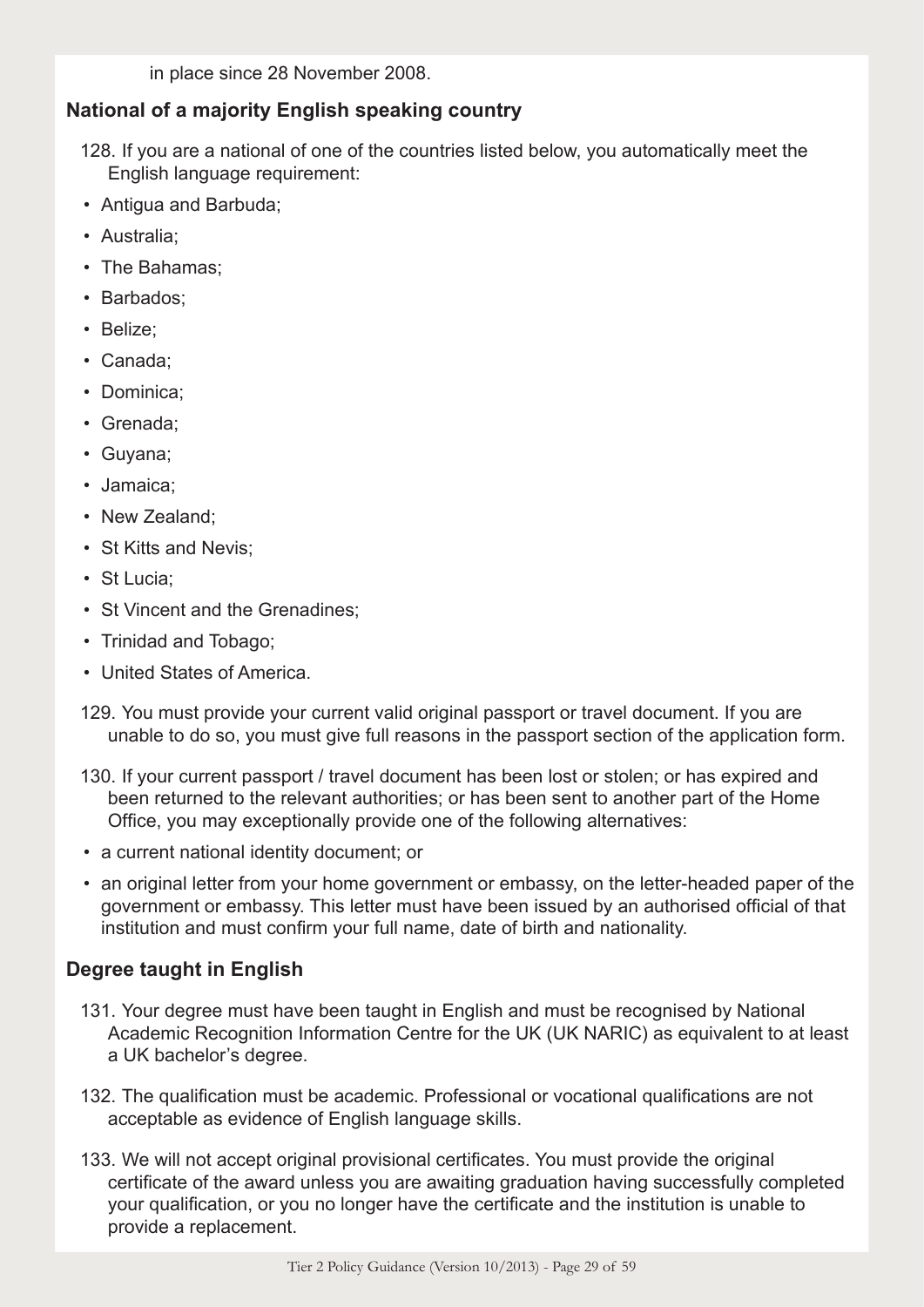- 134. As PhD qualifications are research-based, it may not be possible to produce an academic transcript. In such circumstances, a letter from the awarding institution will be acceptable in the absence of a transcript. This letter should outline the key details requested for academic transcripts as below.
- 135. The original academic reference must be on the official headed paper of the awarding institution and clearly show:
- your name; and
- the title of award; and
- the date of award, confirming that it has been or will be awarded; and
- the date that the certificate will be issued (if you have not yet graduated) or confirmation that the institution is unable to reissue the original certificate or award.
- 136. The original academic transcript must be on the official paper of the awarding institution and must clearly show:
- your name; and
- the name of the academic institution; and
- the course title; and
- confirmation of the award.
- 137. Where the degree was taught in a majority English speaking country listed below, we will assume it to have been taught in English:
- Antigua and Barbuda;
- Australia;
- The Bahamas;
- Barbados;
- Belize;
- Dominica;
- Grenada;
- Guyana;
- Ireland;
- Jamaica;
- New Zealand;
- St Kitts and Nevis;
- St Lucia;
- St Vincent and the Grenadines;
- Trinidad and Tobago;
- UK;
- United States of America.

#### **Please note that Canada is not on this list.**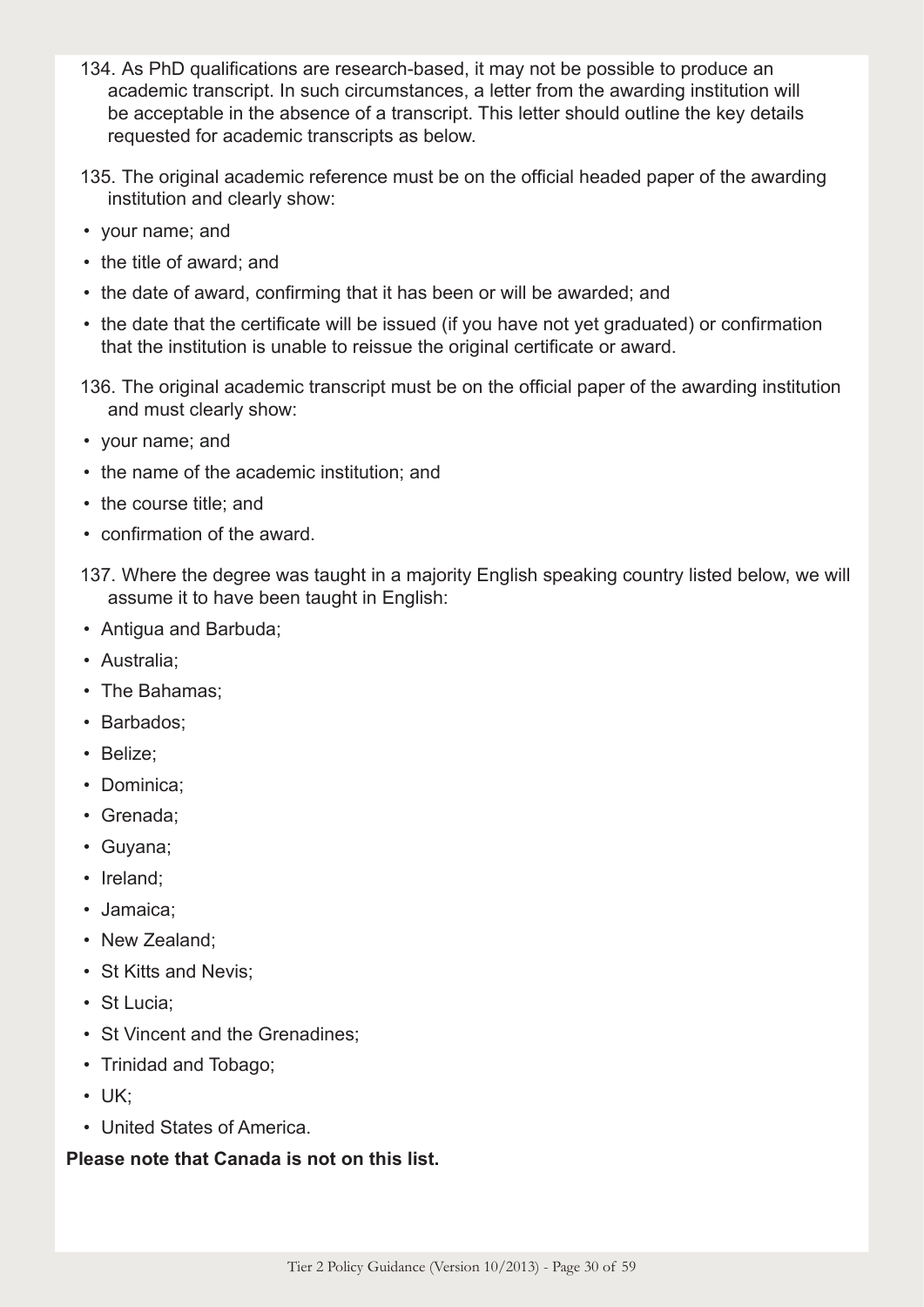- 138. For degrees taught in other countries, you will be awarded 10 points where the pointsbased calculator confirms your qualification is equivalent to at least a UK bachelor's degree and was taught to a level of English equivalent to level C1 on the CEFR.
- 139. The points-based calculator contains information from UK NARIC and is on our website at: www.ukba.homeoffice.gov.uk/pointscalculator. You can confirm that we regard your degree was taught in English by using the English language section.
- 140. If you are applying under Tier 2 (General) or Tier 2 (Minister of Religion), you can only score points for your degree being taught in English where it was taught in one of the countries listed above or you can find your degree on the English language section of the points-based calculator.
- 141. If you are applying under Tier 2 (Intra Company Transfer) or Tier 2 (Sportsperson) and your degree is not included in the English Language section of the points-based calculator, you may, if you meet the criteria set out in paragraphs 142 to 143 below, still be awarded 10 points.
- 142. You may still be able to confirm that your degree is equivalent to a UK bachelor's degree by using the qualifications section of the points-based calculator.
- 143. If you cannot confirm the level of your degree on the points-based calculator, you must, in addition to the document(s) listed above, provide an original letter and/or certificate from UK NARIC confirming the equivalent level of your qualification.
- 144. You must contact UK NARIC directly to assess the qualification. Contact details for UK NARIC are on its website: www.naric.org.uk. UK NARIC may charge a fee for confirming qualifications.
- 145. UK NARIC will only be able to confirm that the qualification is equivalent to a UK bachelor's degree, not that it was taught in English. Therefore you must also provide a letter from your university. This letter must be original, issued by the awarding institution on the official headed paper of the institution and include:
	- • your name; and
	- the title of award; and
	- the date of the award; and
	- confirmation that the qualification was taught in English.

# **Passed an English language test at the appropriate level**

- 146. We will only accept original test result certificates from providers that have been assessed as meeting our requirements. You must do this by checking that you have passed an English language test that is still within its validity period and that you have achieved the appropriate level in all four components (reading, writing, speaking and listening); see paragraphs 122 to 124 for the appropriate level.
- 147. Only the English language tests that have been assessed as meeting our requirements will be accepted for applications. Details are available on our website at: www.ukba. homeoffice.gov.uk/sitecontent/applicationforms/new-approved-english-tests.pdf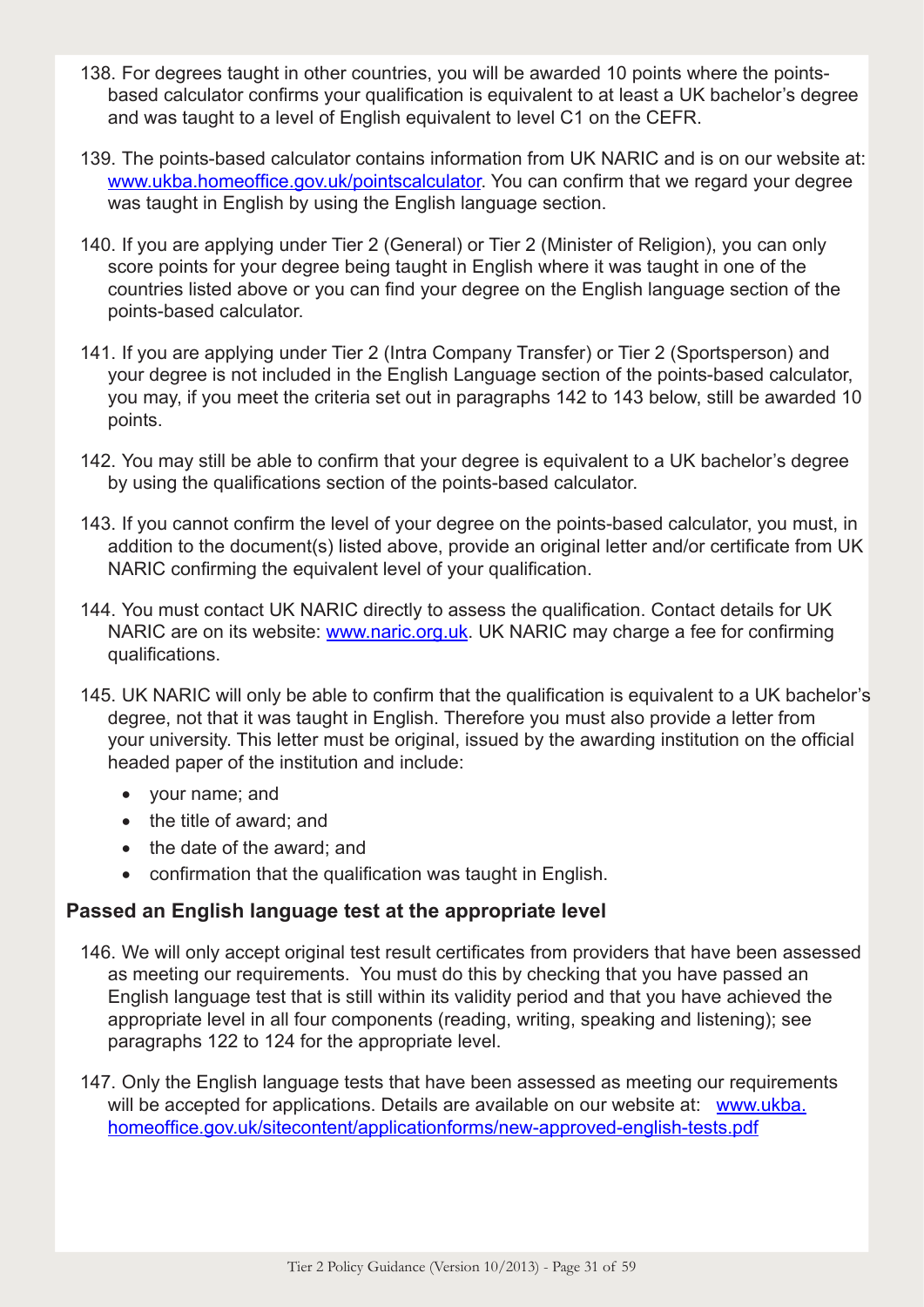- 148. You must provide the documents given in Appendix O of the Immigration Rules with your application to confirm your qualification. The document(s) must clearly show:
	- • your name; and
	- that you have achieved or exceeded the required level of the Council of Europe's Common European Framework for Language learning in all four components (reading, writing, speaking and listening), unless you are exempted from sitting a component on the basis of a disability; and
	- the date of the award; and
	- that your test certificate is still valid and has not expired
- 149. You are not exempt from the English language requirement if you have a disability (for example, hearing difficulties). You should contact a test provider for details of support that can be provided whilst sitting the test.

150. The only exception to these requirement are where you have:

- completed the Pearson Test of English Academic (PTE Academic) test. In these cases you should provide a print out of your online score report. You should also ensure that you have made your online results available to the Home Office on the Pearson verification system. If you fail to do this no points will be awarded for English Language.
- completed a test awarded by Cambridge English (previously known as Cambridge ESOL) on or after 6 April 2013. No documents are required in these cases as we will verify your score using the Cambridge English online system.

# **PART 7: POINTS AVAILABLE FOR MAINTENANCE (FUNDS)**

# **Introduction**

- 151. You must score 10 points for maintenance by showing you have at least £900 of available funds. Overdraft facilities will not count as available funds.
- 152. If you are unable to score 10 points for maintenance, your application will be refused, even if you have scored 50 points or more for attributes and have met all the other Tier 2 requirements.
- 153. You should check the cost of living in the UK and that you have enough money to support yourself and any dependants. You must have enough money to support yourself for your entire stay in the UK as you will not have access to most public funds (benefits provided by the state).

# **Points awarded for maintenance**

154. You will be awarded 10 points if:

- you currently have entry clearance, leave to enter, or leave to remain as a Tier 2 skilled worker; work permit holder; Jewish Agency Employee; Member of the Operational Ground Staff of an Overseas-owned Airline; Minister of Religion; Missionary; Member of a Religious Order; or Representative of an Overseas Newspaper, News Agency or Broadcasting Organisation; or
- your A-rated (Premium), A-rated Small or Medium-sized Enterprise (SME) or A-rated sponsor certifies on the Certificate of Sponsorship that they will maintain and accommodate you up to the end of your first month of employment in the UK if required. Your sponsor may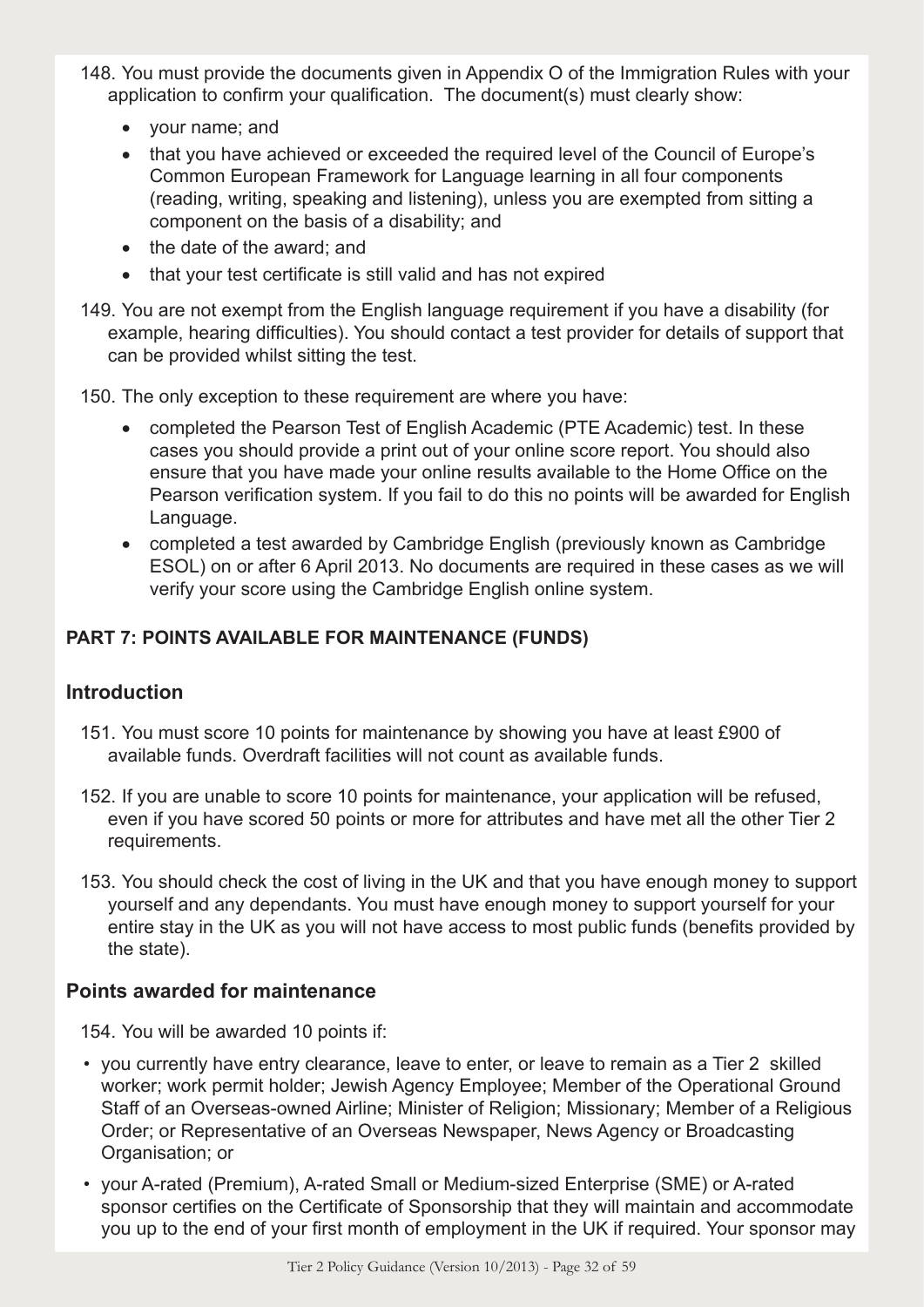limit the amount of the undertaking, but any limit must be at least £900; or

- you have personal savings of at least £900 which must have been held for a consecutive 90 day period ending no more than 31 days before the date of your application. Any partners or children (also known as dependants) that you want to bring to the UK with you must have money in place to support them. The points based system dependants' guidance provides more information on this and can be found at: http://www.ukba.homeoffice.gov.uk/ sitecontent/applicationforms/pbs/pbsdependantspolicy1.pdf.
- 155. If you wish to rely on a joint account as evidence of available funds, you must be named on the account along with one or more other named individual(s).
- 156. Where the funds are in a currency other than pounds sterling, the amount we consider will be based on the exchange rate for the relevant currency on the date of the application, taken from the rates published on www.oanda.com.
- 157. Any dependants applying at the same time as you must also provide evidence that they have access to sufficient funds. If you or any of your dependant's fail to meet this requirement all applications will be refused.
- 158. If you already have leave in a Tier 2 category and have dependants who wish to join you at a later date, you must also provide evidence that they have access to sufficient funds. Please refer to the dependant's quidance which can be found on our website at: http:// www.ukba.homeoffice.gov.uk/sitecontent/applicationforms/pbs/pbsdependantspolicy1.pdf.
- 159. We will not award points for maintenance where the funds you rely on to meet the maintenance requirement are held in a financial institution with which the Home Office is unable to make satisfactory verification checks. A list of financial institutions which do not satisfactorily verify financial statements can be found on our website at www.ukba. homeoffice.gov.uk/sitecontent/documents/studying/financial-institutions/. Whether the financial institution in which you hold your funds appears on this list will be considered using the list in force on the date of your application.

# **Documents we require as evidence of your sponsor certifying your maintenance**

- 160. If your sponsor certifies maintenance, this must be confirmed on your Certificate of Sponsorship.
- 161. Only A-rated (Premium), A-rated (SME+) or A-rated sponsors can certify your maintenance.

#### **Documents we require as evidence of personal savings**

- 162. If you want to be awarded 10 points because you have personal savings of £900, that have been held for a consecutive 90 day period (finishing on the date of the closing balance) ending no more than 31 days before your application, you must provide one of the following types of specified evidence.
- 163. The evidence used to support personal savings for at least a consecutive 90 day period must be original, and issued by an authorised official of that organisation. For example, earnings made from UK employment will only be considered if you had leave to enter or remain in the UK at the time they were earned, and in a category which permitted you to take employment.
- 164. Evidence must be in the form of cash funds held in an account (this includes saving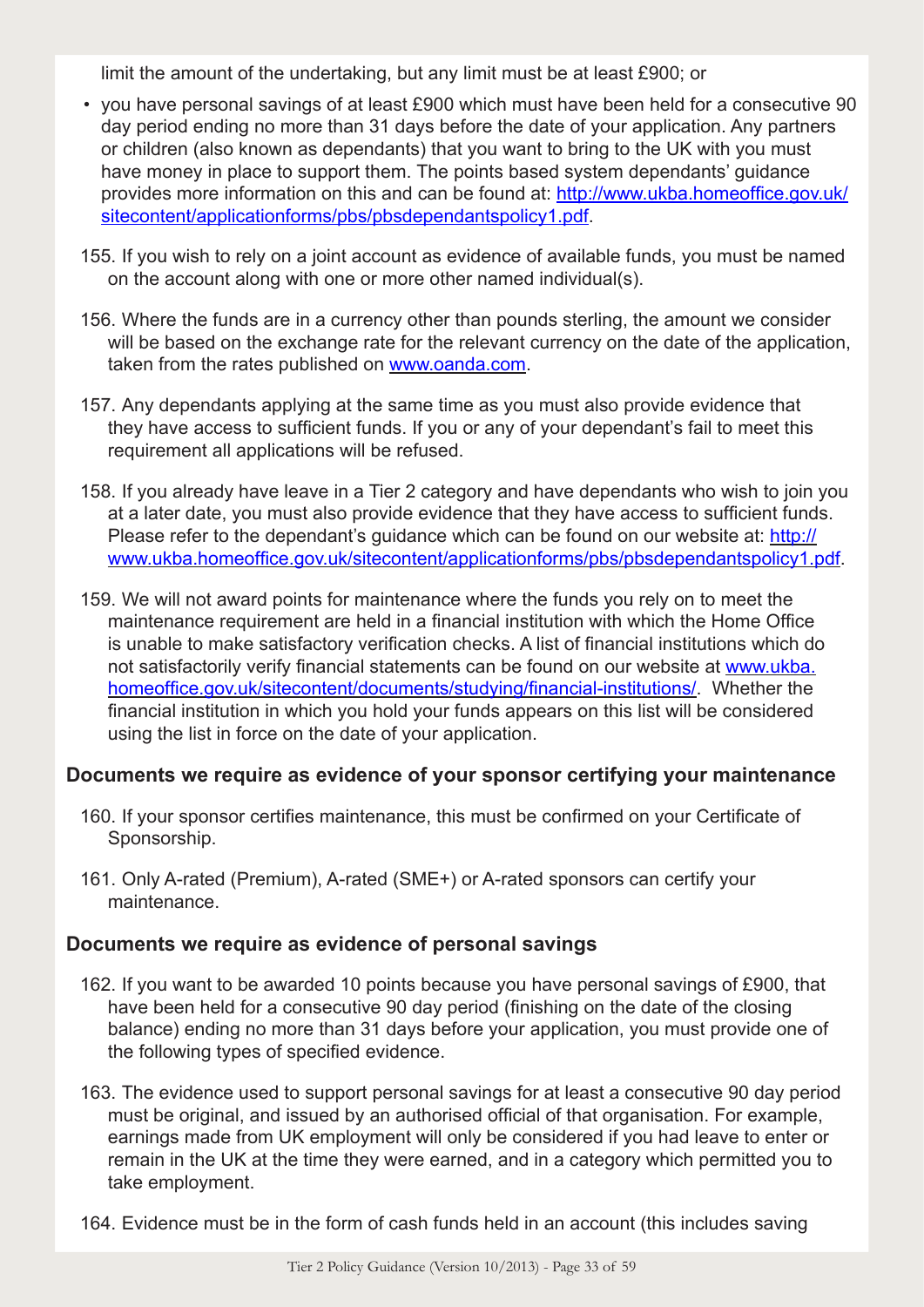accounts and current accounts even when notice must be given). Other accounts or financial instruments such as shares, bonds, overdrafts, credit cards, pension funds etc, are not acceptable, regardless of notice period.

- 165. We will not consider money you earned during a time that you were in breach of the UK's immigration laws as evidence of maintenance funds.
- 166. If you are providing evidence of maintenance from a single account, we will always assess the funds available to you from the closing balance given on the document provided as evidence.
- 167. Where two or more pieces of evidence from a single account are submitted (for example two consecutive bank statements), we will assess the funds available to you from the closing balance of the most recent document. Where evidence from two or more accounts is submitted, we will assess the funds available to you using:
- the most recent closing balance of one account, plus
- any additional money available to you on the date of that closing balance, for which you have provided the required evidence.

We will always use the closing balance date from the account that most favours you.

Only the following specified documents will be accepted as evidence of this requirement:

**i. Personal bank or building society statements covering a consecutive 90 day period:** The most recent statement must be dated no earlier than 31 days before the date of the application.

The personal bank or building society statements should clearly show:

- your name; and
- your account number; and
- the date of the statement; and
- the financial institution's name and logo; and
- any transactions during the 90 day period; and
- that there have been enough funds in your account throughout the period (The balance must always be at least £900) covering the 90 day period before the date of application ending no more than 31 days before the date of application.

All statements must be on the bank's stationery, unless you are submitting electronic statements.

Ad hoc bank statements printed on the bank's letterhead/stationery are acceptable as evidence (This excludes mini-statements from ATMs).

If you wish to submit electronic bank statements, these must contain all of the details listed above. In addition, you will need to provide either:

- a supporting letter from your bank, on company headed paper, confirming the authenticity of the statements; or
- an electronic bank statement bearing the official stamp of the bank in question will be accepted. This stamp should appear on every page of the statement.

We will not accept statements which show the balance in the account on a particular day as these documents do not show that you hold enough funds for the full period needed.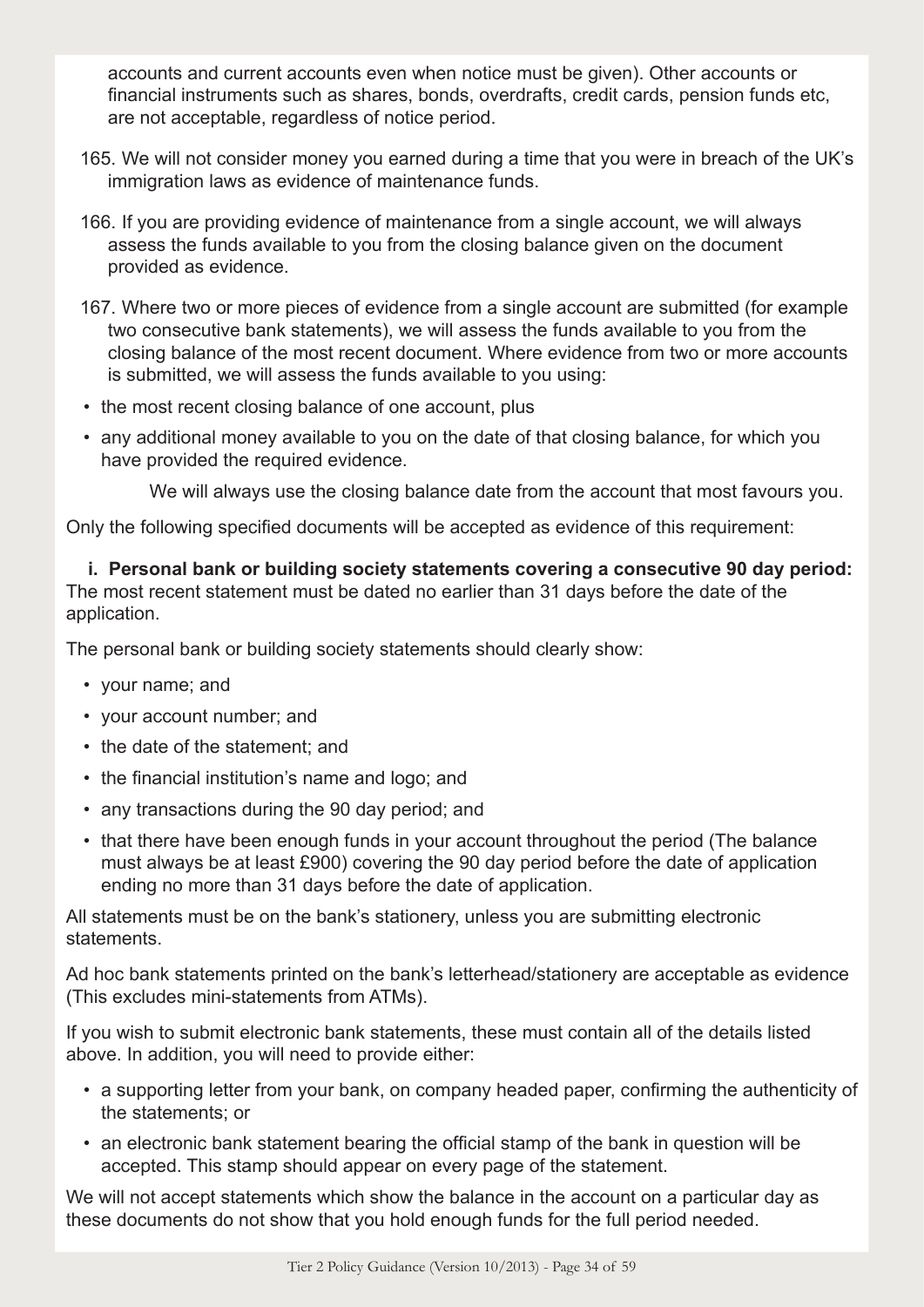#### **ii. Building society pass book covering a consecutive 90 day period, ending no more than 31 days before the date of application:**

The building society pass book should clearly show:

- your name; and
- your account number; and
- the building society's name and logo; and
- any transactions during the 90 day period; and
- that there have been enough funds in your account throughout the period (The balance must always have been at least £900) covering the consecutive 90 day period before the date of application.

**iii. A letter from your bank or building society, or a letter from a financial institution regulated by the Financial Services Authority or, for overseas accounts, the home regulator (This is the official regulatory body for the country in which the institution operates and the funds are located) confirming funds and that they have been held for a consecutive 90 day period, ending no more than 31 days before the date of application:**

This letter must show:

- your name; and
- your account number; and
- the date of the letter (which must be no more than 31 days before the date of the application); and
- the financial institution's name and logo; and
- the funds held in your account; and
- confirmation that funds of (The balance must always be at least £900) have been in the bank for at least a 90 day consecutive period on and before the date of the letter.

The letter must be dated no more than 31 days before the date of application.

All statements must be on the bank's letterhead/official stationery.

We will not accept letters which show the balance in your account on a particular day as these documents do not show that you hold enough funds for the full period needed.

#### **PART 8: MAKING AN APPLICATION**

# **Application forms**

- 168. If you are applying from outside the UK, you must have entry clearance before you travel. You should go to our website at www.ukba.homeoffice.gov.uk/visas-immigration/working/ tier2/general/outsideuk/, where you can find the forms and information on how to fill them in.
- 169. If you are applying from inside the UK for an extension of your existing leave or a change of employment in Tier 2, you should use the online Tier 2 application form or its paper equivalent available on our website at www.ukba.homeoffice.gov.uk/visas-immigration/ working/tier2/general/applying/.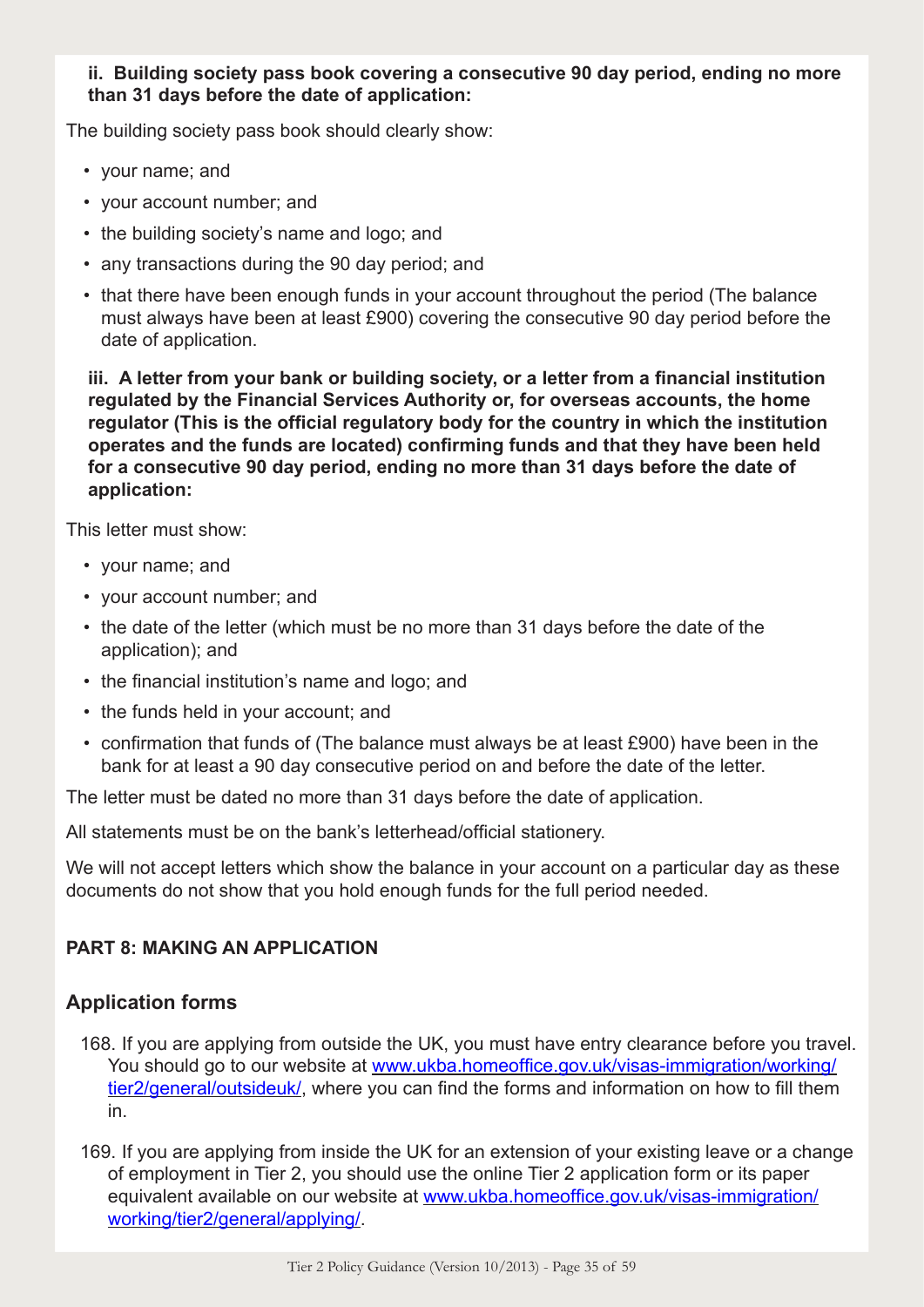170. The category of leave you are applying for is a temporary one. During the validity of your temporary leave, you do not have the right to remain in the UK permanently and remain subject to immigration conditions. If you meet certain requirements, you may be able to apply to settle permanently in the UK after a period of lawful residence in the UK. Settled status is known as 'indefinite leave to remain'. If you are considering applying for settlement in the future, please note that the Immigration Rules are subject to change. You must meet all the requirements of the Immigration Rules as they apply **at the time you make your application for settlement** . They may not be the same as the requirements for settlement when you first obtain leave to enter the UK. You can find more information about this on the Home Office website at www.ukba.homeoffice.gov.uk/visas-immigration/ settlement/

# **Your Certificate of Sponsorship**

- 171. The Certificate of Sponsorship is not an actual certificate or paper document. It is a virtual document similar to a database record. Your Certificate of Sponsorship has a unique reference number and contains information about the job and your personal details.
- 172. We will not provide you with your Certificate of Sponsorship reference number as this is the responsibility of your sponsor. Your sponsor may also need to provide you with some of the information in the Certificate of Sponsorship, for example, your salary. You may need this information to complete the points-based calculator and the application form.
- 173. Your Certificate of Sponsorship cannot be used more then once. If your application is refused and you wish to make another application, you will need a new Certificate of Sponsorship from your sponsor. If your application is rejected, however, you can apply again using the same certificate of sponsorship provided it is still valid on the date you apply.
- 174. A Certificate of Sponsorship can be withdrawn or cancelled at any time by either the Home Office or your sponsor. Where your application relies on a Certificate of Sponsorship that has been either withdrawn or cancelled, your application will be refused.
- 175. Please see Annex A for further information about Certificates of Sponsorship.

# **When to apply**

- 176. You must apply within three months from the date your Certificate of Sponsorship was assigned. You must also apply no more than three months before the start date on your Certificate of Sponsorship. If this is not possible, you should contact your sponsor.
- 177. If you are applying from inside the UK, you should apply before your current leave expires. If you do not, you will be classed as an overstayer, which could affect any future applications you make.

#### **Documents we require**

178. You must send the required supporting documents to us with your application, as set out in Part 2, Part 3, Part 4, Part 5, Part 6 and Part 7 of this guidance. These documents must be the originals (not copies) unless stated otherwise. We will only accept the documents specified in this guidance. We will not consider unrelated evidence.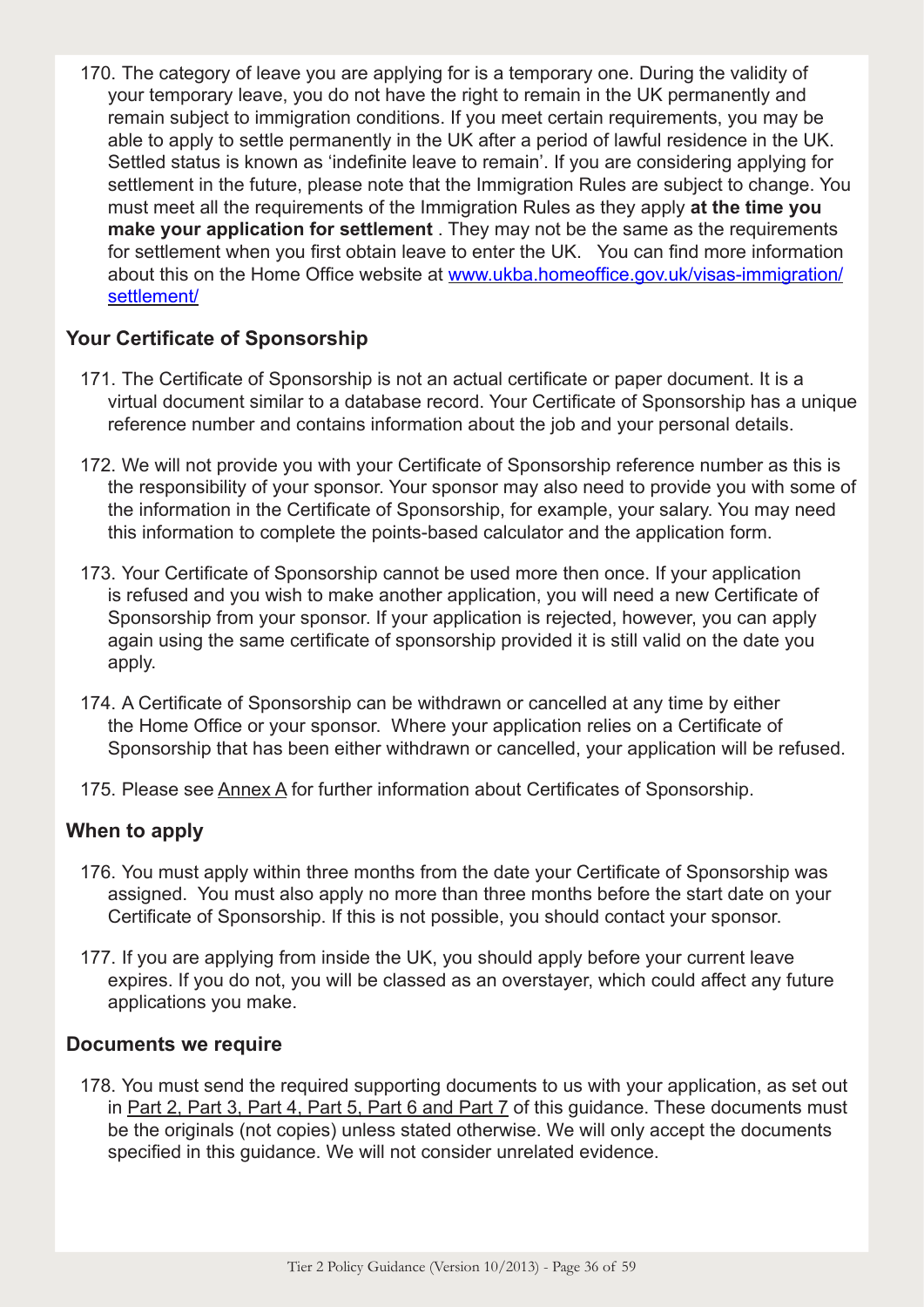- 179. If you do not provide the specified documents, we will contact you to ask for them only when you have submitted:
- A sequence of documents, and some of the documents in the sequence have been omitted (for example, if one bank statement from a series is missing);
- A document in the wrong format;
- A document that is a copy and not an original document; or
- A document which does not contain all the specified information.

We will contact you or your representative in writing, and the evidence must be received by the Home Office processing centres within 7 working days. If you do not send in the correct documents we may refuse your application.

If you have submitted a specified document that:

- is in the wrong format; or
- is a copy and not an original document; or
- does not contain all the specified information, but the necessary information is verifiable from:
- other documents submitted with the application; or
- the website of the organisation which issued the document; or
- the website of the appropriate regulatory body,

we may approve your application exceptionally if we are satisfied that the specified documents are genuine and that you meet all the other requirements. We reserve the right to request the original documents in the correct format and to refuse your application if the specified documents are not provided.

We will not ask for further information where none of the information has been submitted (for example an English language certificate is missing); or where we do not anticipate that a correction of minor errors or omissions will lead to an approval because your application will fail for other reasons.

- 180. Any documents that have to be submitted in support of points awarded which are not in English or Welsh must be accompanied by a full translation that can be independently verified by the Home Office, as well as the original. This translation must include details of the translator's credentials and confirmation that it is an accurate translation of the original document. It must also be dated and include the original signature of the translator.
- 181. You should provide full contact details for each document supplied to allow the documents to be verified if necessary. You should also provide any information/explanation of the documents that may help us to consider your application.

#### **Additional evidence for sponsored students**

- 182. If you have been in the UK in one of the following categories, you may have been sponsored in your studies by Her Majesty's Government, your home government, the British Council or any international company, university or Independent School:
- Tier 4 student; or
- student; or
- student nurse; or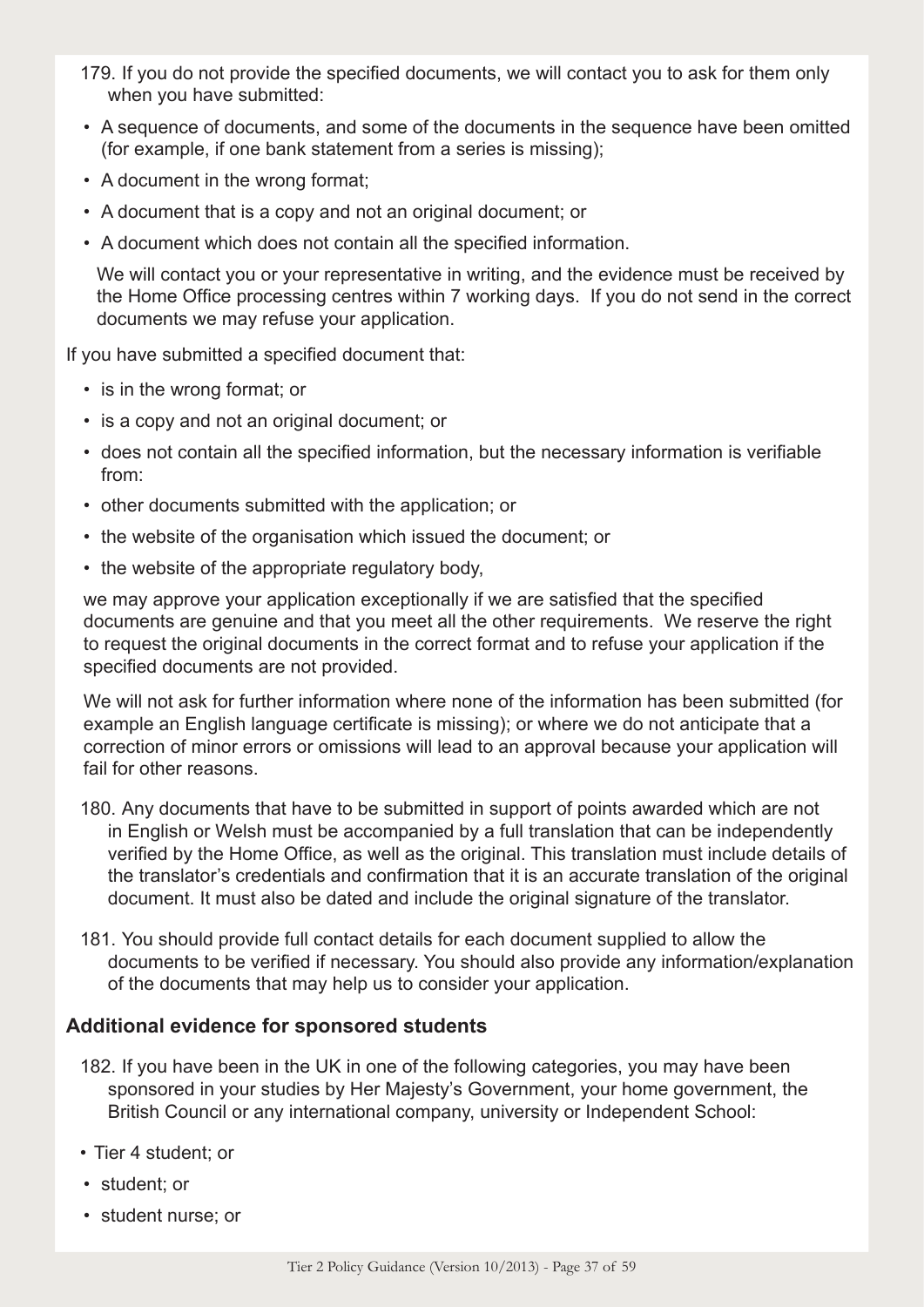- student re-sitting an examination; or
- student writing up a thesis; or
- student union sabbatical officer; or
- postgraduate doctor or dentist; or
- an overseas qualified nurse or midwife.
- 183. For the purpose of this section of the guidance 'sponsored' means wholly supported by an award which covers both fees and living costs. If you have had such sponsorship within the past 12 months, you must provide us with the Government or international scholarship agency's unconditional consent in writing, giving you their permission to remain in or reenter the UK.
- 184. The evidence must be original, on the official letter-headed paper or stationery of the organisation. It must have been issued by an authorised official of that organisation. If the organisation does not give unconditional consent or only gives permission for a limited time, we will refuse your application.
- 185. If you have received private sponsorship during your studies (for example from an employer or relative), we do not require the private sponsor's consent.
- 186. More advice on sponsored students is available on our website at www.ukba.homeoffice. gov.uk/visas-immigration/working/tier2/general/eligibility/students-financial-sponsorship/.

#### **Date of application**

- 187. For applications made outside the UK, the date of application is taken to be the date that the fee is paid. This means the date shown on your payment receipt, which depends on how you paid for your visa application, for example at a British Diplomatic Post, visa application centre or online.
- 188. For applications made in the UK, the date of application is taken to be the date of posting or, where the application form is sent by courier, the date on which it is delivered to us, for online applications this is taken to be the date of submission, or where the application form is submitted in person, the day the application form is accepted by our public enquiry office (PEO).
- 189. Applications for further leave to remain under Tier 2 of the Points-Based System will be refused if you have overstayed for more than 28 days on the date of application, unless there were exceptional circumstances which prevented you from applying within the 28 day period. The 28 day period of overstaying is calculated from the latest of:
	- the end of your last period of leave to enter or remain granted,
	- the end of any extension of leave under sections 3C or 3D of the Immigration Act 1971, or
	- the point a written notice of invalidity is deemed to have been received, in accordance with paragraph 34C or 34CA of the Immigration Rules, in relation to an in-time application for further leave to remain.

If there were exceptional circumstances which prevented you from applying in time, you must submit evidence of these exceptional circumstances with your application. The threshold for what constitutes 'exceptional circumstances' is high and will depend on the individual circumstances of the case but, for example, may include delays resulting from unexpected or unforeseeable circumstances such as the following: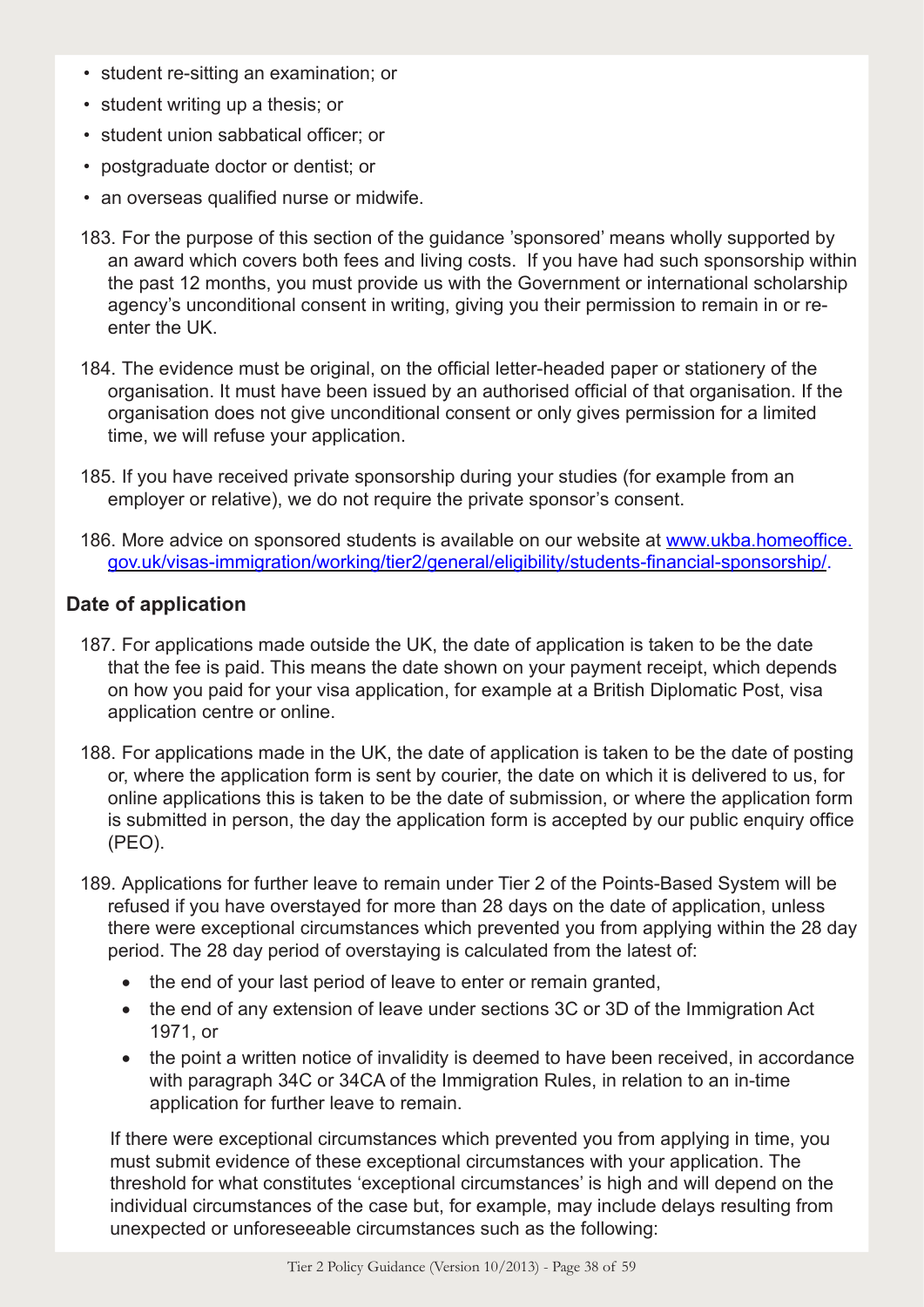- serious illness which meant that you or your representative were unable to submit the application in time (where supported by appropriate medical documentation).
- travel or postal delays which meant that you or your representative were unable to submit the application in time.
- inability to provide necessary documents. This would only apply to exceptional or unavoidable circumstances beyond your control, such as Home Office being at fault in the loss of, or delay in returning, travel documents, or delay in obtaining replacement documents following loss as a result of theft, fire or flood (where supported by evidence of the date of loss and the date you applied for replacement documents).

# **Considering your application**

- 190. We aim to consider applications quickly. However, we must be confident that applications meet the requirements of the Immigration Rules, and that the information you provide is a true reflection of your background.
- 191. If we have doubts about an application or the documents sent with your application, we may carry out verification checks and/or other checks. Please see Annex B for further information.

# **Periods of grant**

192. If your application is successful, you will be granted leave for a period of time set out in the table below:

| For all Tier 2 (General), (Minister of Religion) and (Sportsperson) applications          |                                                                                                                                                                                                                                 |  |
|-------------------------------------------------------------------------------------------|---------------------------------------------------------------------------------------------------------------------------------------------------------------------------------------------------------------------------------|--|
| <b>Entry Clearance</b>                                                                    | For 3 years plus 1 month or the period given<br>on your Certificate of Sponsorship plus 1<br>month, whichever is shorter (beginning no<br>more than 14 days before the start date given<br>on your Certificate of Sponsorship). |  |
| Leave to Remain where your previous grant<br>of leave was in one of the categories below: | We will always calculate the leave to remain<br>grant period from the start date given on your                                                                                                                                  |  |
| Tier 2 before 6 April 2011 (Not including Intra-<br>Company Transfer); or                 | Certificate of Sponsorship.<br>This will be:                                                                                                                                                                                    |  |
| Work Permit Holder (Business and<br>Commercial or Sports and Entertainment);              | 3 years plus 14 days; or                                                                                                                                                                                                        |  |
| Jewish Agency Employee;                                                                   | to the end date given on your Certificate<br>ii.<br>of Sponsorship plus 14 days                                                                                                                                                 |  |
| Member of the Operational Ground Staff of an<br>Overseas-owned Airline:                   |                                                                                                                                                                                                                                 |  |
| Minister of Religion;                                                                     | whichever is the shorter period.                                                                                                                                                                                                |  |
| Missionary;                                                                               |                                                                                                                                                                                                                                 |  |
| Member of a Religious Order; or                                                           |                                                                                                                                                                                                                                 |  |
| Representative of an Overseas Newspaper,<br>News Agency or Broadcasting Organisation.     |                                                                                                                                                                                                                                 |  |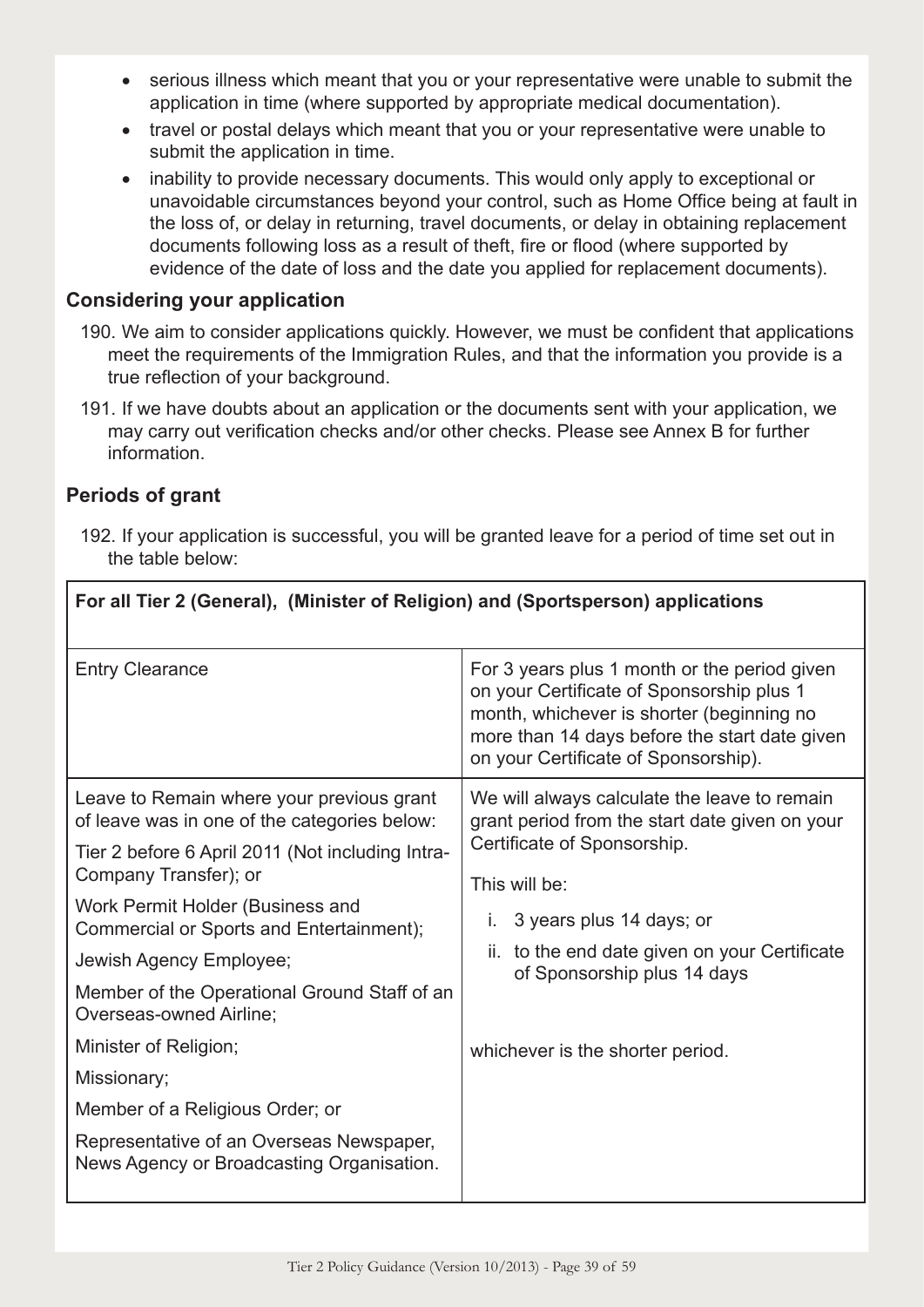| Leave to Remain if your initial grant of leave<br>in Tier 2 is on or after 6 April 2011 | We will grant leave:<br>for 3 years plus 14 days from the<br>start date given on your Certificate of<br>Sponsorship; or                                                               |
|-----------------------------------------------------------------------------------------|---------------------------------------------------------------------------------------------------------------------------------------------------------------------------------------|
|                                                                                         | ii. to the end date given on your Certificate<br>of Sponsorship plus 14 days; or                                                                                                      |
|                                                                                         | iii. the period of time you need to take<br>your total leave granted in Tier 2 to 6<br>years (counted from the date you were<br>first granted entry clearance or leave to<br>remain). |
|                                                                                         | whichever is the shorter period.                                                                                                                                                      |

| For all Tier 2 (Intra Company Transfer) Long Term Staff                                                                                                                                                                                                  |                                                                                                                                                                                                                                                    |  |
|----------------------------------------------------------------------------------------------------------------------------------------------------------------------------------------------------------------------------------------------------------|----------------------------------------------------------------------------------------------------------------------------------------------------------------------------------------------------------------------------------------------------|--|
| <b>Entry Clearance</b>                                                                                                                                                                                                                                   | For 3 years plus 1 Month or the period given<br>on your Certificate of Sponsorship plus 1<br>Month, whichever is shorter (beginning no<br>more than 14 days before the start date given<br>on your Certificate of Sponsorship).                    |  |
| Leave to Remain where you were last<br>granted:<br>- leave as an ICT Work Permit Holder, or<br>- you previously had leave as an ICT Work<br>Permit Holder and your last grant was to<br>extend that leave with the same employer,<br>under Tier 2 (ICT). | We will grant leave:<br>for 3 years plus 14 days from the<br>İ.<br>start date given on your Certificate of<br>Sponsorship; or<br>ii. to the end date given on your Certificate<br>of Sponsorship plus 14 days.<br>whichever is the shorter period. |  |
| Leave to Remain where your initial grant of<br>Tier 2 (Intra Company Transfer) leave was<br>before 6 April 2011 and you have not been<br>granted entry clearance in this or any other<br>route since.                                                    | We will grant leave:<br>for 2 years from the start date given on<br>your Certificate of Sponsorship;<br>to the end date given on your Certificate<br>ii.<br>of Sponsorship plus 14 days; or<br>whichever is the shorter period.                    |  |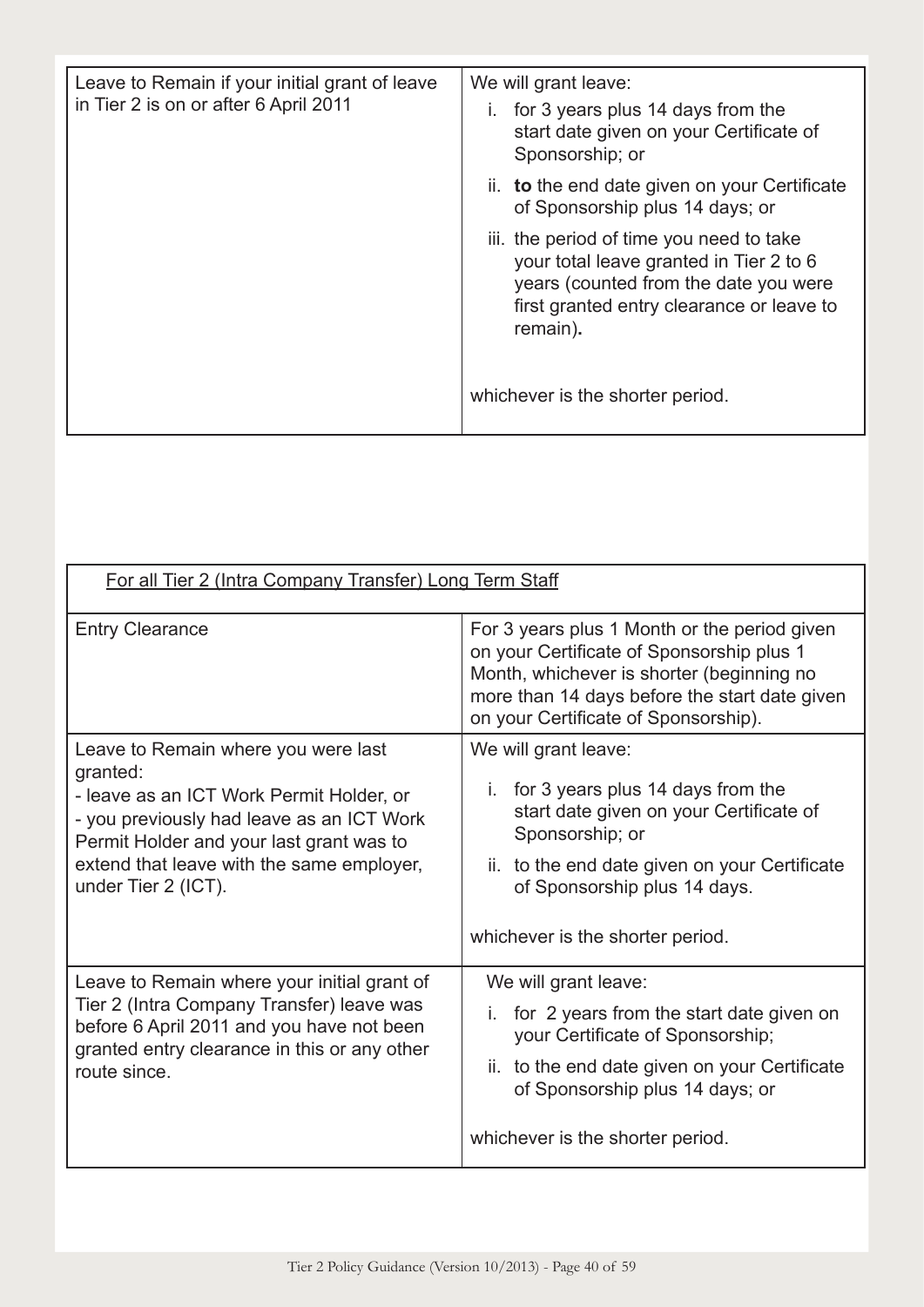| Leave to Remain where your initial grant of<br>Tier 2 (Long Term Staff) leave was on or after<br>6 April 2011 | We will grant leave:                                                                                                                                                                                                                                                                  |
|---------------------------------------------------------------------------------------------------------------|---------------------------------------------------------------------------------------------------------------------------------------------------------------------------------------------------------------------------------------------------------------------------------------|
|                                                                                                               | for 2 years from the start date given on<br>your Certificate of Sponsorship; or                                                                                                                                                                                                       |
|                                                                                                               | ii. to the end date given on your Certificate<br>of Sponsorship plus 14 days; or                                                                                                                                                                                                      |
|                                                                                                               | iii. if your salary is less than £152,100 a<br>year, for the period of time you need<br>to take your total leave granted in this<br>subcategory to 5 years (counted from<br>the date you were first granted entry<br>clearance or leave to remain); or                                |
|                                                                                                               | iv. if your salary is £152,100 a year or<br>more, for the period of time you need<br>to take your total leave granted in this<br>sub category to 9 years (counted from<br>the date you were first granted entry<br>clearance or leave to remain);<br>whichever is the shorter period. |

| For all Tier 2 (Intra Company Transfer) Short Term Staff or Graduate Trainee |                                                                                                                                                                                                                                                                                                                                         |  |  |
|------------------------------------------------------------------------------|-----------------------------------------------------------------------------------------------------------------------------------------------------------------------------------------------------------------------------------------------------------------------------------------------------------------------------------------|--|--|
| <b>Entry Clearance</b>                                                       | For 12 months, or the period given on your<br>Certificate of Sponsorship plus 1 Month,<br>whichever is shorter (beginning no more than<br>14 days before the start date given on your<br>Certificate of Sponsorship).                                                                                                                   |  |  |
| Leave to Remain                                                              | We will grant leave:<br>i. the period of time you need to take your<br>total stay in this sub-category to 12<br>months (counted from the date you were<br>first granted entry clearance or leave to<br>remain); or<br>ii. to the end date given on your Certificate<br>of Sponsorship plus 14 days.<br>whichever is the shorter period. |  |  |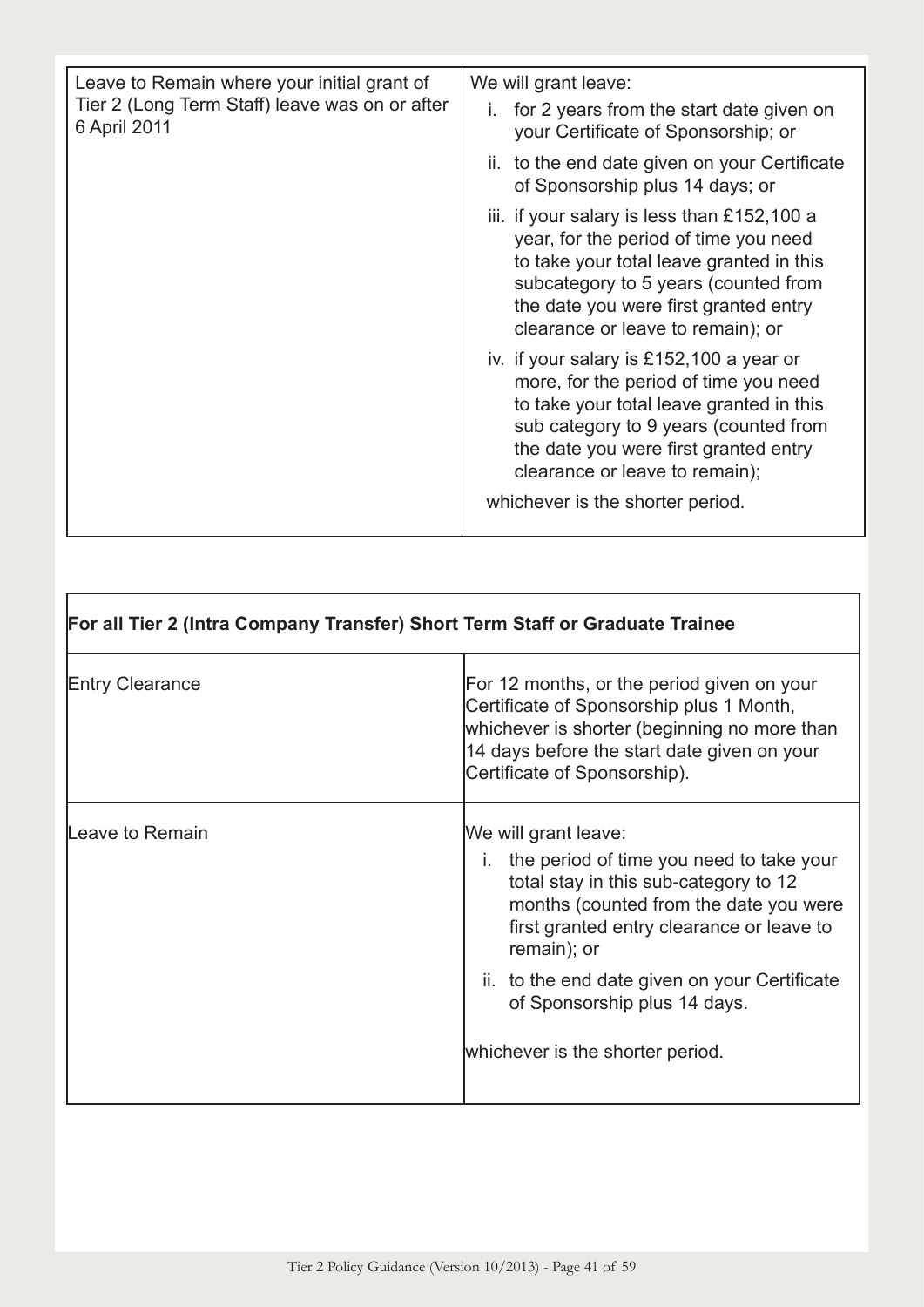| For all Tier 2 (Intra Company Transfer) Skills Transfer |                                                                                                                                                                                                                      |  |  |
|---------------------------------------------------------|----------------------------------------------------------------------------------------------------------------------------------------------------------------------------------------------------------------------|--|--|
| <b>Entry Clearance</b>                                  | For 6 months, or the period given on your<br>Certificate of Sponsorship plus 1 Month,<br>whichever is shorter (beginning no more than<br>14 days before the start date given on your<br>Certificate of Sponsorship). |  |  |
| Leave to Remain                                         | We will grant leave:<br>i. the period of time you need to take<br>your total stay in this sub-category to 6<br>months (counted from the date you were<br>first granted entry clearance or leave to<br>remain); or    |  |  |
|                                                         | ii. to the end date given on your Certificate<br>of Sponsorship plus 14 days.                                                                                                                                        |  |  |
|                                                         | whichever is the shorter period                                                                                                                                                                                      |  |  |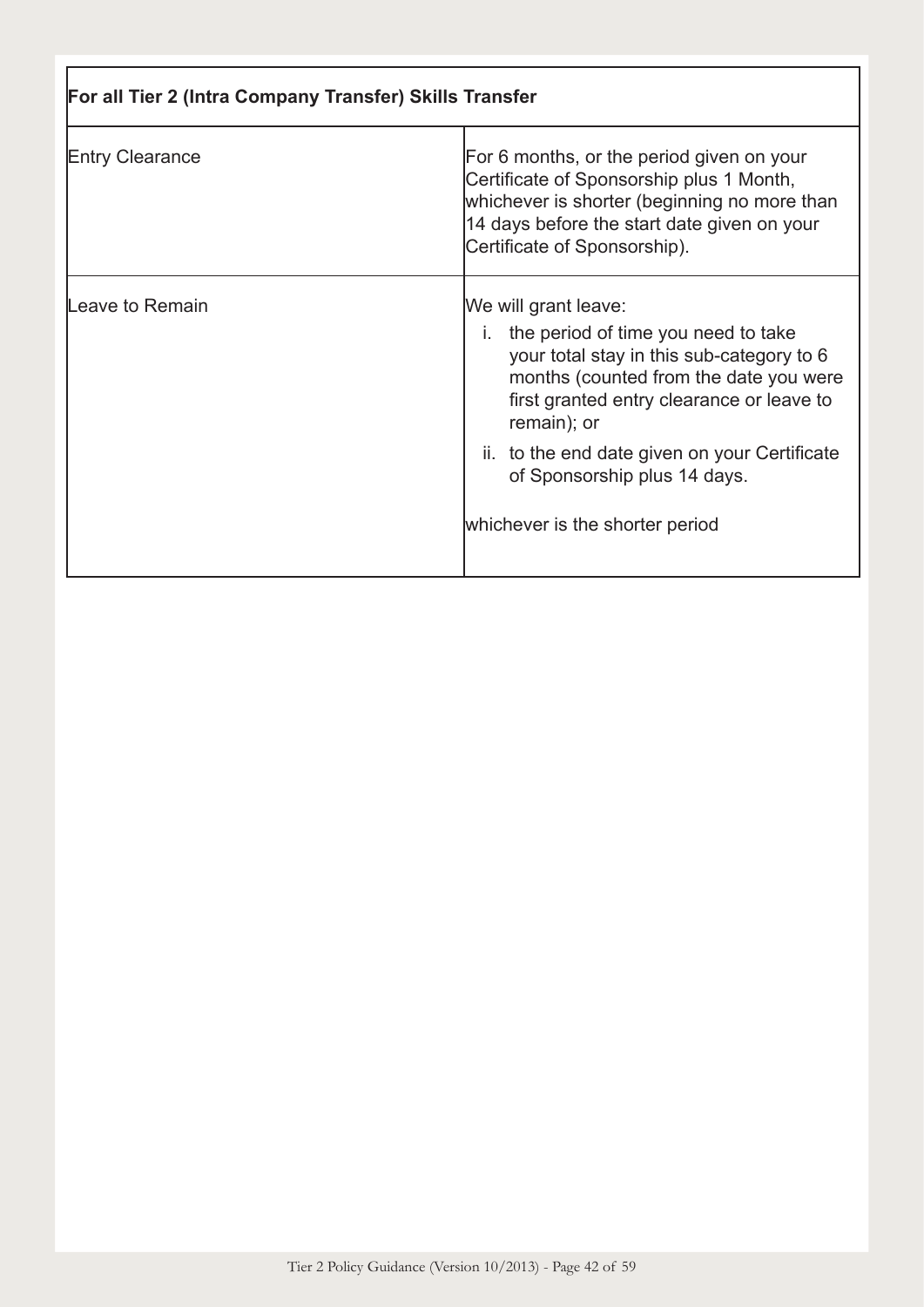# **Administrative Review (entry clearance applications only)**

193. If we refuse an application for entry clearance and you think that a mistake has been made, you can ask us to check our decision. This is known as an 'Administrative Review'. Please see Annex C for further information. Please note that you cannot apply for an Administrative Review if you are applying from within the UK.

# **Appeal rights (in-country applications only)**

194. If we refuse an application for leave to remain and you think that a mistake has been made, you may be able to appeal against our decision. Details on how and if you can appeal will be included with your refusal letter.

# **PART 9: WHILST YOU ARE IN THE UK UNDER TIER 2**

# **Conditions of leave**

195. The following conditions apply to all Tier 2 categories:

- You must not own more than 10% of your sponsor's shares if the sponsor is a limited company unless you are applying under Tier 2 (Intra-Company Transfer) or your certificate of sponsorship states you will earn £152,100 or more; and
- You have no recourse to public funds; and
- You must register with the police if the Immigration Officer considers it necessary and in all cases if you are:
	- a national of a country listed in Appendix 2 of the Immigration Rules www.ukba. homeoffice.gov.uk/policyandlaw/immigrationlaw/immigrationrules/appendix2/; and
	- applying under any Tier 2 category except Tier 2 (Ministers of Religion); and
	- granted leave to take your total stay in the UK to more than six months.

196. You cannot take employment, except:

- working for the sponsor in the job recorded on your Certificate of Sponsorship; and
- supplementary employment; and
- voluntary work; and
- you have been granted leave in the Tier 2 (Sportsperson) category, and you are playing for your national side whilst you are in the UK.
- 197. You can study if you wish. There is no limit on the number of hours you can study or the type or level of course, provided this does not interfere with the job you have been sponsored to do. You can study anywhere you choose and you do not have to study with a sponsor registered under Tier 4 of the points-based system.

# **Change of employment applications**

198. You must make a change of employment application if you wish to change employer. You must have a new Certificate of Sponsorship from your new sponsor and you must meet all the points requirements.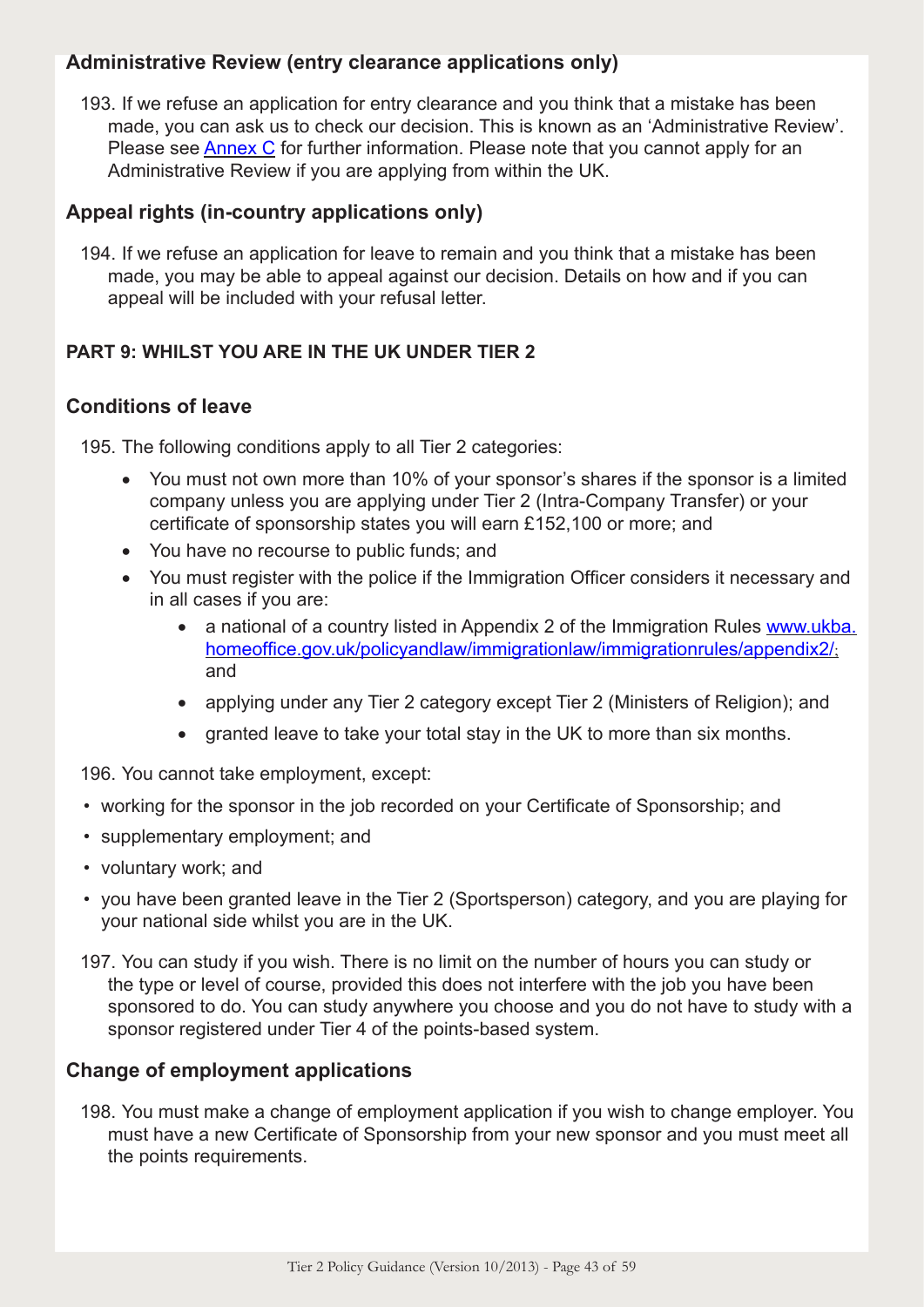- 199. You must also make a change of employment application if you are remaining with the same employer but:
- there is a change to your core duties which means you change jobs and the new job is in a different Standard Occupational Classification (SOC) code to the one stated on your CoS. (This does not apply if the SOC Code for your new job has only changed because of the reclassification from SOC 2000 to SOC 2010.); or
- you change jobs and the new job is in the same SOC code, but your new salary is less than the appropriate rate for the new job as set out in the codes of practice. Please note however that if your new job is not paid at the appropriate rate, your application will not succeed; or
- you have been working in a shortage occupation and are remaining with the same sponsor but there is a change to your core duties such that you have changed jobs and your new job is not on the shortage occupation list; or
- you are a 'high earner' (as described in the guidance for sponsors) and your salary is reduced to an amount that is lower than the high earner threshold that applied when your made your application.
- 200. A change of employment application is not required for other changes to your job. For example if:
- you are remaining with the same employer and change jobs to a different job within the same SOC code, or you are moving under TUPE (or similar) protection due to a takeover, merger, de-merger or any other circumstances in which TUPE is triggered.
- your salary is reduced due to company-wide reductions defined as acceptable in the Sponsor Guidance, or
- your salary is reduced due to maternity, paternity, adoption leave, and/or a period of sick leave that lasted for one month or longer; or
- changes to your core duties which means your job changes within the same SOC code (provided your new salary rate is at or above the appropriate rate for the job as set out in the codes of practice).
- 201. Your sponsor may be required to carry out a new resident labour market test. A resident labour market test will not be required if you are applying as an Intra Company Transfer (continuing to work for the same company), a job which is a shortage occupation or job where your salary is £152,100 (or £150,000, if the recruitment took place before 6 April 2013) or above.
- 202. It is recommended that you do not commence employment until you have received your biometric residence permit (BRP). However, on the basis of your approval letter, if you and your sponsor agree to commence the employment before you have your BRP, both you and your sponsor carry the risk of having no statutory excuse against a civil penalty if the BRP card is incorrect or withdrawn by us. You can continue working for your previous sponsor until the start date on your new Certificate of Sponsorship, provided your previous leave has not expired.

#### **Extension applications**

203. You must make an extension application if you need to extend your leave and you are applying to continue in the same job for the same sponsor. You cannot apply for an extension if you are applying from outside the UK, or switching from another category, or changing employment (see above). You should refer to paragraph 192 above for the total amount of time leave can be granted for in each Tier 2 category.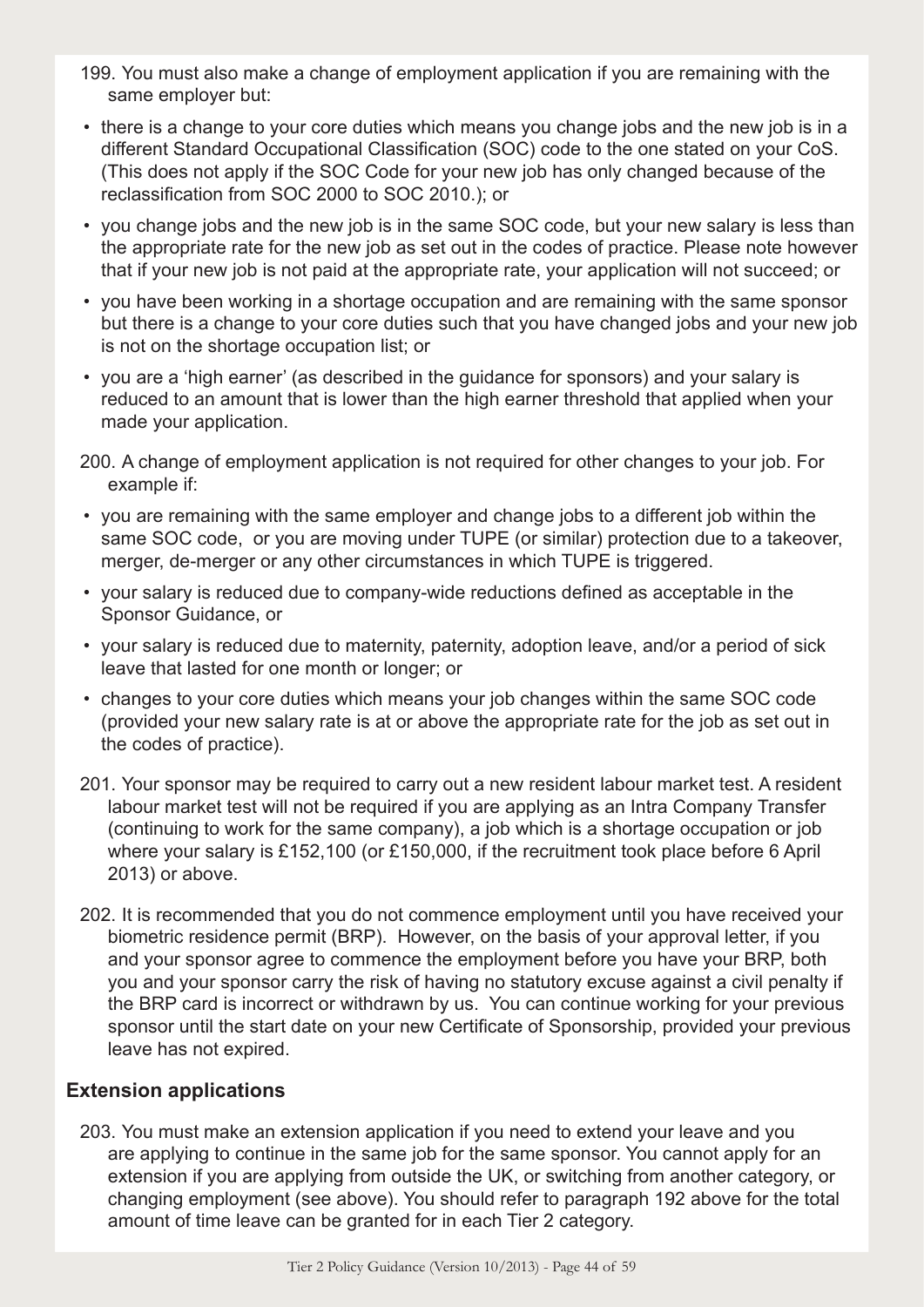- 204. You must have a new Certificate of Sponsorship for your extension application and you must meet all the points requirements.
- 205. If you are applying as a Tier 2 (Sportsperson) you will need to have a new governing body endorsement with a new reference number.
- 206. A resident labour market test is not required for extension applications.
- 207. You can continue working while we are considering your extension application, provided you submitted the application before your previous leave expired.
- 208. As part of your application to extend your leave in the UK, you (together with your dependants) will be required to provide your biometric details. If your application for an extension of stay is successful, you will be issued with a BRP. More information about biometrics and BRP can be found on our website or in the Tier 2 application forms.

#### **Supplementary employment**

209. You do not need to inform us of any supplementary employment, as long as it is:

- in either a job on the Shortage Occupation List or a job in the same sector and at the same professional level as the work for which your Certificate of Sponsorship was assigned; and
- no more than 20 hours per week; and
- outside of the normal working hours for which your Certificate of Sponsorship was assigned.
- 210. In addition, you must continue to work for your sponsor in the job recorded on your Certificate of Sponsorship.

# **Voluntary work**

211. You can also undertake voluntary work in any sector. You must not be paid for your work, other than the reasonable expenses outlined in section 44 of the National Minimum Wage Act, detailed at www.opsi.gov.uk/acts/acts1998/ukpga\_19980039\_en\_1.

#### **Secondary employment applications**

- 212. You must make a secondary employment application if you wish to do any other additional work. The secondary employment must be with a licensed sponsor and you will need a new Certificate of Sponsorship from that sponsor.
- 213. This application will be considered separately from your first application and must meet the full Tier 2 criteria by itself. You must meet all the points requirements, which may include your new sponsor carrying out a resident labour market test.
- 214. You must include a letter with the application explaining that you wish to vary your existing leave. The letter must also include:
	- • your name; and
	- • your date of birth; and
	- your first Certificate of Sponsorship reference number (from your previous application); and
	- the date your current leave expires.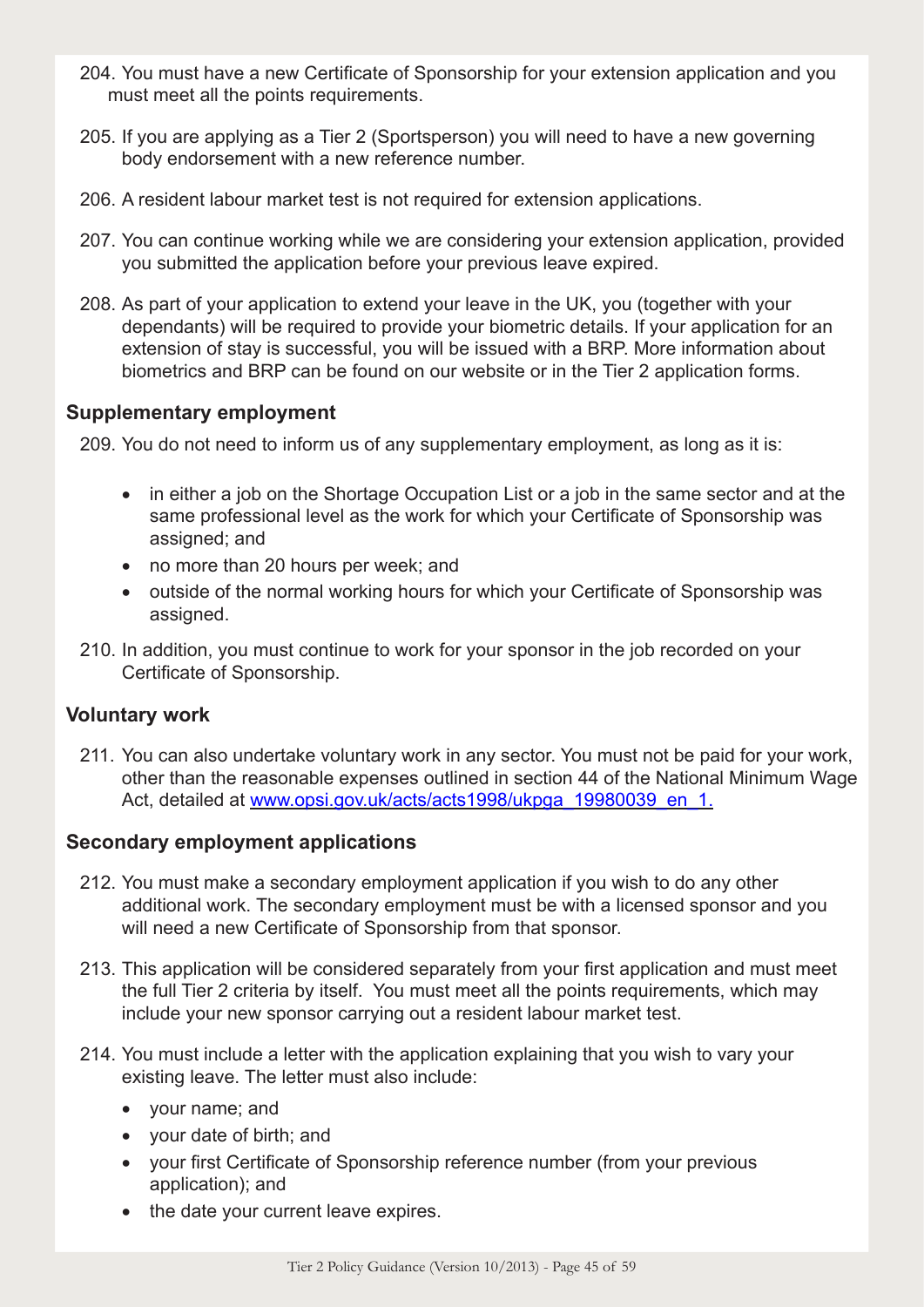- 215. You can only apply for secondary employment after starting work with your first sponsor.
- 216. You cannot start work with your second sponsor until your application for secondary employment has been approved.

#### **Temporary reduction in working hours**

- 217. Some employers are temporarily reducing workers' hours to avoid making redundancies. A change of employment application is **not** required if:
	- you currently have leave as a work permit holder or under Tier 2; and
	- you are continuing to work in the same job, with reduced working hours; and
	- the reduced working hours are part of a company-wide policy to avoid redundancies; and
	- vour employer is not treating Tier 2 skilled workers more or less favourably than resident workers; and
	- any reduction in your wages is proportionate to the reduction in your hours and is not reduced by more than 30%; and
	- the arrangements will be in place for no more than one year.

#### **Change of circumstances**

218. If during your stay under Tier 2, you wish to amend:

- • Your contact details; or
- • Details of your criminal convictions; or
- • Your representative's details; or
- • Your dependants details

then you should inform your sponsor and fill out a change of circumstances form which is available on our website. This form should be sent to:

#### **Home Office Change of Circumstances Form PO Box 3468 Sheffield S3 8WA**

- 219. We will confirm that we have noted your change of circumstances in a letter. You should keep this letter with the original documents from your application.
- 220. However, if your current grant of leave was made by means of a BRP, you should not use the change of circumstances form to notify us of any of the following changes to your circumstances:
	- Change of name
	- Change of date of birth
	- Change of nationality
	- Change of gender
	- Change of appearance
- 221. In these circumstances, you must make an application for a new BRP, using the application form BRP (RC), this can be obtained from the Home Office website at www. ukba.homeoffice.gov.uk/visas-immigration/while-in-uk/do-i-need-brp/responsibilities/.
- 222. You should also use the BRP (RC) application form if you need to replace a BRP that has been lost, damaged or stolen.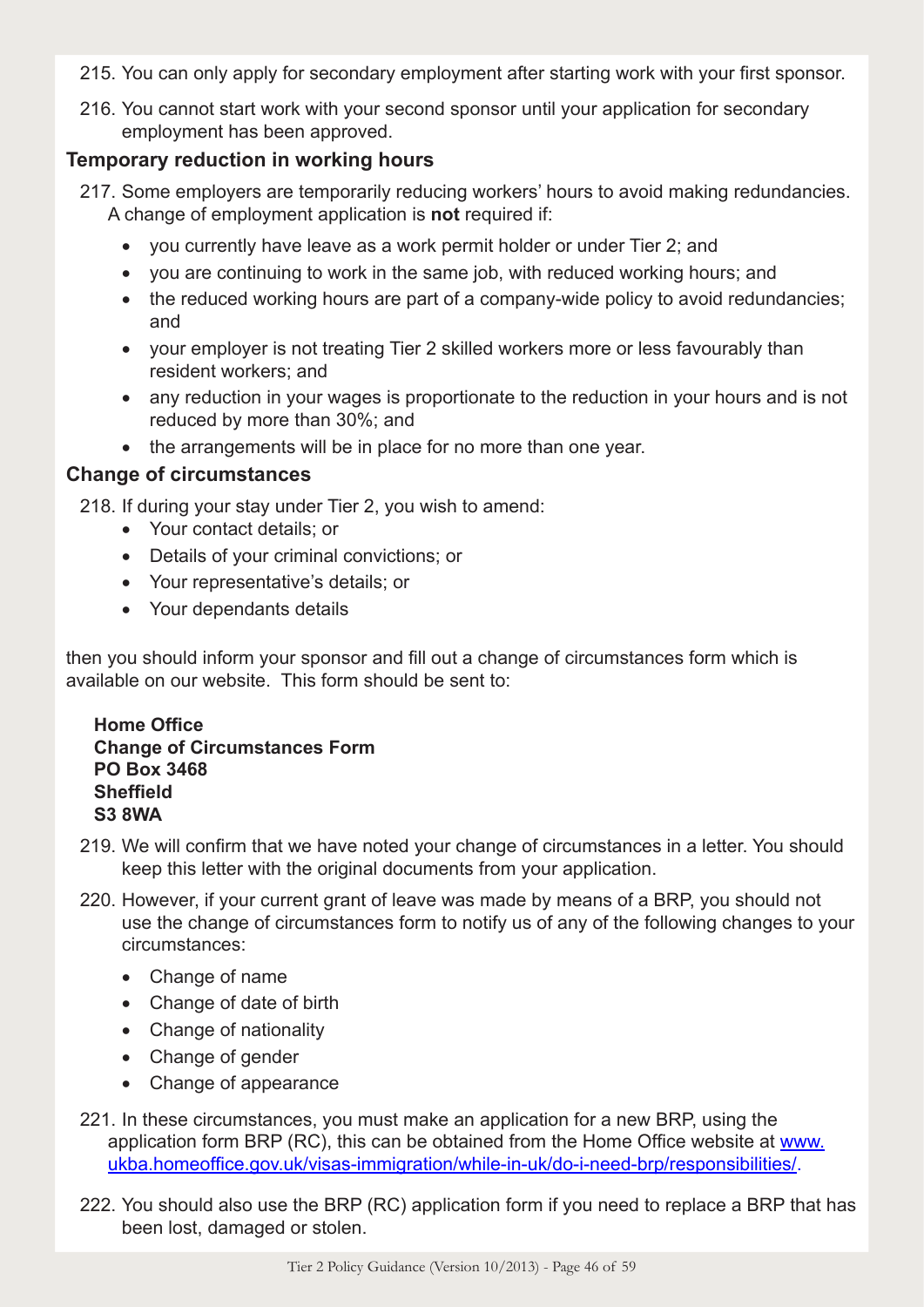# **Absences from the UK**

- 223. The UK, Channel Islands, Isle of Man and Republic of Ireland form a common travel area. If you leave this area while you are employed in the UK (for example, for holidays, business trips or a secondment overseas), you do not need to make a new application to return to the UK unless your leave expires or lapses.
- 224. Please note that if you have been assigned a multiple entry Certificate of Sponsorship, this does not override the rules on ceasing to work for your sponsor which are described in paragraph 229 below.
- 225. If you have been granted entry clearance, or leave to remain for more than six months, your leave will not lapse when you leave the common travel area if you continue to be employed by, and have not ceased working for your sponsor for a period of one calendar month or more (see paragraph 229 below), unless your leave passes its expiry date or you stay outside the UK for more than two years.
- 226. However, if you do not have entry clearance or you have leave to remain which was granted for less than six months, your leave will lapse if you leave the common travel area.
- 227. It is important to make sure that if you are travelling overseas for any reason that you fully understand the implications of your leave lapsing or expiring while you are overseas.

#### **Curtailing leave**

228. We will curtail your leave in the following circumstances:

- If you fail to commence working for your sponsor; or
- If you cease to be employed by your sponsor.

229. We may curtail your leave if:

- Your sponsor ceases to have a sponsor licence (for whatever reason);
- Your sponsor transfers the business for which you work to another person and that person does not have a sponsor licence and either fails to apply for a licence within 28 days of the business being transferred, applies for a sponsor licence and is refused or applies for a sponsor licence and is granted but in a category which does not allow you to be issued with a Certificate of Sponsorship.
- You were awarded points further to certification by a Premium Sponsor that you satisfied a requirement of these rules or that the Premium Sponsor has seen and verified but compliance checks show that you do not satisfy that requirement of the rules or that the specified evidence has not been seen and verified.
- You cease to work for the Sponsor for a period of one calendar month or more except where your absence is solely due to maternity, paternity or adoption leave or sick leave.
- Paragraph 226 above applies but any of the following apply to you, which may affect the decision to curtail:
	- you are under the age of 18;
	- you have a dependant child under the age of 18;
	- you have less than 60 days leave remaining where the intention is to curtail your leave;
	- you have been granted leave to enter or remain with another sponsor or in another immigration category;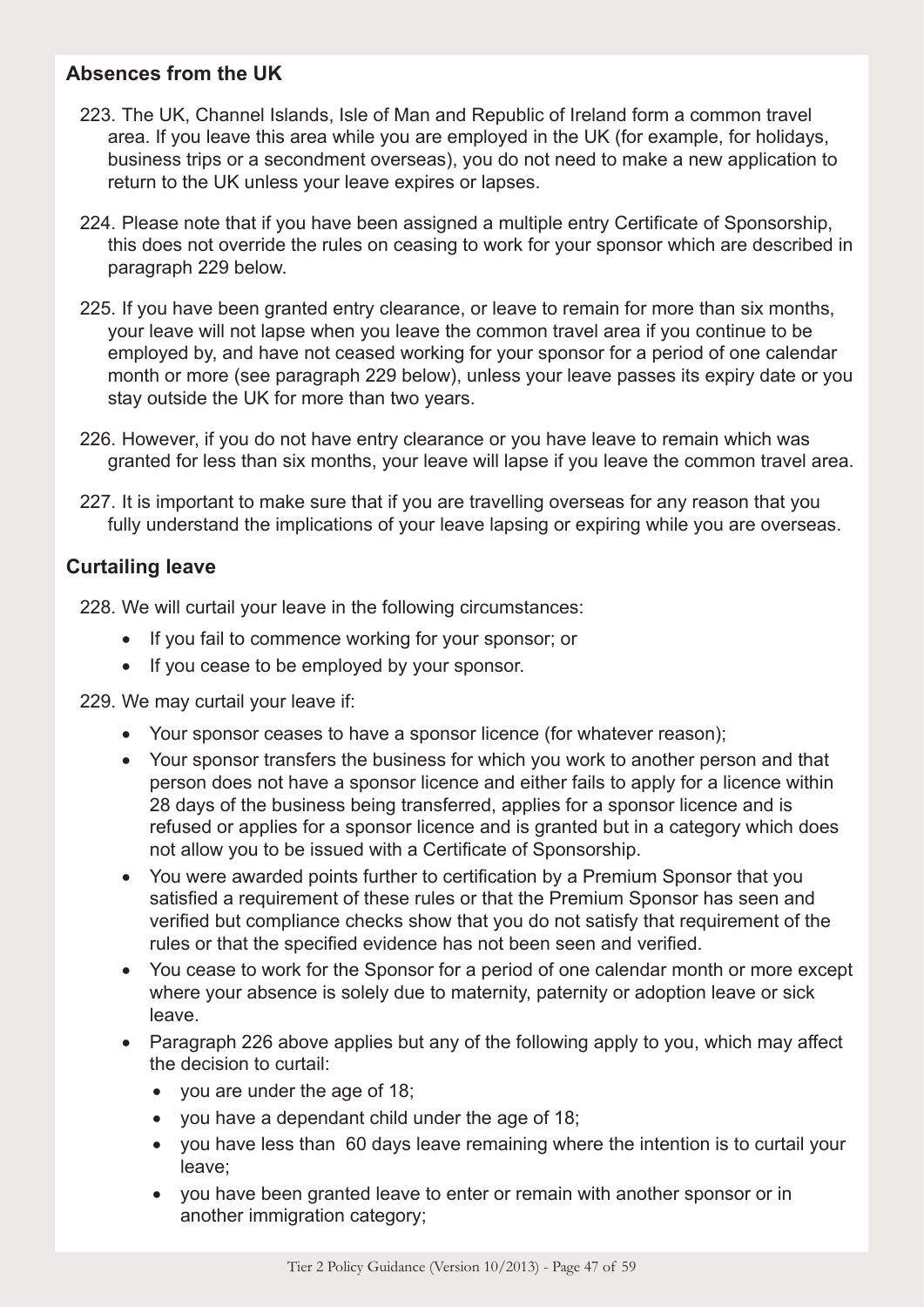- you have an application for leave to remain or variation of leave pending with the Home Office or you have a pending appeal under section 82 of the Nationality, Immigration and Asylum Act;
- your sponsor applies for a sponsor licence but is refused.

230. We will curtail your leave as follows:

- to 60 days starting from the date the decision to curtail leave is made. You may wish to make a further application for leave in another category or with another sponsor; or
- with immediate effect, if the sponsor's licence was withdrawn and we consider that you were complicit in the actions that resulted in the licence being withdrawn.
- 231. You will be notified in writing of the immigration decision to restrict the limit on the duration of your leave.
- 232. If you do not make a successful application to vary your leave and/or your sponsor within the 60 days following curtailment, you will be subject to appropriate enforcement action.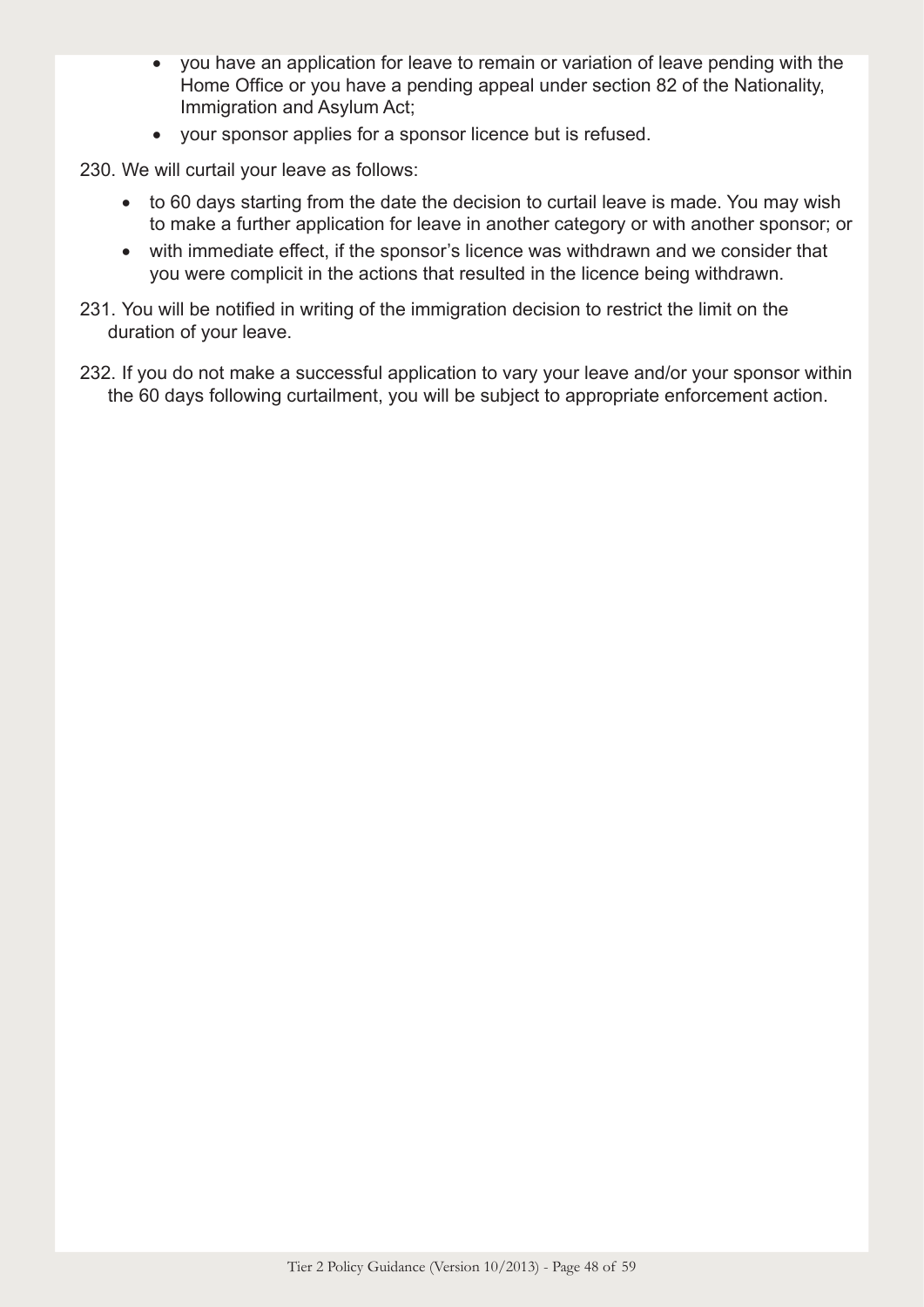#### **ANNEX A: SPONSORSHIP**

# **A1. What is a Certificate of Sponsorship?**

- 233. A Certificate of Sponsorship is not an actual certificate or paper document, but is a virtual document, similar to a database record. When your sponsor assigns you a Certificate of Sponsorship they must give you a reference number so that you can enter it on your application form for entry clearance or leave to remain.
- 234. You must have a valid Certificate of Sponsorship reference number before you can apply under Tier 2. By assigning a Certificate of Sponsorship, your sponsor confirms to the best of their knowledge that you are able to undertake a particular job and intend to do so.
- 235. A Certificate of Sponsorship is valid when assigned to you and which has not been used in a previous application where leave has been granted or refused. You can only have one Certificate of Sponsorship assigned to you at a time.
- 236. It is very important that you only give your personal details (such as your passport number) to a sponsor that you intend to work for.

# **A2. What is a valid Certificate of Sponsorship?**

- 237. Examples of when a Certificate of Sponsorship is valid include,but are not limited to:
	- has been assigned by a licensed sponsor; and
	- has the same details on it as in your passport; and
	- has been assigned no more than three months before the date of application; and
	- has a start date no more than three months after the date of application; and
	- has not been withdrawn or cancelled by the sponsor or by us.

Further information is available in the Immigration Rules, Appendix A, which is on our website at: www.ukba.homeoffice.gov.uk/policyandlaw/immigrationlaw/immigrationrules/appendixa/

- 238. If you submit an application using a Certificate of Sponsorship that is invalid, the application will be refused. You must get a new Certificate of Sponsorship from your sponsor.
- 239. If you are already in the UK with entry clearance or leave to remain, we will cancel your Certificate of Sponsorship and reduce (curtail) your leave as in paragraphs 228 to 232 above, if we find that the Certificate of Sponsorship on which your entry clearance or leave to remain was based and is improperly assigned.
- 240. A valid Certificate of Sponsorship does not guarantee that an application for entry clearance or leave to remain will be successful. You must meet the specific critiera for the Tier 2 category or sub-category you are applying under.

#### **A3. What should you do if you do not want to take up the job you have been sponsored for?**

- 241. If you have already been granted entry clearance and you no longer want to come to the UK, you should tell your sponsor.
- 242. If you do not want to take up the job because you want to work for a different sponsor, you must ask the sponsor to withdraw the Certificate of Sponsorship. You must contact the sponsor in writing or by email and give it five working days to withdraw the certificate.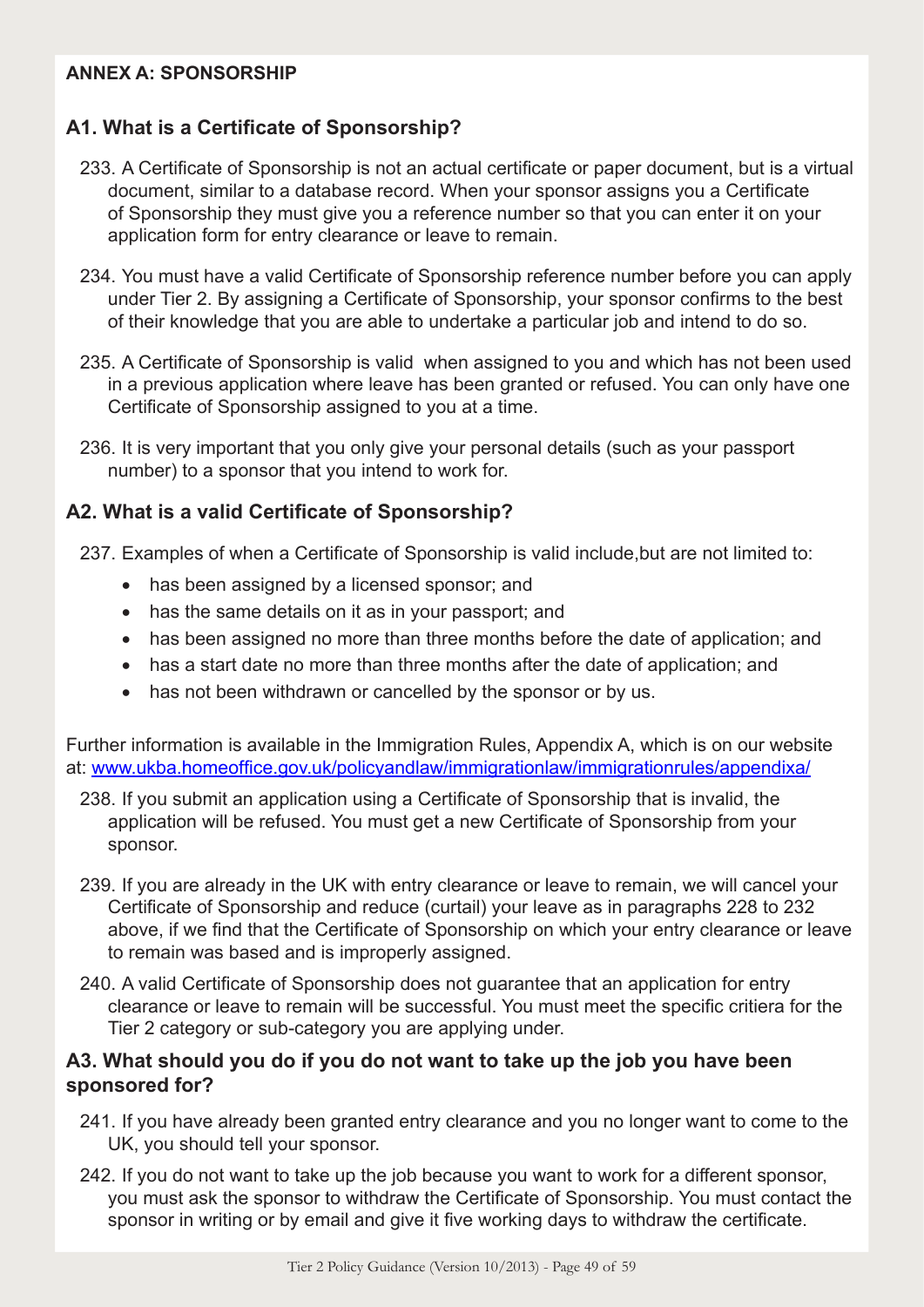243. If the sponsor fails to do so, you should send a reminder. If the sponsor does not withdraw the Certificate of Sponsorship within a further five working days, you should contact us by e-mail (SponsorshipPBSenquires@ukba.gsi.gov.uk) or by post at:

**Sponsor Licensing Unit Home Office North East, Yorkshire and Humber Region PO Box 3468 Sheffield S3 8WA**

244. You must provide:

- • your full name; and
- • your nationality; and
- the name of the sponsor you no longer wish to work for; and
- the Certificate of Sponsorship reference number you wish to be cancelled; and
- the name of any other sponsor you wish to work for; and
- the reason why you wish the Certificate of Sponsorship to be cancelled; and
- the date you first contacted the sponsor to ask for the Certificate of Sponsorship to be cancelled; and
- the date you contacted the sponsor again to remind them to cancel the Certificate of Sponsorship; and
- a copy of any correspondence sent to your sponsor, which must clearly show who the correspondence was addressed to within the sponsoring organisation; and
- any correspondence from that sponsor in connection with those requests (for example, any acknowledgement e-mails or letters).

We will cancel the Certificate of Sponsorship if necessary after discussions with the sponsor.

If you do not want to come to the UK, you should tell your sponsor and ask them to withdraw the Certificate of Sponsorship.

You do not need to contact us as the Certificate of Sponsorship will automatically expire three months after it was assigned.

#### **A4. What happens if your sponsor's licence has been suspended?**

- 245. If we are considering taking action which may lead to the withdrawal of your sponsor's licence, they will not be able to assign any new Certificates of Sponsorship.
- 246. If you are already working for the sponsor, you will be able to carry on working unless the sponsor's licence is withdrawn.
- 247. Any Tier 2 applications submitted while the sponsor's licence is suspended will not be considered. We will hold the application until the suspension ends and then make a decision.
- 248. If your leave is due to expire, you can apply for leave to remain if you have a new Certificate of Sponsorship. Your leave will continue during the time the application is on hold, as long as you apply before your leave expires.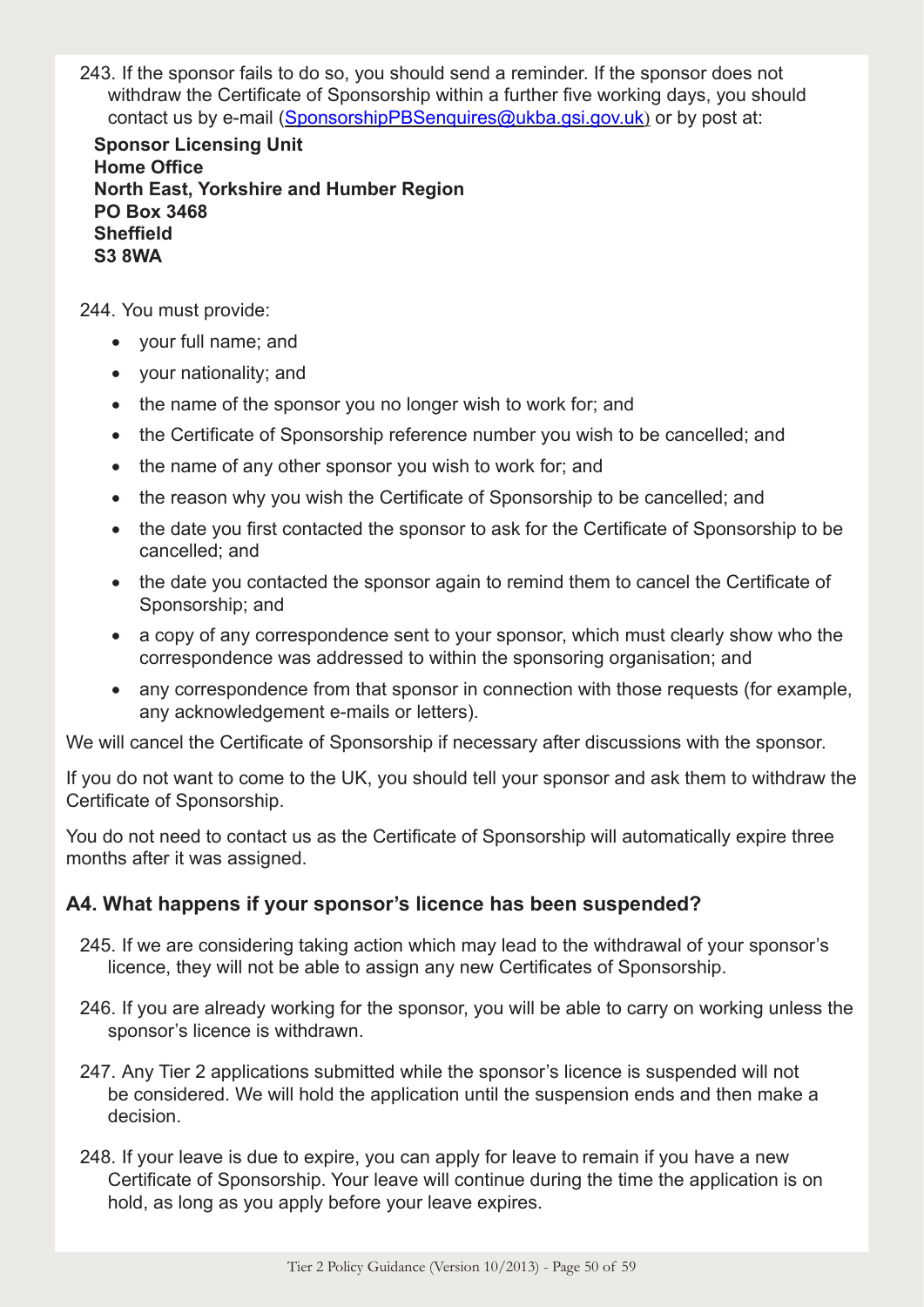- 249. If you are granted entry clearance before the sponsor's licence is suspended, you will be allowed to enter the UK and start work for the sponsor. However, if your sponsor's licence is suspended this may lead to the licence being withdrawn. If this happens, you will not be allowed to continue working for the sponsor.
- 250. You should check the status of your sponsor's licence before you travel. If we suspend it, we will remove your sponsor from the register of sponsors on the Home Office website at www.ukba.homeoffice.gov.uk/sitecontent/documents/employersandsponsors/ pointsbasedsystem/pbsregisterofsponsors

# **A5. What is a multiple entry Certificate of Sponsorship?**

- 251. If you need to leave and re-enter the UK on a regular basis you may be assigned with a multiple entry Certificate of Sponsorship.
- 252. There is no difference in the conditions of a multiple entry Certificate of Sponsorship. This type of certificate is not needed for holidays or business trips overseas. It merely confirms that your sponsor expects you to regularly travel in and out of the UK.

#### **A6. What duties does a sponsor have?**

253. Your sponsor has a number of additional duties, which include keeping copies of your passport, BRP or UK immigration status documents, and contact details. The sponsor must not keep your original documents.

254. Your sponsor also has reporting duties, which include reporting to us if:

- • you do not turn up for your first day of work; or
- you are absent from work for more than 10 working days, without the sponsor's reasonably granted permission; or
- your employment (including if you resign or are dismissed) or any registration you need to work in the UK (such as with a governing body) ends; or
- your sponsor stops sponsoring you for any other reason (for example, if you switch into an immigration route that does not require a sponsor); or
- there are any significant changes in your employment circumstances, for example, a change of job or salary (but not job title or annual pay rise) or a change in the location where you are working; or
- the sponsor has information which suggests you are breaching the conditions of your leave.
- 255. Your sponsor must also give the police any information they may have which suggests that you may be engaging in terrorism or other criminal activity.
- 256. You must give your sponsor all the information they need to be able to fulfil the above duties.

# **A7. How do you report abuse?**

257. You can report any instances where you believe that your sponsor is not complying with their duties, or has provided false information to us about you. This may include any discrepancy between the salary stated on your application and the salary the sponsor is paying you.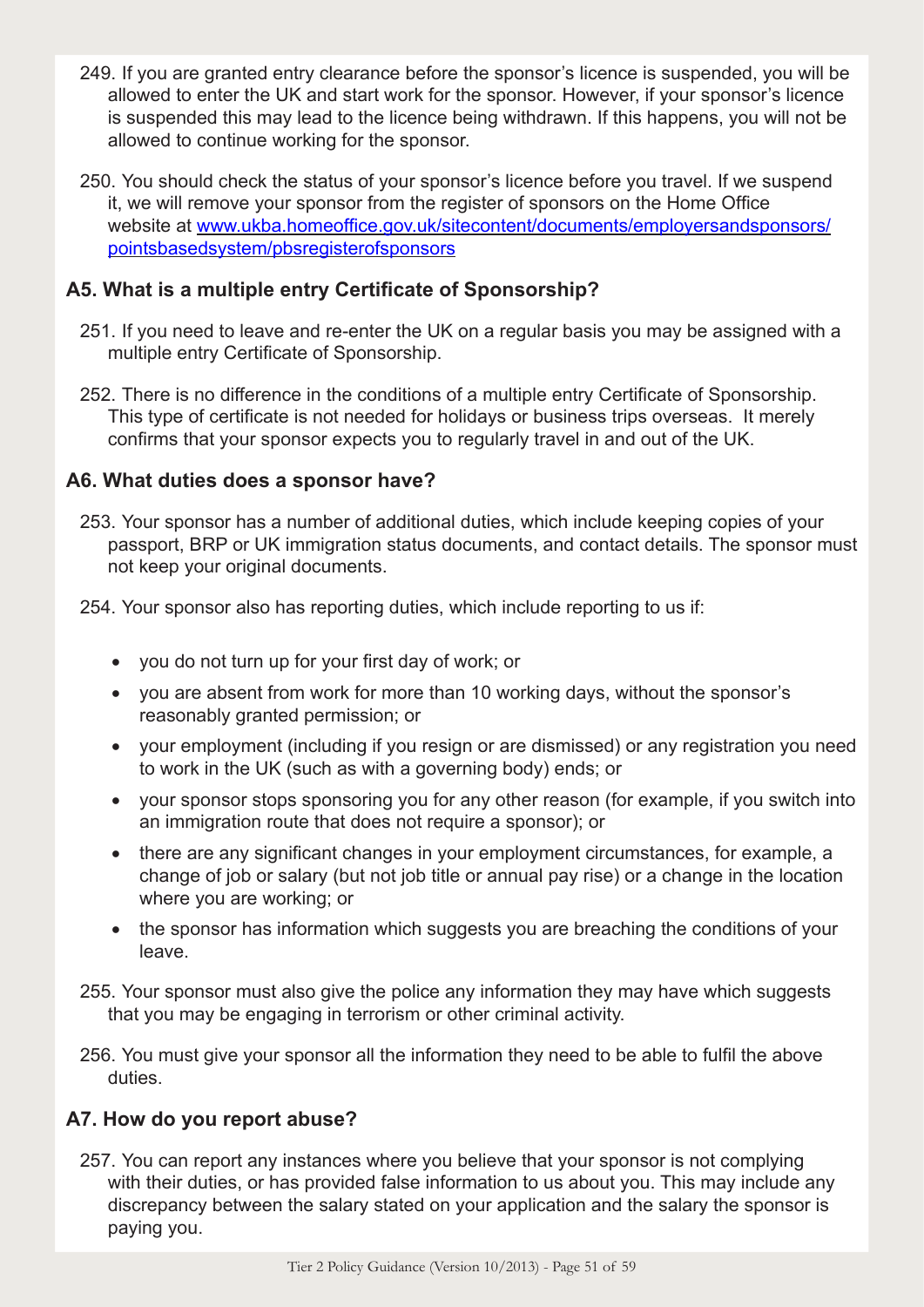258. You, or any member of the public, can contact the Intelligence Unit about abuse of Tier 2 at:

| <b>Home Office</b>       | Telephone: | 0114 207 2934                   |
|--------------------------|------------|---------------------------------|
| <b>Intelligence Unit</b> | Fax:       | 0114 207 2935                   |
| <b>PO Box 3468</b>       | E-mail:    | workabuse@homeoffice.gsi.gov.uk |
| <b>Sheffield</b>         |            |                                 |
| <b>S3 8WA</b>            |            |                                 |

Alternatively you can contact us by e-mail (SponsorshipPBSenquires@ukba.gsi.gov.uk) **or by post at:**

**Sponsor Licensing Unit Home Office PO Box 3468 Sheffield S3 8WA**

259. If we undertake checks on you or your sponsor and find a discrepancy that you have not reported, we may take action. We may investigate whether you have colluded with the sponsor and take any necessary action based on those investigations.

#### **A8. What happens during a Home Office visit?**

260. Sponsors may be visited by our compliance officers at any time. The visit may be to check that the sponsor is complying with its duties. We may also want to speak to you and other migrant workers employed by the sponsor.

#### **A9. Where can you find more information on sponsorship?**

261. Further information is available in the guidance for sponsors, which is on our website at www.ukba.homeoffice.gov.uk/sitecontent/documents/employersandsponsors/pbsguidance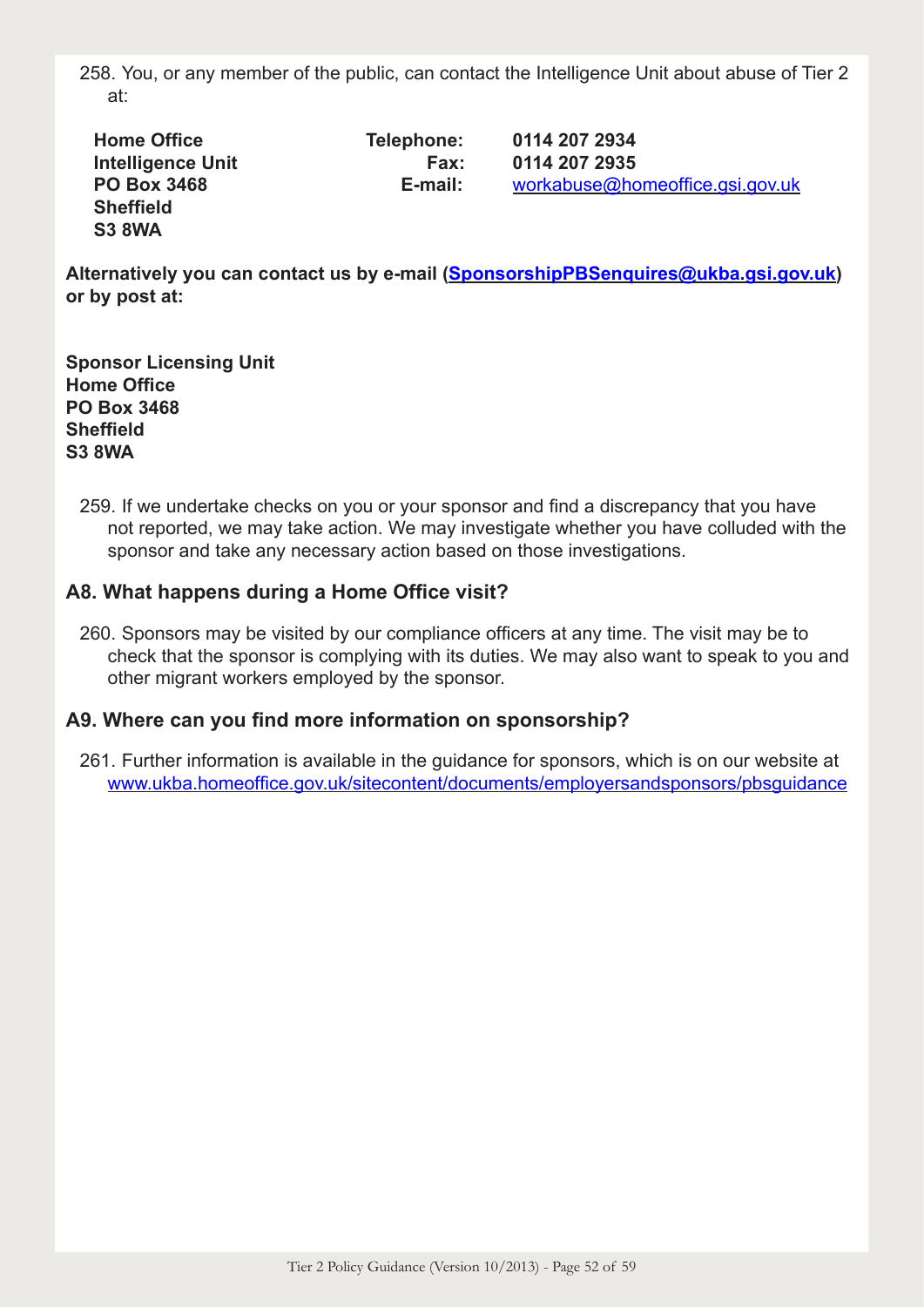# **ANNEX B: VERIFICATION AND OTHER CHECKS**

We will ask for a number of verifiable documents to allow us to consider your application.

We may want to check the supporting documents you send with your application. Therefore you must ensure that all the evidence comes from a source that can be clearly identified and that it can be independently confirmed as being genuine.

# **B1. When we will do a check?**

There are two situations in which we will undertake a check:

- verification checks where we have reasonable doubts that the documents are genuine; or
- other checks where we carry out further checks, for example, where we have doubts about an application or the documents sent with the application but the doubts are not serious enough for us to make a verification check.

#### **B2. Verification checks**

Where we have reasonable doubts that a specified document is genuine, we may want to verify the document with an independent person or government agency.

The purpose of these checks is to make sure that the document provided is genuine and accurately reflects statements made in the application. If the document is being used as evidence to score points, we also want to ensure that it entitles you to claim those points.

Verification may delay our decision on your application so we will only do it when there are clear reasons for it.

#### **B3. Reasonable doubt**

There are many reasons why we may doubt that a specified document is genuine and what we consider to be a reasonable doubt will depend on each individual application. However, our judgments will be based on the facts we have.

# **B4. Outcome of verification check**

There are three possible outcomes of a verification check:

- Document confirmed as genuine if we can conclude the document is genuine, we will consider the application as normal.
- Document confirmed as false if we can conclude the document is false, we will refuse the application, whether or not the document is essential to the application. If a document is confirmed as false, we will normally refuse the application for more than one reason. For example, if you have provided us with a bank statement to show that you have enough funds available, and we have evidence that the statement is false, we will refuse the application because you do not meet the funds requirement and because you have sent a false document. Where we confirm that a document is false it will be retained by the Home Office and is likely to jeopardise any future application.
- Verification check inconclusive if we cannot verify that the document is either genuine or false, we will ignore it as evidence for scoring points. If you have sent other specified documents as evidence for scoring the relevant points, we will consider these as normal. If you have not sent any other documents, we will give zero points in that area.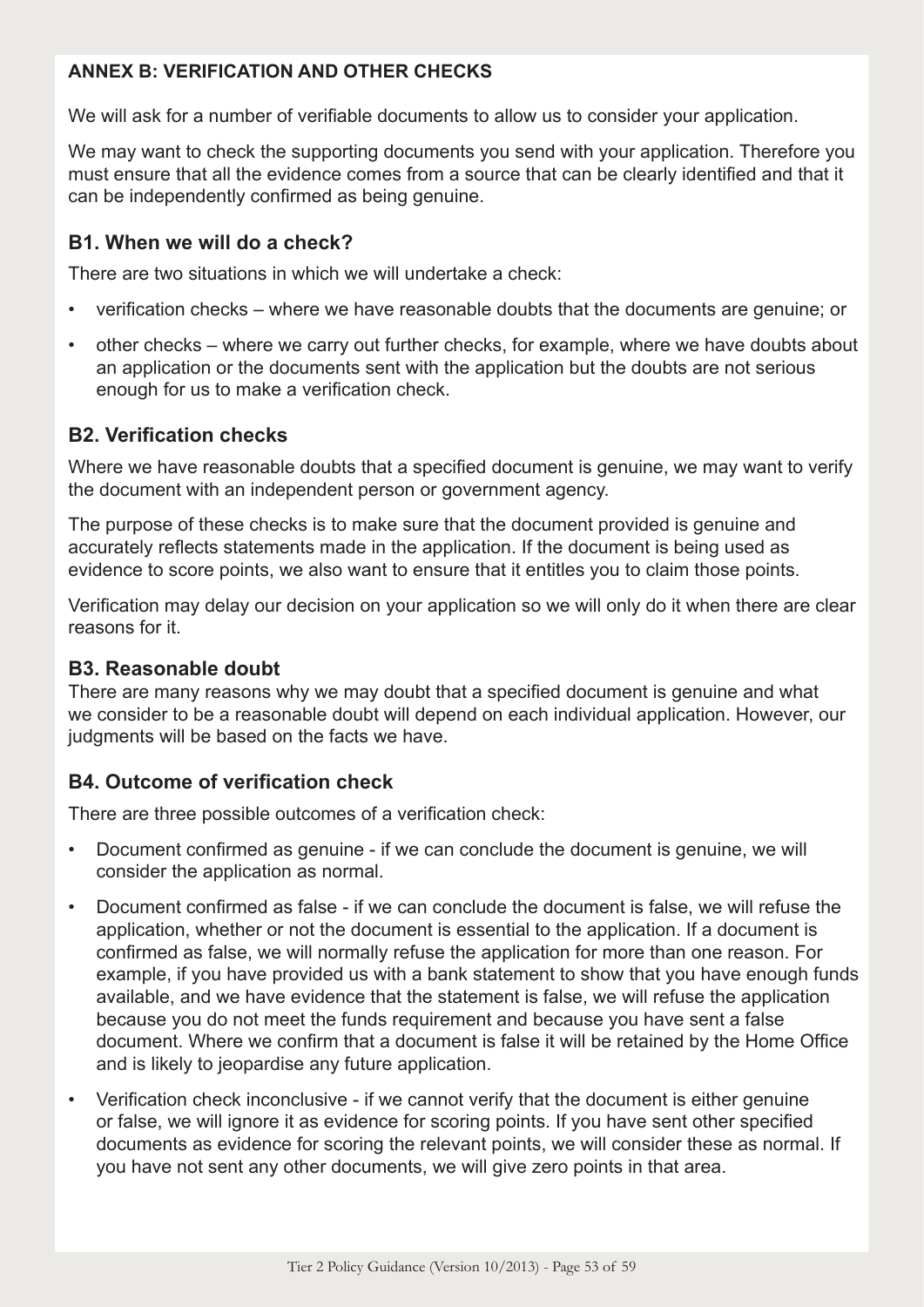# **B5.Refusing applications without making verification checks**

We may refuse an application without making verification checks in two circumstances:

- where we are concerned about a piece of evidence but would in any event refuse the application for other reasons, those reasons will form the basis of the refusal. We will always verify passports if we doubt they are genuine.
- where there is evidence that proves a particular document is false. If we can confirm that a document is false, we will normally refuse the application for more than one reason. For example, if you send us a bank statement to show that you have enough funds available and we have evidence that the statement is false, we will refuse the application because the applicant does not meet the funds requirement and because you have sent a false document.

#### **B6. Other checks**

We will make other checks where, for example, we have doubts about an application or the documents sent with the application but these are not serious enough for us to make a verification check.

These checks may delay our decision on an application, so we will only make them when we have clear reasons to.

# **B7. Extra checks**

Sometimes we will have suspicions about a document, but they will not be enough to make us doubt that it is genuine. For example, this may be because previous verification checks have found that some supporting evidence is invalid and some is genuine, or where evidence provided contradicts information we already have. In these cases we may carry out more checks.

# **B8. Outcome of other checks**

There are four possible outcomes of these checks:

- Document confirmed as genuine if we can conclude the document is genuine, we will consider the application as normal.
- Document confirmed as false if we can conclude the document is false, we will refuse the application, whether or not the document is essential to the application. If a document is confirmed as false, we will normally refuse the application for more than one reason. For example, if an you send us a bank statement to show that you have enough funds available and we have evidence that the statement is false, we will refuse the application because the applicant does not meet the funds requirement and because you have sent a false document. Where we confirm that a document is false, it will be retained by the Home Office and is likely to jeopardise any future application.
- Check inconclusive if we cannot verify that the document is either genuine or false, then we will consider the application as if the document is genuine.
- Check gives us cause to have reasonable doubt about the genuineness of a specified document - if we cannot verify the document is either genuine or false but as a result of checks we find other reasons to doubt the genuineness of a particular specified document, we may decide to make a verification check.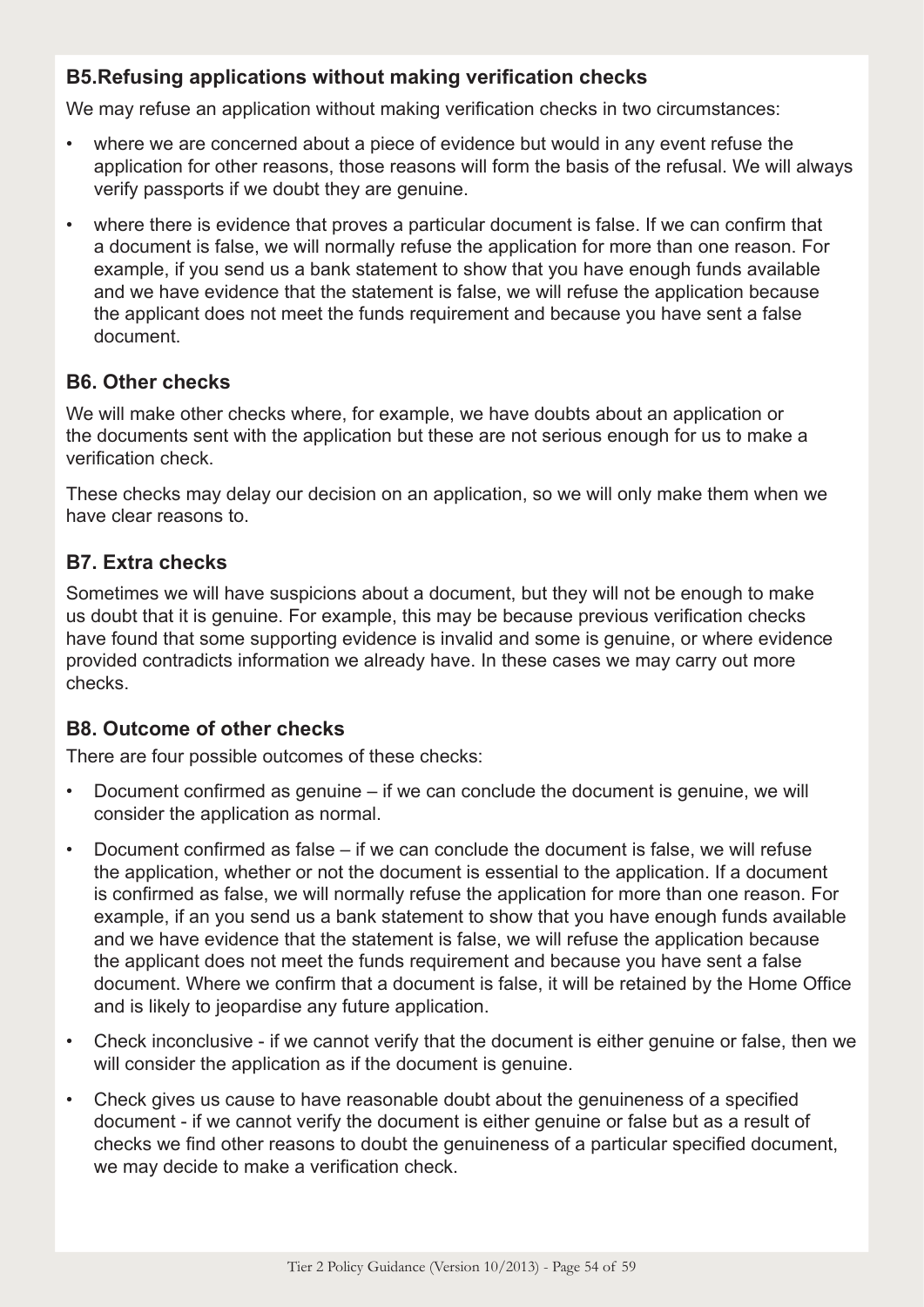# **B9. Procedure for verification and other checks**

The procedures for both verification checks and other checks will usually be similar and will vary from case-to-case, but they may involve:

- checking the details or genuineness of documents with employers, the relevant embassy or high commission, other government departments (in the UK and overseas); and
- checking the accuracy and authenticity of documents with banks, universities and professional bodies.

# **B10. Standard procedure**

We will use a standard form to record the results of our enquiries to make sure that we record any feedback consistently.

If we cannot get an immediate answer to enquiries, we will normally wait for up to a maximum of four weeks for the necessary information.

Our compliance team may visit the applicant's sponsor before we make a decision on the application.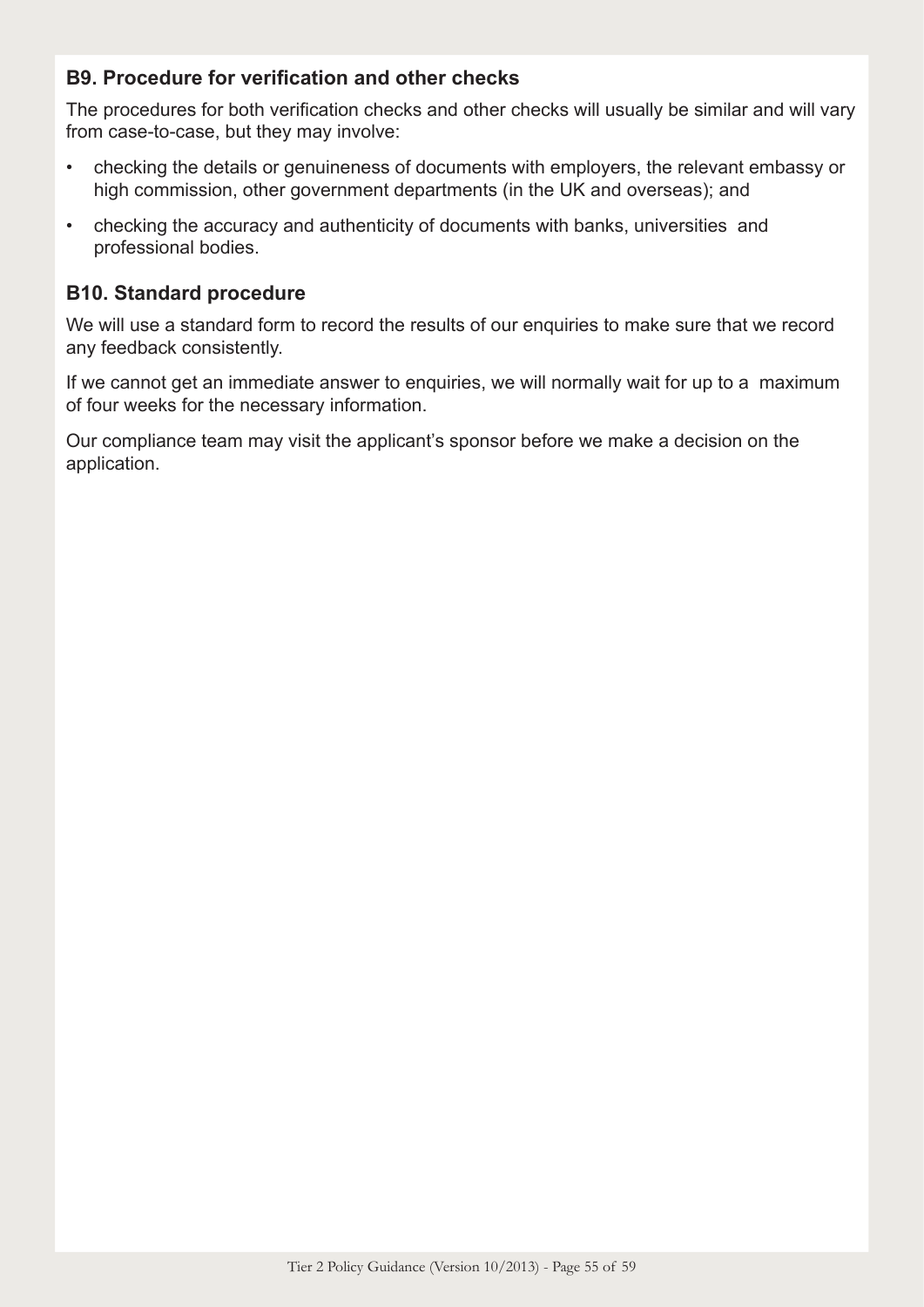#### **ANNEX C: ADMINISTRATIVE REVIEW (ENTRY CLEARANCE APPLICATIONS ONLY)**

# **C1. What is Administrative Review?**

- 262. Administrative Review is the mechanism for reviewing refusal decisions made under the Points Based System where an applicant believes an error has been made in the decision. The Administrative Review is free of charge.
- 263. Administrative Review is an entitlement but the request must be made within 28 days from the date you receive the refusal notice. For time limits for making a request, see further paragraphs C6 and C7 below.
- 264. Administrative Review is a non-statutory scheme; that is there is no legislation setting out what it covers or who is eligible to apply. The policy is contained in this guidance.

#### **C2. What if the Administrative Review request refers to matters outside the scope of the Administrative Review?**

265. Where this occurs the matters should be dealt with under the normal complaints procedure. In such cases, you will be advised in writing.

#### **C3. Who conducts the Administrative Review?**

266. An Entry Clearance Manager will conduct the administrative review. This may mean that in some cases, an Entry Clearance Manager from another Post will conduct the Administrative Review. You may receive the result of the Administrative Review from an entry clearance post that is different to the one that considered the original entry clearance application.

#### **C4. Who can apply for Administrative Review?**

267. Anyone refused entry clearance under the Points Based System, where they believe the Entry Clearance Officer has made an incorrect decision.

#### **C5. How do you apply?**

- 268. You will receive the Administrative Review Request Notice with the entry clearance refusal notice.
- 269. You must complete the Request Notice in full and send it directly to the address stated on the Request Notice.
- 270. You must not send any additional documents such as your passport or supporting documents with the Administrative Review request notice. If the refusal is overturned, you will be asked to send in your passport.

# **C6. What is the deadline for applying for Administrative Review?**

271. You have 28 days from the date of receipt of your refusal notice, to submit a request for Administrative Review.

# **C7. What if an application is submitted late?**

272. Where an Administrative Review request is received outside the 28-day period, the administrative reviewer will consider if there are exceptional circumstances to accept the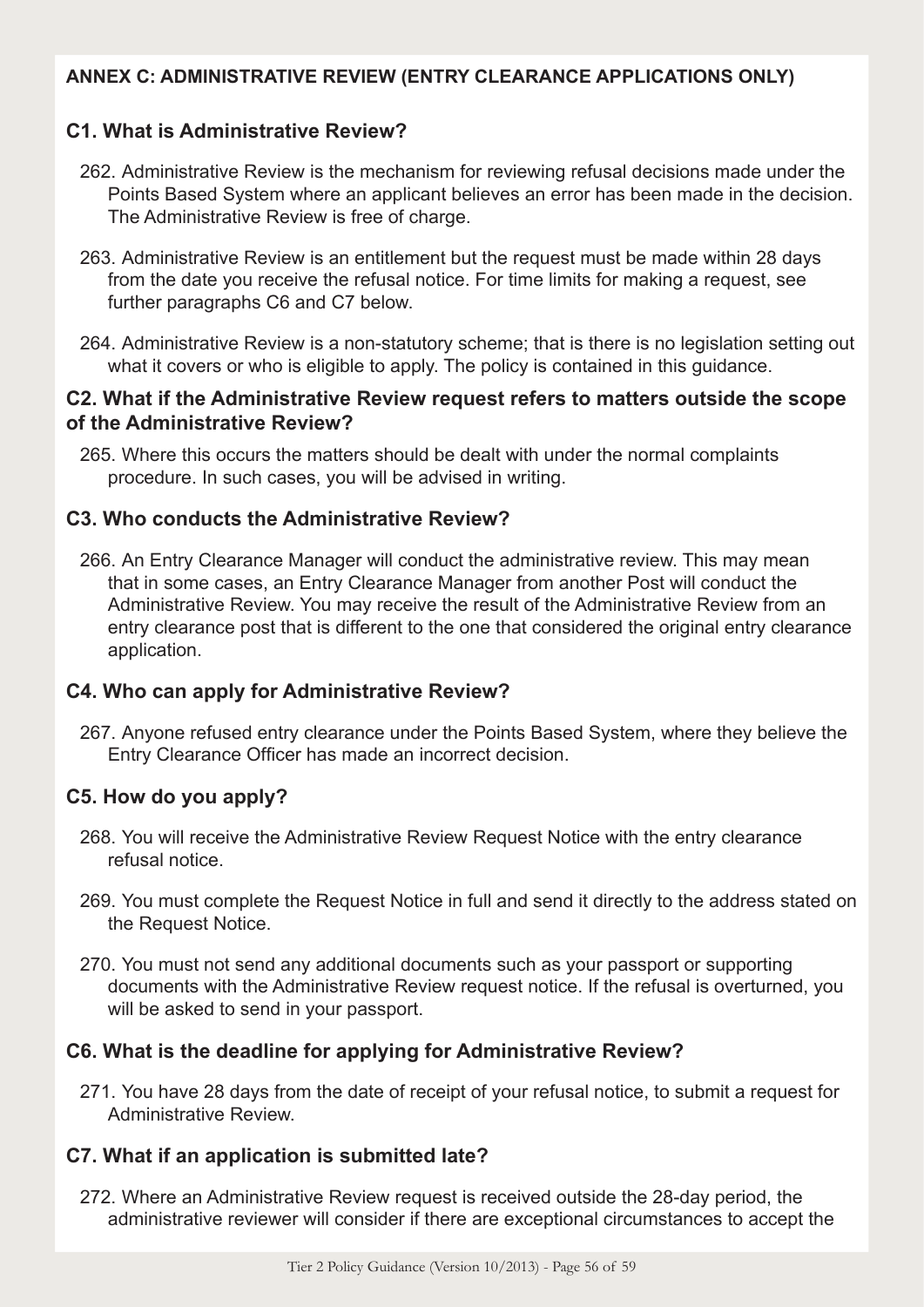application outside of the deadline. If the Administrative Review request is late and the administrative reviewer decides not to perform the Administrative Review, the request notice will be returned to you with a letter explaining why it is not being accepted.

#### **C8. How many times can an applicant request an Administrative Review?**

- 273. You may request only one Administrative Review per refusal decision. Any further review requests received for the same refusal decision will not be accepted. They will be returned to you.
- 274. However, where the Administrative Review upholds a refusal but with different refusal grounds, you may request an administrative review of these new refusal grounds.
- 275. If you have new or further information, documents or other paperwork that you failed to provide with your original application, you will need to make a new application and pay the appropriate fee.

# **C9. How long will the Administrative Review take?**

- 276. The administrative reviewer will complete their review and notify you in writing of their decision within 28 days from the date of receipt of the Administrative Review request notice.
- 277. If, in exceptional circumstances, the administrative reviewer is unable to complete the Administrative Review within the 28 days, they will notify you in writing as to when to expect a decision.

# **C10. What will the administrative reviewer look at?**

- 278. The administrative reviewer will examine the evidence provided with your original application, copies of which will be kept at the refusal post.
- 279. You are not allowed to provide new evidence. Any new evidence must be disregarded unless you were refused under paragraph 320 (7A) or 320 (7B) of the Immigration Rules on General Grounds for Refusal (see paragraph C12). Please see our website for further information on General Grounds for Refusal www.ukba.homeoffice.gov.uk/sitecontent/ documents/policyandlaw/modernised/general-grounds-refusing/
- 280. Any new evidence you provide will be returned to you together with the outcome of the Administrative Review.

#### **C11. How are Administrative Review decisions made?**

- 281. The administrative reviewer should focus on the areas which you have asked to be reviewed. They will check that:
	- points have been correctly awarded; and
	- • documents have been correctly assessed; and
	- verification checks have been properly carried out.
- 282. The administrative reviewer may recommend that the reason for refusal should be overturned, if they find that the Entry Clearance Officer:
	- failed to properly consider evidence provided with the original application;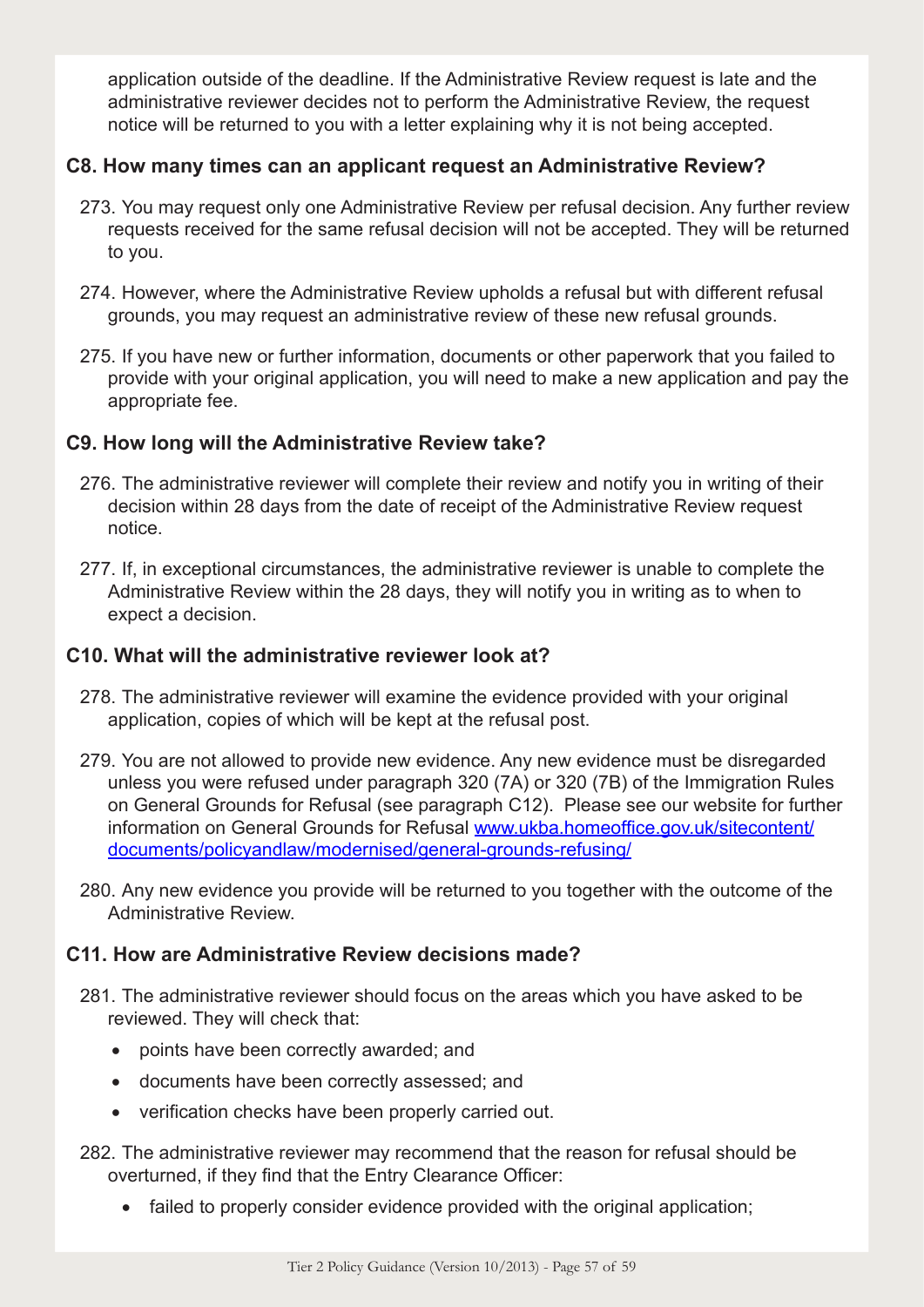- failed to apply the Immigration Rules correctly;
- made a mistake in processing the application;
- failed to give adequate reasons for refusing entry clearance. In this case, the administrative reviewer will recommend the Entry Clearance Officer revoke the original refusal and serve a new refusal notice giving a full explanation for the refusal.
- 283. Where the administrative reviewer recommends in line with the above that the reasons for refusal should be revoked, you may still be refused but with new grounds for refusal.
- 284. The administrative reviewer will not recommend that the original decision is overturned simply because you claim there is a fault with the Home Office's underlying processes or policies.

# **C12. Does Administrative Review cover General Grounds for Refusal?**

285. Yes. Administrative Review will also look at refusals on the basis of paragraph 320 of the Immigration Rules on "General Grounds for Refusal." Please see our website for further information on General Grounds for Refusal: http://www.ukba.homeoffice.gov.uk/ sitecontent/documents/policyandlaw/modernised/general-grounds-refusing/

#### **Reviews of refusals made under paragraphs 320(7A) and 320(7B) of the Immigration Rules**

- 286. You may provide further information with the Administrative Review request if the refusal is based on paragraph 320 (7A) or 320 (7B) of the Immigration Rules on General Grounds for Refusal.
- 287. If an application has been refused because a false document was used or a false representation was made, you may claim that you were unaware of the false documents or false representations.
- 288. The refusal will still stand but you would have to prove that you did not know that false documents or false representations were used if you are not to have any future applications automatically refused for 10 years.
- 289. Where the documents related directly to you (for example, employment references, qualifications or financial details), such a claim would be likely to fail unless you have clear evidence that an error has been made (for example, written confirmation from an employer, financial institution or educational establishment that they had supplied us with incorrect information at the time we verified the original documentation).
- 290. If the administrative reviewer does accept that you did not knowingly use false documents or false representations, the refusal will still stand, but you will not automatically have any future applications refused under the rules (paragraph 320 (7B)) where false documents or false representations were used.

# **C13. Does Administrative Review cover verification?**

291. Yes. As part of the administrative review process the administrative reviewer will ensure that the Entry Clearance Officer has followed the correct verification procedures.

# **C14. What are the possible outcomes of Administrative Review?**

292. There are three possible outcomes of Administrative Review:

- Uphold decision, reasons for refusal remain the same;
- Uphold decision, with revised reasons for refusal;